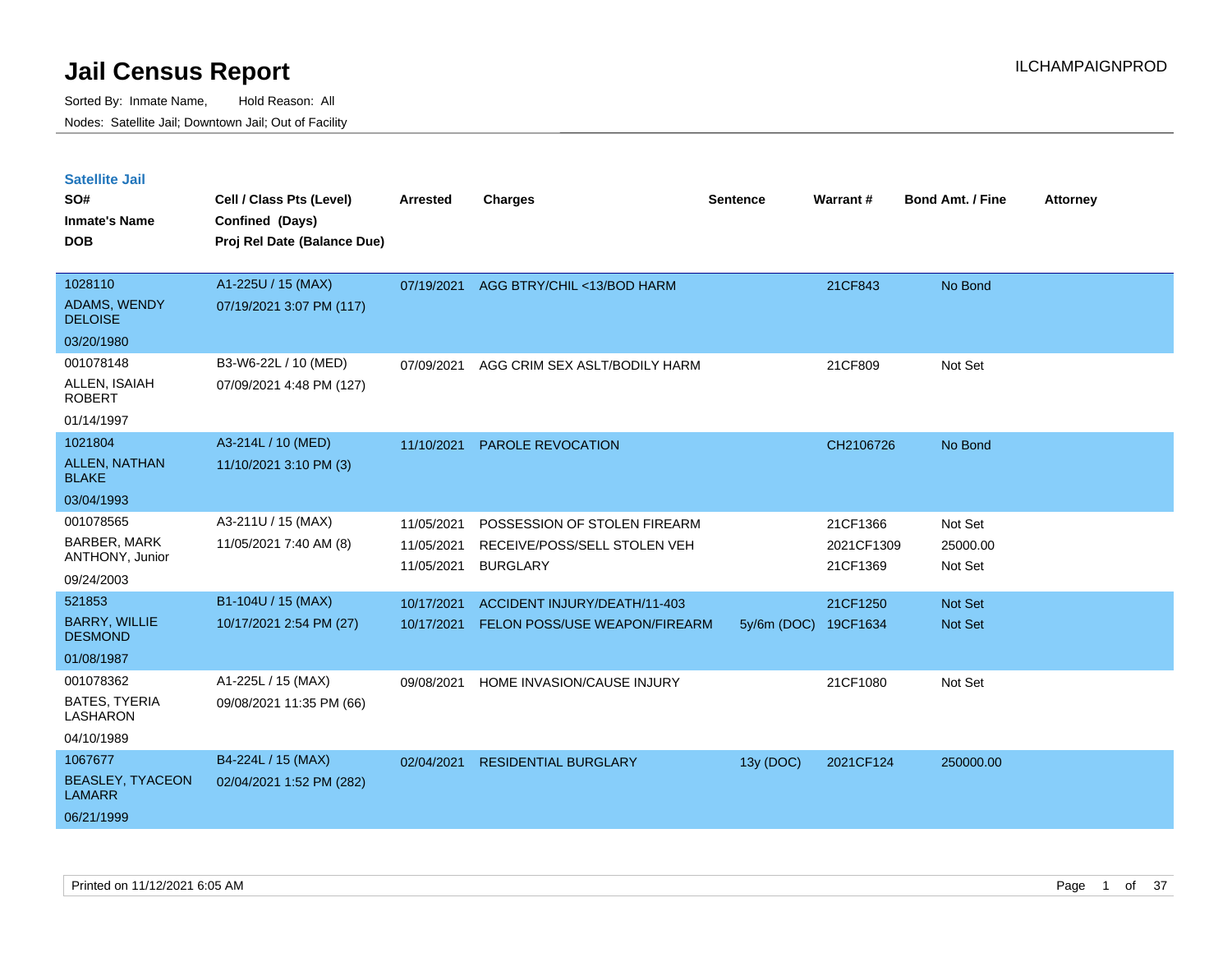Sorted By: Inmate Name, Hold Reason: All Nodes: Satellite Jail; Downtown Jail; Out of Facility

| ivouss. Satellite Jali, Downtown Jali, Out of Facility |                             |                 |                                          |                 |            |                         |                 |
|--------------------------------------------------------|-----------------------------|-----------------|------------------------------------------|-----------------|------------|-------------------------|-----------------|
| SO#                                                    | Cell / Class Pts (Level)    | <b>Arrested</b> | <b>Charges</b>                           | <b>Sentence</b> | Warrant#   | <b>Bond Amt. / Fine</b> | <b>Attorney</b> |
| <b>Inmate's Name</b>                                   | Confined (Days)             |                 |                                          |                 |            |                         |                 |
| <b>DOB</b>                                             | Proj Rel Date (Balance Due) |                 |                                          |                 |            |                         |                 |
|                                                        |                             |                 |                                          |                 |            |                         |                 |
| 55826                                                  | B1-102L / 15 (MAX)          |                 | 10/22/2021 MFG/DEL 100<400 GR COCA/ANLG  |                 | 21CF1284   | <b>Not Set</b>          |                 |
| BEAUREGARD.<br><b>MAURICE RONALD,</b>                  | 10/22/2021 7:57 AM (22)     |                 |                                          |                 |            |                         |                 |
| 06/19/1982                                             |                             |                 |                                          |                 |            |                         |                 |
| 001078535                                              | B2-DR / 15 (SPH)            | 10/26/2021      | CRIM SEX ASSAULT/FORCE                   |                 | 21CF1305   | Not Set                 |                 |
| BERRY, DAVID ISAAC                                     | 10/26/2021 10:52 AM (18)    |                 |                                          |                 |            |                         |                 |
|                                                        |                             |                 |                                          |                 |            |                         |                 |
| 09/23/2000                                             |                             |                 |                                          |                 |            |                         |                 |
| 1057334                                                | A4-201L / 10 (MED)          | 10/27/2021      | MURDER/INTENT TO KILL/INJURE             |                 |            | No Bond                 |                 |
| BEVERLY, DAVID<br><b>BENJAMIN</b>                      | 10/27/2021 1:42 PM (17)     |                 |                                          |                 |            |                         |                 |
| 03/31/1987                                             |                             |                 |                                          |                 |            |                         |                 |
| 57176                                                  | A4-102L / 5 (ADS)           | 11/04/2021      | DRIVING ON REVOKED LICENSE               |                 | 2021CF92   | Not Set                 |                 |
| BICKERS, LARRY RAY                                     | 11/04/2021 4:37 PM (9)      |                 |                                          |                 |            |                         |                 |
|                                                        |                             |                 |                                          |                 |            |                         |                 |
| 03/03/1966                                             | 11/3/2021 (0.00)            |                 |                                          |                 |            |                         |                 |
| 29626                                                  | <b>BOOKH-3 / 10 (MED)</b>   | 11/09/2021      | MFG/DEL CANNABIS/500<2000 GR             |                 | 2021CFAWOW | <b>Not Set</b>          |                 |
| <b>BISHOP, DARRELL</b><br><b>EDWARD</b>                | 11/09/2021 4:46 PM (4)      | 11/09/2021      | <b>CONTROLLED SUB TRAFFICKING</b>        |                 | 2021CFAWOW | <b>Not Set</b>          |                 |
| 07/18/1968                                             |                             |                 |                                          |                 |            |                         |                 |
| 63881                                                  | BOOKH-3                     |                 | 11/12/2021 VIOLATE BOND REQUIREMENT      |                 | 2021CMAWOW | No Bond                 |                 |
| <b>BRANDT, NICHOLAS</b><br>MICHAEL                     | 11/12/2021 4:34 AM (1)      |                 |                                          |                 |            |                         |                 |
| 12/25/1982                                             |                             |                 |                                          |                 |            |                         |                 |
| 51247                                                  | B1-202U / 10 (MED)          |                 | 04/15/2021 FELON POSS/USE WEAPON/FIREARM |                 | 21CF411    | <b>Not Set</b>          |                 |
| <b>BROWN, DANTE</b><br>MAURICE                         | 04/15/2021 6:24 PM (212)    |                 |                                          |                 |            |                         |                 |
| 04/19/1979                                             |                             |                 |                                          |                 |            |                         |                 |
| 1035923                                                | B3-W3-12L / 10 (MED)        | 08/23/2021      | POSS STOLEN VEHICLE > \$25,000           |                 | 21CF1029   | Not Set                 |                 |
| <b>BROWN, KYRELL</b><br>NAJUAN                         | 08/23/2021 9:46 AM (82)     |                 |                                          |                 |            |                         |                 |
| 06/14/1993                                             |                             |                 |                                          |                 |            |                         |                 |
|                                                        |                             |                 |                                          |                 |            |                         |                 |

Printed on 11/12/2021 6:05 AM **Page 2 of 37**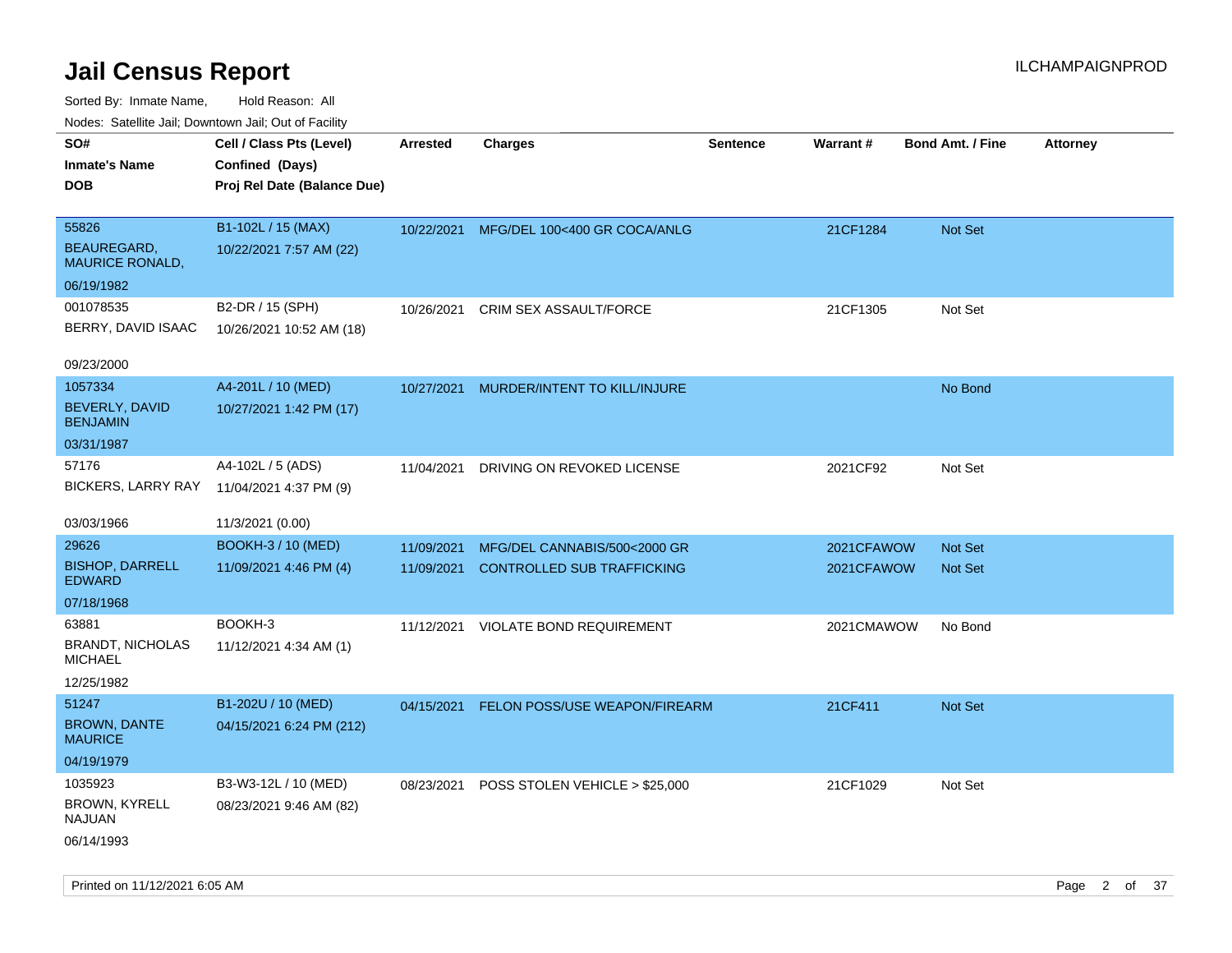Sorted By: Inmate Name, Hold Reason: All Nodes: Satellite Jail; Downtown Jail; Out of Facility

| Noucs. Calcillic Jail, Downtown Jail, Out of Facility      |                             |                 |                                  |                 |            |                         |                 |
|------------------------------------------------------------|-----------------------------|-----------------|----------------------------------|-----------------|------------|-------------------------|-----------------|
| SO#                                                        | Cell / Class Pts (Level)    | <b>Arrested</b> | <b>Charges</b>                   | <b>Sentence</b> | Warrant#   | <b>Bond Amt. / Fine</b> | <b>Attorney</b> |
| <b>Inmate's Name</b>                                       | Confined (Days)             |                 |                                  |                 |            |                         |                 |
| <b>DOB</b>                                                 | Proj Rel Date (Balance Due) |                 |                                  |                 |            |                         |                 |
|                                                            |                             |                 |                                  |                 |            |                         |                 |
| 524872                                                     | B1-202L / 10 (MED)          | 09/29/2021      | <b>DOMESTIC BATTERY</b>          | 4y (DOC)        | 2021CF440  | No Bond                 |                 |
| <b>BROWN, ROBERT</b><br><b>ANTHONY</b>                     | 09/29/2021 6:06 PM (45)     |                 |                                  |                 |            |                         |                 |
| 03/13/1987                                                 |                             |                 |                                  |                 |            |                         |                 |
| 001078572                                                  | A4-103U / 15 (MAX)          | 11/06/2021      | ARMED ROBBERY/NO FIREARM         |                 | 21CF1364   | No Bond                 |                 |
| BRUMMOND, DOMINIC 11/06/2021 2:24 AM (7)<br><b>ANTONIO</b> |                             |                 |                                  |                 |            |                         |                 |
| 10/30/2001                                                 |                             |                 |                                  |                 |            |                         |                 |
| 1071534                                                    | B2-T2-08L / 10 (SPH)        | 09/18/2020      | AGG BATTERY/DISCHARGE FIREARM    |                 | 20CF1049   | <b>Not Set</b>          |                 |
| <b>BRYANT, KETONE</b><br><b>LEVELL</b>                     | 09/18/2020 1:19 PM (421)    |                 |                                  |                 |            |                         |                 |
| 04/07/2000                                                 |                             |                 |                                  |                 |            |                         |                 |
| 56936                                                      | A3-216L / 15 (MAX)          | 11/01/2021      | PUBLIC INDECENCY/EXPOSURE/3+     |                 |            | Not Set                 |                 |
| CALDWELL, STEVEN<br>ANDRE                                  | 11/01/2021 1:09 PM (12)     |                 |                                  |                 |            |                         |                 |
| 04/19/1982                                                 |                             |                 |                                  |                 |            |                         |                 |
| 39474                                                      | B1-101U / 10 (ADS)          | 07/06/2021      | MFG/DEL 15<100 GR HEROIN/ANLG    |                 | 21CF792    | <b>Not Set</b>          |                 |
| <b>CAMPBELL, AARON</b><br><b>JACOB</b>                     | 07/06/2021 11:56 PM (130)   |                 |                                  |                 |            |                         |                 |
| 07/18/1974                                                 |                             |                 |                                  |                 |            |                         |                 |
| 001078576                                                  | A3-111U / 15 (MAX)          | 11/09/2021      | UNLAWFUL USE OF A WEAPON         |                 | 21CF1383   | Not Set                 |                 |
| CARTER, DEMONDRE<br><b>DAVON</b>                           | 11/09/2021 6:01 PM (4)      |                 |                                  |                 |            |                         |                 |
| 05/27/2001                                                 |                             |                 |                                  |                 |            |                         |                 |
| 45896                                                      | B2-T4-13U / 10 (SPH)        | 10/12/2021      | <b>CRIM SEXUAL ABUSE/CONSENT</b> | 10 <sub>y</sub> |            | No Bond                 |                 |
| CARTER, MICHAEL<br><b>DAVID</b>                            | 10/12/2021 6:26 PM (32)     |                 |                                  |                 |            |                         |                 |
| 07/11/1977                                                 |                             |                 |                                  |                 |            |                         |                 |
| 960551                                                     | B4-225L / 10 (MED)          | 08/26/2021      | DOMESTIC BATTERY/HARM/VIO O/P    |                 | 21CF1035   | 100000.00               |                 |
| COFFIN, KYLE LAIR                                          | 08/26/2021 4:43 AM (79)     | 08/26/2021      | POSS HYPO/SYRINGE/NEEDLES/1ST    |                 | 2021 CM116 | 1000.00                 |                 |

09/21/1988

Printed on 11/12/2021 6:05 AM **Page 3 of 37**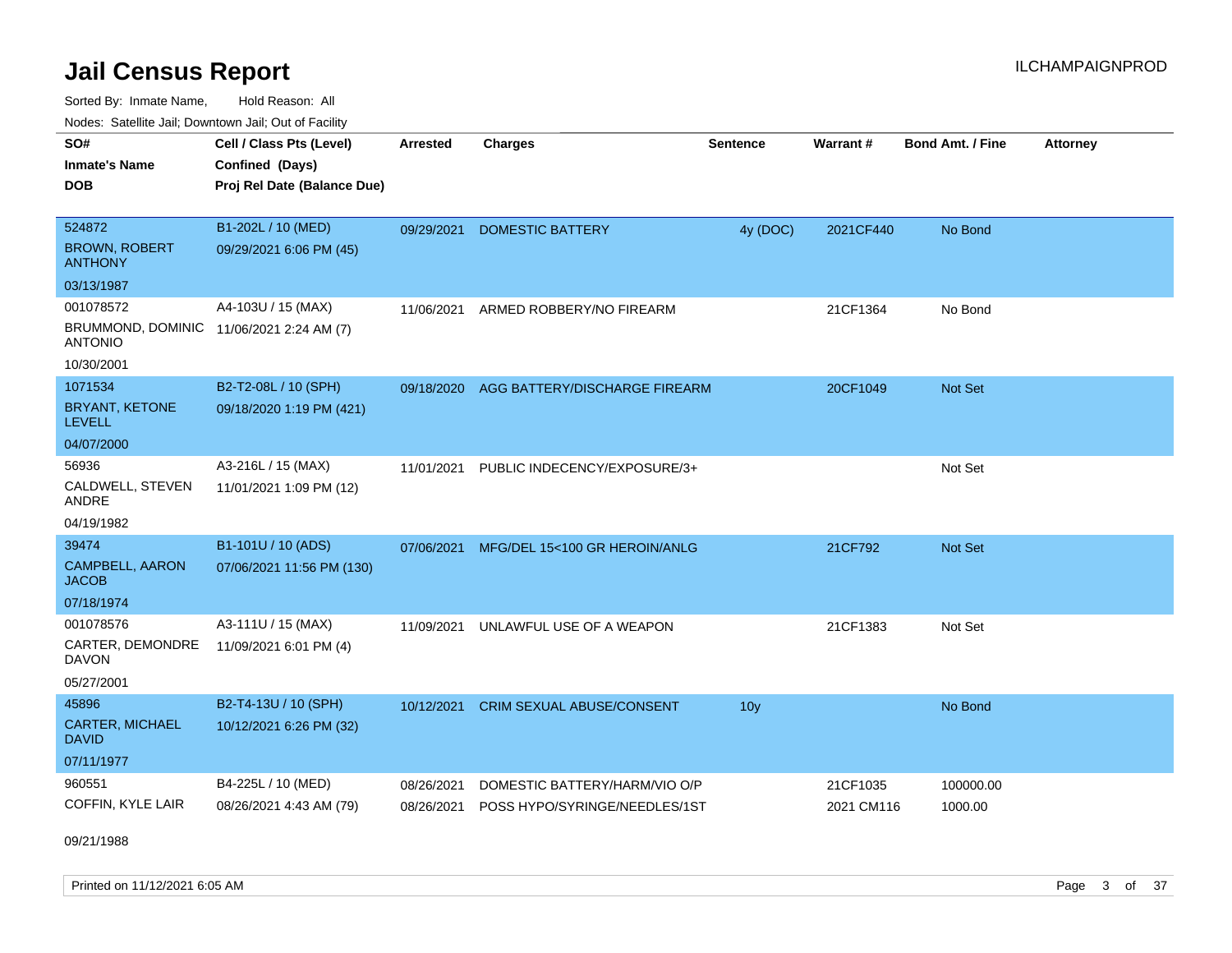| SO#                                         | Cell / Class Pts (Level)    | <b>Arrested</b> | <b>Charges</b>                  | <b>Sentence</b> | Warrant#   | <b>Bond Amt. / Fine</b> | <b>Attorney</b> |
|---------------------------------------------|-----------------------------|-----------------|---------------------------------|-----------------|------------|-------------------------|-----------------|
| <b>Inmate's Name</b>                        | Confined (Days)             |                 |                                 |                 |            |                         |                 |
| <b>DOB</b>                                  | Proj Rel Date (Balance Due) |                 |                                 |                 |            |                         |                 |
|                                             |                             |                 |                                 |                 |            |                         |                 |
| 001078393                                   | B4-121L / 10 (MED)          | 09/16/2021      | <b>THREAT SCHOOL BLDG/PERSN</b> |                 | 2021CF1106 | 500000.00               |                 |
| <b>COLLIER, PEREZE</b><br><b>MARCEL</b>     | 09/16/2021 4:51 PM (58)     |                 |                                 |                 |            |                         |                 |
| 08/27/2003                                  |                             |                 |                                 |                 |            |                         |                 |
| 34805                                       | B4-226L / 15 (MAX)          | 10/01/2021      | DOMESTIC BATTERY                |                 | 21CF1183   | Not Set                 |                 |
| CONERLY, KIN JOSEPH 10/01/2021 1:53 AM (43) |                             | 10/01/2021      | ARMED HABITUAL CRIMINAL         |                 | 21CF1184   | Not Set                 |                 |
|                                             |                             | 10/06/2021      | POSS STOLEN VEHICLE > \$25,000  |                 | 19CF1786   | Not Set                 |                 |
| 11/16/1971                                  |                             |                 |                                 |                 |            |                         |                 |
| 1074319                                     | A3-117L / 15 (ADS)          | 10/12/2021      | AGGRAVATED CRUELTY TO ANIMALS   |                 | 21CF1238   | Not Set                 |                 |
| CRAIG, DAVUCCI<br><b>DAVION</b>             | 10/12/2021 11:36 AM (32)    | 10/14/2021      | <b>MURDER</b>                   |                 | 21CF1239   | <b>Not Set</b>          |                 |
| 08/02/2001                                  |                             |                 |                                 |                 |            |                         |                 |
| 001077549                                   | B2-T3-10L / 10 (SPH)        | 12/22/2020      | PRED CRIM SEX ASLT/VICTIM <13   |                 | 2020CF1469 | Not Set                 |                 |
| CRISTOBAL-MATEO,<br><b>CRISTOBAL</b>        | 12/22/2020 1:17 PM (326)    |                 |                                 |                 |            |                         |                 |
| 12/02/1988                                  |                             |                 |                                 |                 |            |                         |                 |
| 34111                                       | A3-212L / 5 (ADS)           | 10/29/2021      | OBSTRUCT JUST/DESTROY EVIDENCE  |                 | 2018CF1243 | 50000.00                |                 |
| CROSSLAND, KEVIN<br><b>SHAWN</b>            | 10/29/2021 10:15 PM (15)    |                 |                                 |                 |            |                         |                 |
| 10/02/1967                                  |                             |                 |                                 |                 |            |                         |                 |
| 001077536                                   | B2-T1-03U / 10 (SPH)        | 12/20/2020      | <b>ROBBERY</b>                  |                 | 20CF1446   | Not Set                 |                 |
| DAVIS, ARTRE LAVAE                          | 12/20/2020 1:38 PM (328)    |                 |                                 |                 |            |                         |                 |
| 06/26/2002                                  |                             |                 |                                 |                 |            |                         |                 |
| 1067370                                     | A3-211L / 15 (MAX)          | 11/05/2021      | FIREARM/FOID INVALID/NOT ELIG   |                 | 21CF1370   | <b>Not Set</b>          |                 |
| DAVIS, AUSTIN<br><b>CHRISTOPHER</b>         | 11/06/2021 12:23 AM (7)     |                 |                                 |                 |            |                         |                 |
| 08/11/1997                                  |                             |                 |                                 |                 |            |                         |                 |
| 1023587                                     | B1-203U / 15 (MAX)          | 09/24/2021      | MFG/DEL CANNABIS/2.5-10 GRAMS   |                 | 21CF1155   | Not Set                 |                 |
| DAVIS, MARTIN<br><b>DENNIS</b>              | 09/24/2021 9:38 PM (50)     | 09/24/2021      | ARMED HABITUAL CRIMINAL         |                 | 2021-CF681 | 500000.00               |                 |
| 12/02/1994                                  |                             |                 |                                 |                 |            |                         |                 |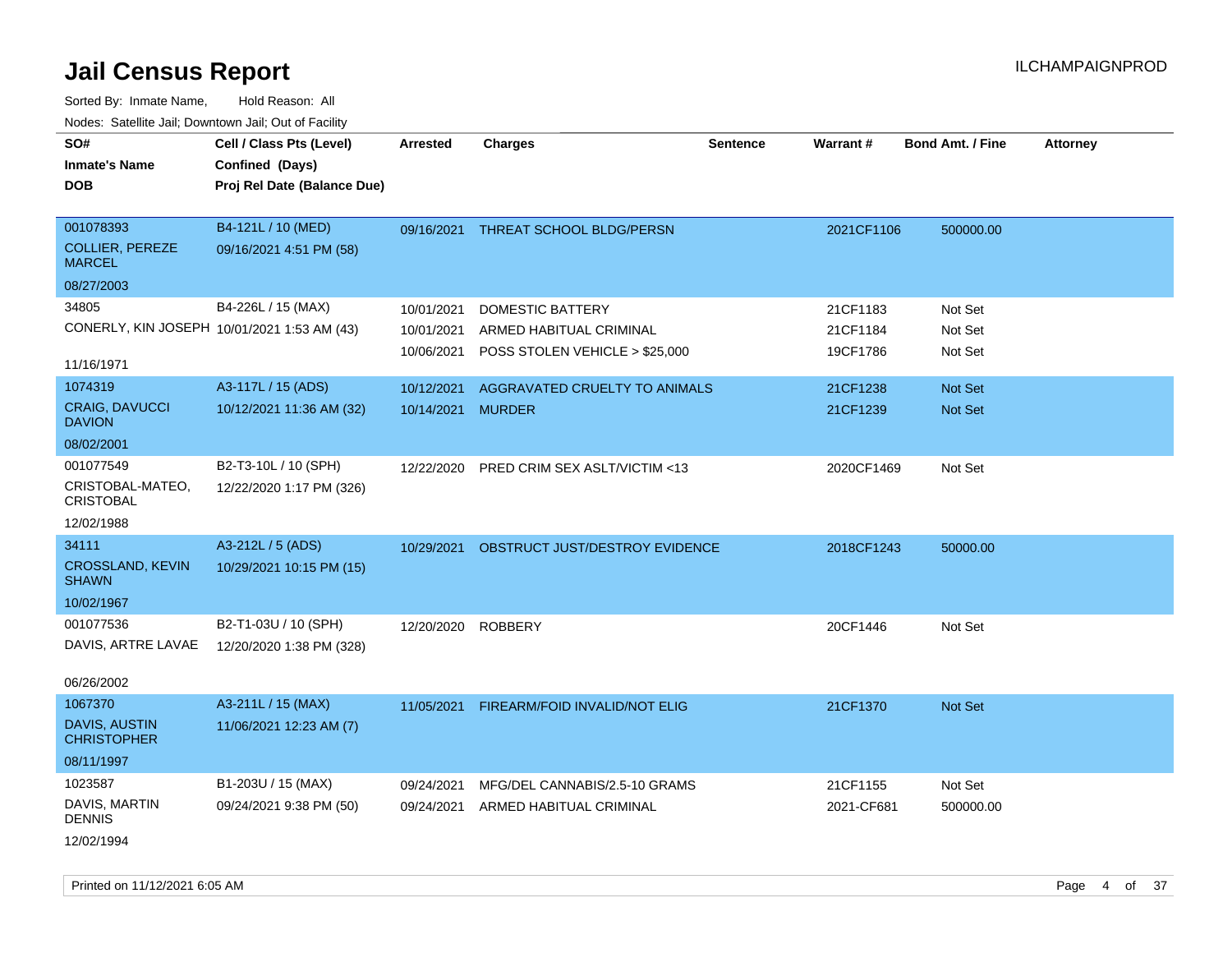| SO#<br><b>Inmate's Name</b><br><b>DOB</b>   | Cell / Class Pts (Level)<br>Confined (Days)<br>Proj Rel Date (Balance Due) | <b>Arrested</b>          | <b>Charges</b>                                              | <b>Sentence</b> | Warrant#               | <b>Bond Amt. / Fine</b> | <b>Attorney</b> |
|---------------------------------------------|----------------------------------------------------------------------------|--------------------------|-------------------------------------------------------------|-----------------|------------------------|-------------------------|-----------------|
| 001077634<br>DAVIS, TAMIKA                  | A2-223L / 5 (ADS)<br>09/23/2021 12:30 AM (51)                              | 09/23/2021               | OBSTRUCT JUST/DESTROY EVIDENCE                              |                 | 21CF887                | 25000.00                |                 |
| 03/11/1974                                  |                                                                            |                          |                                                             |                 |                        |                         |                 |
| 001078538<br>DAWKINS, LEN<br>03/23/1987     | B1-106U / 10 (MED)<br>10/26/2021 8:18 PM (18)                              | 10/26/2021               | <b>CRIM SEX ASSAULT/FORCE</b>                               |                 | 21CF1301               | Not Set                 |                 |
| 56972                                       | B4-227U / 10 (MED)                                                         | 08/30/2021               | POSS STOLEN VEHICLE > \$25,000                              |                 | 21CF1044               | <b>Not Set</b>          |                 |
| DAY, DANIEL JOSEPH                          | 08/30/2021 3:07 PM (75)                                                    | 09/04/2021               | <b>BURGLARY</b>                                             |                 | 21CF1054               | Not Set                 |                 |
| 10/16/1982                                  |                                                                            |                          |                                                             |                 |                        |                         |                 |
| 64070                                       | B3-W8-32L / 10 (MED)                                                       | 10/07/2021               | <b>RESIDENTIAL BURGLARY</b>                                 |                 | 21CF001176             | 25000.00                |                 |
| DECKER, ANTHONY V                           | 10/07/2021 9:14 AM (37)                                                    | 11/06/2021               | DRIVING ON SUSPENDED LICENSE                                |                 | 21TR8418               | 1500.00                 |                 |
| 11/27/1982                                  |                                                                            |                          |                                                             |                 |                        |                         |                 |
| 989143                                      | B3-W2-06L / 10 (MED)                                                       | 09/27/2021               | STALKING/CAUSE PERSON DISTRESS                              |                 | 21CF1149               | 50000.00                |                 |
| DIAL, CLAYTON COLE                          | 09/27/2021 4:12 PM (47)                                                    | 09/27/2021               | <b>VIOLATE ORDER PROTECTION</b>                             |                 | 21CM440                | 25000.00                |                 |
| 07/28/1991                                  |                                                                            | 09/27/2021               | POSSESSION OF METH<5 GRAMS                                  |                 |                        | 9430.00                 |                 |
| 001078223<br>DIEGO-MATEO,<br><b>JOAQUIN</b> | A3-214U / 5 (MIN)<br>11/09/2021 10:52 PM (4)                               | 11/09/2021               | AGG DUI/NO VALID DL                                         |                 | 21CF1382               | Not Set                 |                 |
| 01/23/2002                                  |                                                                            |                          |                                                             |                 |                        |                         |                 |
| 001078484                                   | <b>BOOKH-8 / 5 (MIN)</b>                                                   | 11/10/2021               | POSS CAN/>10-30 GRAM/1ST                                    |                 | 2021CMAWOW             | <b>Not Set</b>          |                 |
| DOBBEY, JEROME<br><b>ANTHONY</b>            | 11/10/2021 11:34 AM (3)                                                    | 11/10/2021               | POSSESSING A CONTROLLED SUBSTAND                            |                 | 2021CFAWOW             | Not Set                 |                 |
| 09/17/1978                                  |                                                                            | 11/10/2021               | DRVG UNDER INFLU OF ALCOHOL                                 |                 | 2021DTAWOW             | Not Set                 |                 |
| 001077846                                   | A1-224L / 5 (ADS)                                                          | 11/10/2021               | <b>UNLICENSED</b>                                           |                 | 2021TRAWOW             | Not Set                 |                 |
| DONAHUE, JEANICE                            | 04/12/2021 9:50 AM (215)                                                   | 04/12/2021               | BATTERY/MAKES PHYSICAL CONTACT                              |                 | 21CM142                | Not Set                 |                 |
| LUELLA                                      |                                                                            | 08/19/2021<br>08/19/2021 | CRIMINAL TRESPASS TO LAND<br>CRIM DAMAGE TO PROPERTY <\$500 |                 | 2019CM378<br>2020CM299 | 5000.00<br>1500.00      |                 |
| 07/03/1993                                  |                                                                            | 08/19/2021               | <b>CRIMINAL TRESPASS TO LAND</b>                            |                 | 2020CM297              | 1500.00                 |                 |
|                                             |                                                                            | 08/19/2021               | <b>RETAIL THEFT</b>                                         |                 | 2020CM455              | 1500.00                 |                 |
|                                             |                                                                            |                          |                                                             |                 |                        |                         |                 |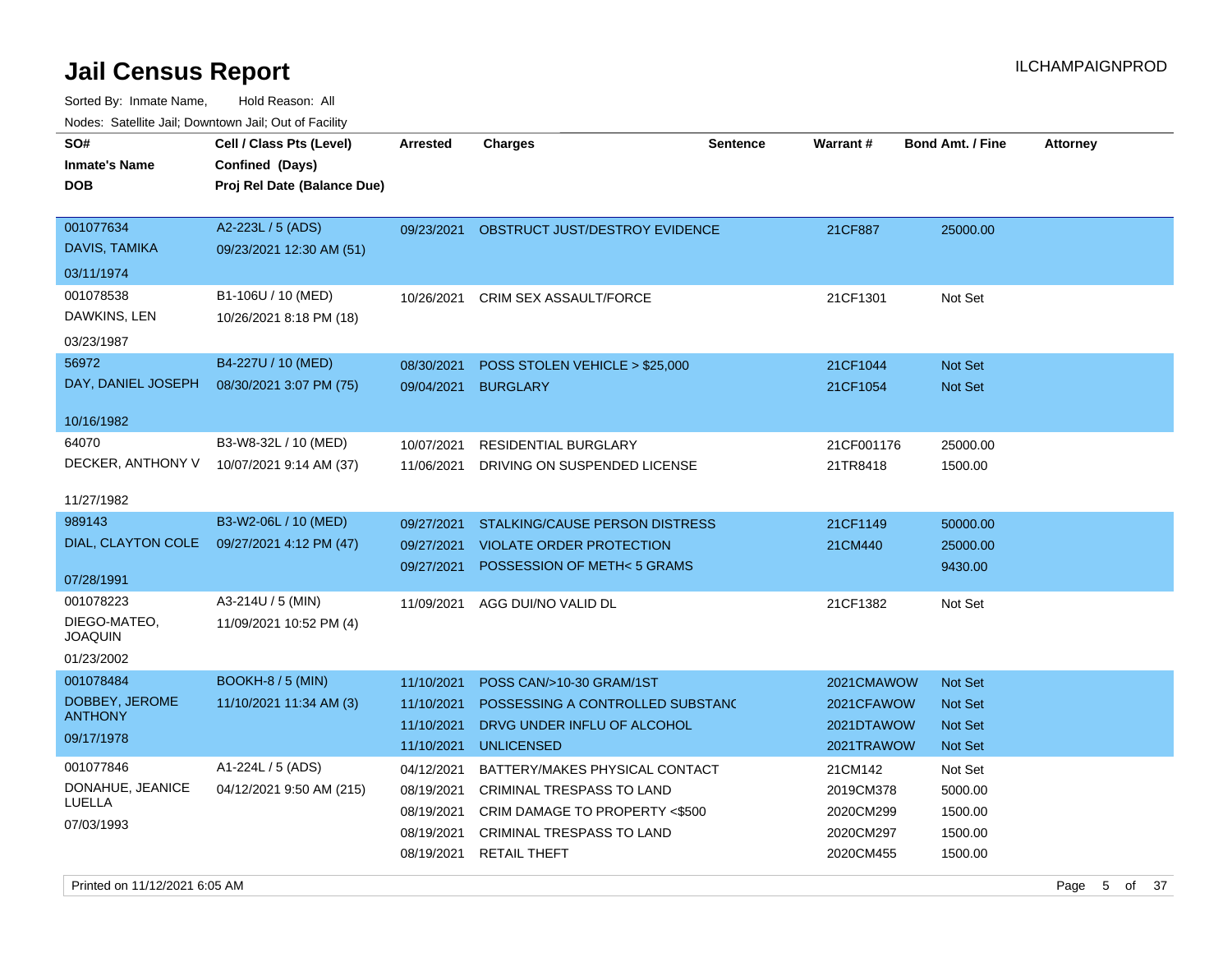| SO#<br><b>Inmate's Name</b><br><b>DOB</b>                             | Cell / Class Pts (Level)<br>Confined (Days)<br>Proj Rel Date (Balance Due) | <b>Arrested</b>          | <b>Charges</b>                                    | <b>Sentence</b> | Warrant#              | <b>Bond Amt. / Fine</b> | <b>Attorney</b> |
|-----------------------------------------------------------------------|----------------------------------------------------------------------------|--------------------------|---------------------------------------------------|-----------------|-----------------------|-------------------------|-----------------|
| 25659<br>DORRIS, LORENZO                                              | B4-125L / 15 (MAX)<br>06/15/2021 6:17 AM (151)                             | 06/15/2021<br>06/15/2021 | <b>RESIDENTIAL BURGLARY</b><br><b>BURGLARY</b>    |                 | 2020CF1218<br>21CF689 | 50000.00<br>Not Set     |                 |
| 07/19/1966                                                            |                                                                            |                          |                                                   |                 |                       |                         |                 |
| 55465<br>ELMORE, TONY PAUL                                            | B3-W3-10L / 5 (MIN)<br>10/25/2021 3:56 PM (19)                             | 10/25/2021               | DRIVING ON REVOKED LICENSE                        |                 | 21CF119               | No Bond                 |                 |
| 10/25/1966                                                            |                                                                            |                          |                                                   |                 |                       |                         |                 |
| 45194<br><b>FALLS, ANDREW</b>                                         | B3-W1-01U / 10 (MED)<br>10/20/2021 12:59 AM (24)                           | 10/20/2021               | DOMESTIC BATTERY/OTHER PRIOR                      |                 | 21CF1265              | Not Set                 |                 |
| 08/15/1976<br>527081<br>FERGUSON,<br><b>CHRISTOPHER</b><br>12/21/1981 | B3-W6-24L / 10 (MED)<br>09/06/2021 1:18 PM (68)                            | 09/06/2021               | ARSON/REAL/PERSONAL PROP>\$150                    |                 | 2021 CF 797           | 25000.00                |                 |
| 524764<br><b>FISCUS, ROBERT</b><br><b>LOWELL</b><br>02/17/1986        | B3-W2-08L / 5 (MIN)<br>09/18/2021 10:50 AM (56)                            | 09/18/2021               | METH DELIVERY/15<100 GRAMS                        |                 | 21CF627               | 50000.00                |                 |
| 997549<br>FLOWERS, FENTON<br>ARNEZ<br>12/14/1991                      | B1-106L / 10 (MED)<br>10/12/2021 2:25 PM (32)                              | 10/12/2021               | FELON POSS/USE WEAPON/FIREARM                     | 3y (DOC)        | 19CF1089              | Not Set                 |                 |
| 518395<br>09/10/1985                                                  | B2-T3-12L / 15 (SPH)<br>FRANDLE, MARK RYAN 07/07/2020 3:42 PM (494)        | 07/07/2020               | <b>CRIMINAL SEXUAL ASSAULT</b>                    |                 | 2020-CF735            | 250000.00               |                 |
| 001077934<br>FREED, LOGAN<br><b>SUZANNE</b><br>08/18/1996             | A1-124U / 10 (MED)<br>08/22/2021 11:45 PM (83)                             | 08/22/2021<br>08/22/2021 | AGG DUI/ACCIDENT/DEATH<br><b>DOMESTIC BATTERY</b> |                 | 21CF1024<br>21 CM 172 | Not Set<br>10000.00     |                 |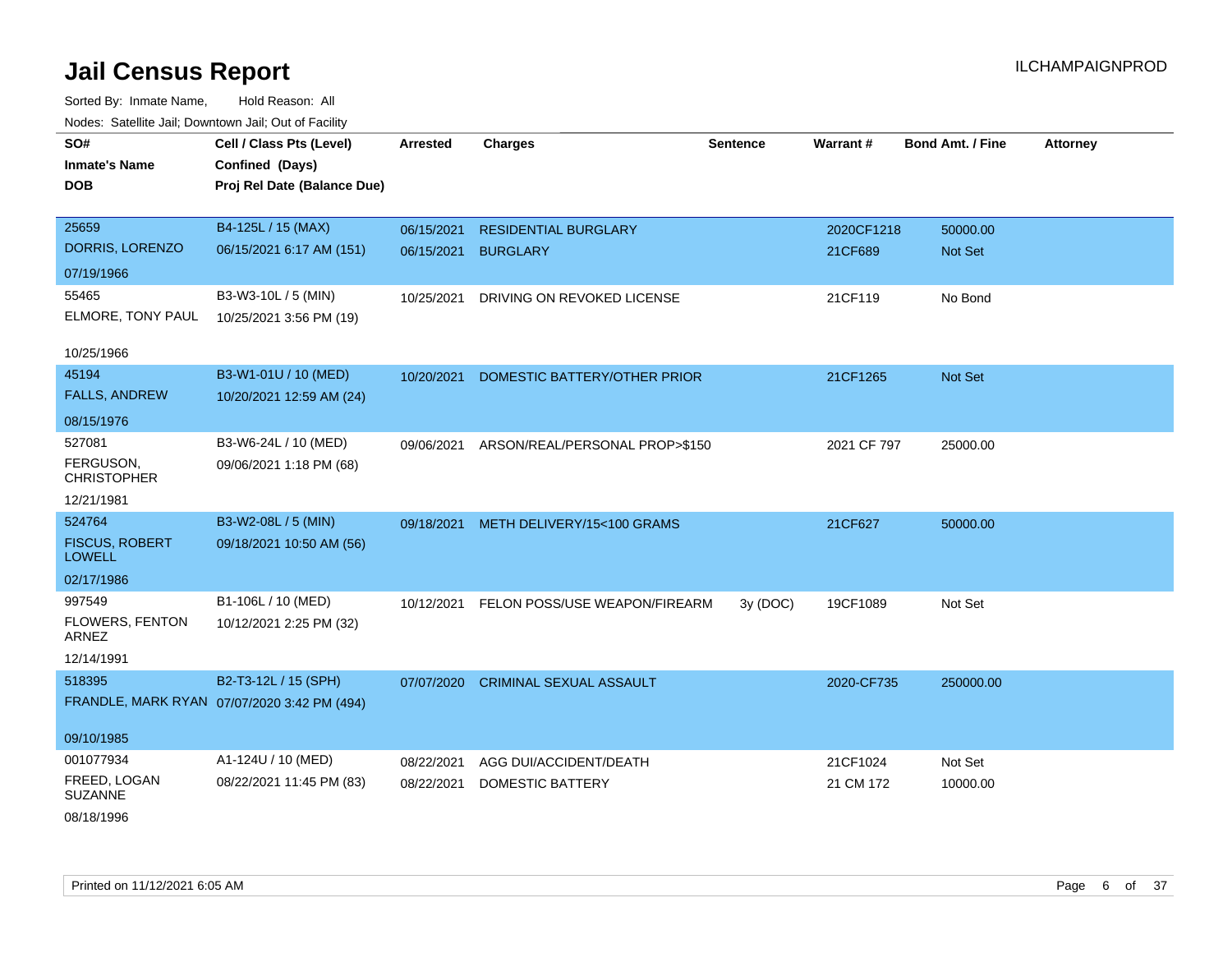| SO#                                       | Cell / Class Pts (Level)                     | <b>Arrested</b> | <b>Charges</b>                      | <b>Sentence</b> | Warrant#   | <b>Bond Amt. / Fine</b> | <b>Attorney</b> |
|-------------------------------------------|----------------------------------------------|-----------------|-------------------------------------|-----------------|------------|-------------------------|-----------------|
| <b>Inmate's Name</b>                      | Confined (Days)                              |                 |                                     |                 |            |                         |                 |
| <b>DOB</b>                                | Proj Rel Date (Balance Due)                  |                 |                                     |                 |            |                         |                 |
|                                           |                                              |                 |                                     |                 |            |                         |                 |
| 001078290                                 | A1-124L / 10 (ADS)                           | 08/19/2021      | MACHINE GUN/AUTO WEAPON/VEH         |                 | 21CF1012   | Not Set                 |                 |
| FREEMAN, ANGEL<br><b>JANILA KAY</b>       | 08/19/2021 1:26 AM (86)                      |                 |                                     |                 |            |                         |                 |
| 12/25/1995                                |                                              |                 |                                     |                 |            |                         |                 |
| 001078450                                 | B3-W2-05U / 10 (MED)                         | 10/26/2021      | AGGRAVATED BATTERY                  |                 |            | Not Set                 |                 |
| GAMBLE, HAKEEM<br><b>DARION</b>           | 10/26/2021 1:01 PM (18)                      | 10/26/2021      | BURGLARY W/O CAUSING DAMAGE         |                 |            | No Bond                 |                 |
| 12/17/1999                                | 12/23/2021 (0.00)                            |                 |                                     |                 |            |                         |                 |
| 1013012                                   | B4-222L / 15 (MAX)                           | 07/08/2021      | ATTEMPT (FIRST DEGREE MURDER)       |                 | 2021CF790  | 1000000.00              |                 |
|                                           | GARY, XAVIER LAMAR  07/08/2021 9:24 AM (128) | 07/08/2021      | <b>FELON POSS/USE FIREARM PRIOR</b> |                 | 2020CF650  | 25000.00                |                 |
|                                           |                                              | 07/08/2021      | <b>FELON POSS/USE FIREARM PRIOR</b> |                 | 21CF798    | <b>Not Set</b>          |                 |
| 12/14/1991                                |                                              |                 |                                     |                 |            |                         |                 |
| 56342                                     | B1-205L / 10 (MED)                           | 10/21/2021      | THEFT CONTROL INTENT <\$500         |                 | 17CF1451   | 10000.00                |                 |
| <b>GRIFFIN, NATHAN</b>                    | 10/21/2021 4:20 PM (23)                      | 10/21/2021      | DRIVING ON REVOKED LICENSE          |                 | 20TR1979   | 3000.00                 |                 |
| <b>EUGENE</b>                             |                                              | 10/21/2021      | ARMED HABITUAL CRIMINAL             |                 | 21CF1279   | Not Set                 |                 |
| 02/24/1969                                |                                              |                 |                                     |                 |            |                         |                 |
| 1071098                                   | A4-104L / 10 (MED)                           | 11/06/2021      | AGG CRIM SEX ASSAULT/FIREARM        |                 | 21CF1368   | Not Set                 |                 |
| <b>HARRIS, SHEMAR</b><br><b>HARLEM</b>    | 11/06/2021 8:22 AM (7)                       |                 |                                     |                 |            |                         |                 |
| 07/22/2000                                |                                              |                 |                                     |                 |            |                         |                 |
| 1041176                                   | B4-223U / 15 (MAX)                           | 10/05/2021      | PAROLE REVOCATION                   |                 |            | Not Set                 |                 |
| HART, DAVEON<br>LATTEEF                   | 10/05/2021 10:35 AM (39)                     | 10/06/2021      | AGGRAVATED DOMESTIC BATTERY         |                 |            | Not Set                 |                 |
| 03/15/1996                                |                                              |                 |                                     |                 |            |                         |                 |
| 1038973                                   | A4-103L / 10 (MED)                           | 11/05/2021      | AGG DOMESTIC BATTERY/STRANGLE       |                 | 21CF1365   | Not Set                 |                 |
| HAYS, DAMIEN CLYDE 11/05/2021 8:59 PM (8) |                                              |                 |                                     |                 |            |                         |                 |
|                                           |                                              |                 |                                     |                 |            |                         |                 |
| 03/19/1994                                |                                              |                 |                                     |                 |            |                         |                 |
| 965829                                    | BOOKH-4 / 10 (ADS)                           | 09/09/2021      | HRSMT/NO CONVERSATION/KILL          |                 | 2021CF1072 | 25000.00                |                 |
| HEINZ, ANDREW<br><b>MICHAEL</b>           | 09/09/2021 5:21 PM (65)                      | 09/13/2021      | PROBATION VIOLATION                 |                 | 21CF7      | Not Set                 |                 |
| 07/01/1987                                |                                              |                 |                                     |                 |            |                         |                 |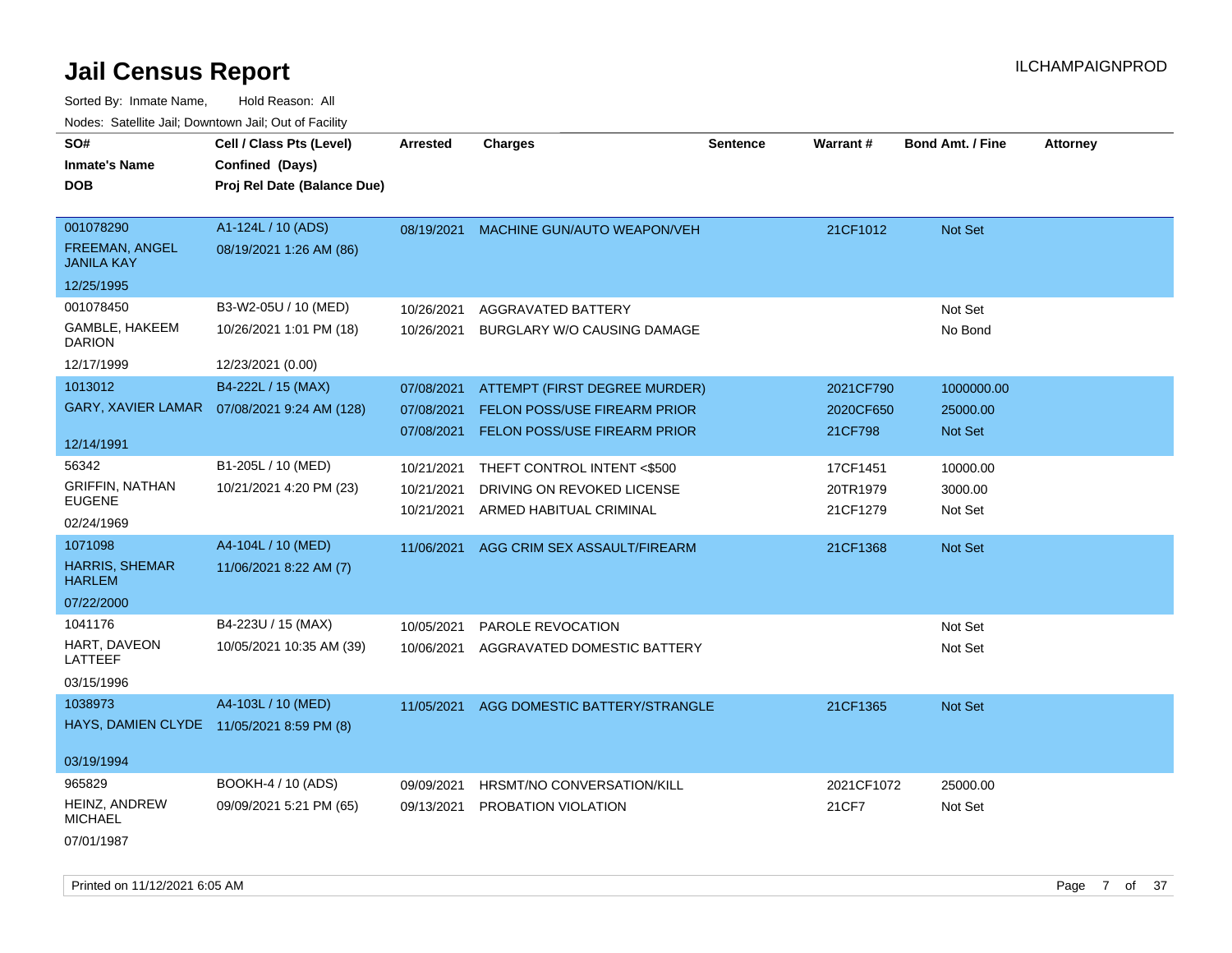| SO#                                  | Cell / Class Pts (Level)    | <b>Arrested</b> | <b>Charges</b>                          | <b>Sentence</b> | Warrant#   | <b>Bond Amt. / Fine</b> | <b>Attorney</b> |
|--------------------------------------|-----------------------------|-----------------|-----------------------------------------|-----------------|------------|-------------------------|-----------------|
| <b>Inmate's Name</b>                 | Confined (Days)             |                 |                                         |                 |            |                         |                 |
| <b>DOB</b>                           | Proj Rel Date (Balance Due) |                 |                                         |                 |            |                         |                 |
|                                      |                             |                 |                                         |                 |            |                         |                 |
| 28016                                | B3-W4-16L / 10 (MED)        | 08/30/2021      | DOM BTRY/CONTACT/4+ PRECONV             |                 | 21CF904    | 50000.00                |                 |
| <b>HENRY, CRAIG</b><br><b>ANDREW</b> | 08/30/2021 3:34 PM (75)     |                 |                                         |                 |            |                         |                 |
| 12/04/1962                           |                             |                 |                                         |                 |            |                         |                 |
| 001078488                            | B2-T3-11U / 15 (SPH)        | 10/14/2021      | <b>PRED CRIM SEX ASLT/VICTIM &lt;13</b> |                 | 21CF1232   | 500000.00               |                 |
| HERNANDEZ-LOPEZ.<br><b>ERNESTO</b>   | 10/14/2021 3:15 PM (30)     |                 | 10/14/2021 FUGITIVE FROM JUSTICE        |                 | 21CF1246   | Not Set                 |                 |
| 11/28/1975                           |                             |                 |                                         |                 |            |                         |                 |
| 1041135                              | B1-107U / 15 (MAX)          | 10/19/2021      | ARMED VIOLENCE/CATEGORY I               |                 | 21CF1266   | No Bond                 |                 |
| HILL, DEONANCE<br><b>JAMES</b>       | 10/19/2021 5:46 PM (25)     |                 |                                         |                 |            |                         |                 |
| 04/28/1992                           |                             |                 |                                         |                 |            |                         |                 |
| 975293                               | B2-T4-14L / 10 (SPH)        | 07/21/2021      | VIO ORDER/PRIOR VIO OF ORDER            |                 | 21CF914    | No Bond                 |                 |
| HILL, JACOB MILES                    | 07/21/2021 8:43 PM (115)    | 07/21/2021      | <b>STALKING</b>                         |                 | 2021CF863  | Not Set                 |                 |
|                                      |                             | 07/25/2021      | PAROLE REVOCATION                       |                 | CH2104646  | Not Set                 |                 |
| 02/06/1988                           |                             | 08/18/2021      | HARASS WITNESS/FAMILY MBR/REP           |                 | 21CF992    | Not Set                 |                 |
|                                      |                             | 09/09/2021      | AGG STALKING/BODILY HARM                |                 | 21CF1073   | Not Set                 |                 |
| 48471                                | B1-207L / 15 (MAX)          | 08/08/2021      | AGG BATTERY/DISCHARGE FIREARM           |                 | 21CF946    | Not Set                 |                 |
| HILL, RAMESH<br><b>JERMAINE</b>      | 08/08/2021 4:45 AM (97)     |                 |                                         |                 |            |                         |                 |
| 12/11/1978                           |                             |                 |                                         |                 |            |                         |                 |
| 1061996                              | A2-123L / 5 (MIN)           | 10/30/2021      | <b>THEFT</b>                            |                 | 21CF1321   | No Bond                 |                 |
| HUBBARD, REBEKIAH                    | 10/30/2021 1:37 PM (14)     | 10/30/2021      | DRVG UNDER INFLUENCE OF DRUG            |                 | 2021DT71   | 7500.00                 |                 |
| <b>DIONA</b>                         |                             | 10/30/2021      | CRIM DAMAGE TO PROPERTY <\$500          |                 | 2021CM156  | 660.00                  |                 |
| 04/08/1998                           |                             | 10/30/2021      | RETAIL THEFT/DISP MERCH/<\$300          |                 | 2018CF1302 | 20000.00                |                 |
|                                      |                             | 10/31/2021      | USE FORGED CR/DEBIT CARD/<\$300         | 2y (DOC)        | 2020CF670  | No Bond                 |                 |
| 1063119                              | A4-105U / 10 (ADS)          | 11/05/2021      | THEFT/STOLEN/INTENT <\$500              |                 | 2020CM14   | 5000.00                 |                 |
| HUNT, KHALLEEL                       | 11/05/2021 7:47 AM (8)      | 11/05/2021      | <b>BURGLARY</b>                         |                 | 2018CF877  | 10000.00                |                 |
| <b>MALIK</b><br>03/28/1999           |                             | 11/05/2021      | <b>BURGLARY W/O CAUSING DAMAGE</b>      |                 | 2018CF1687 | 10000.00                |                 |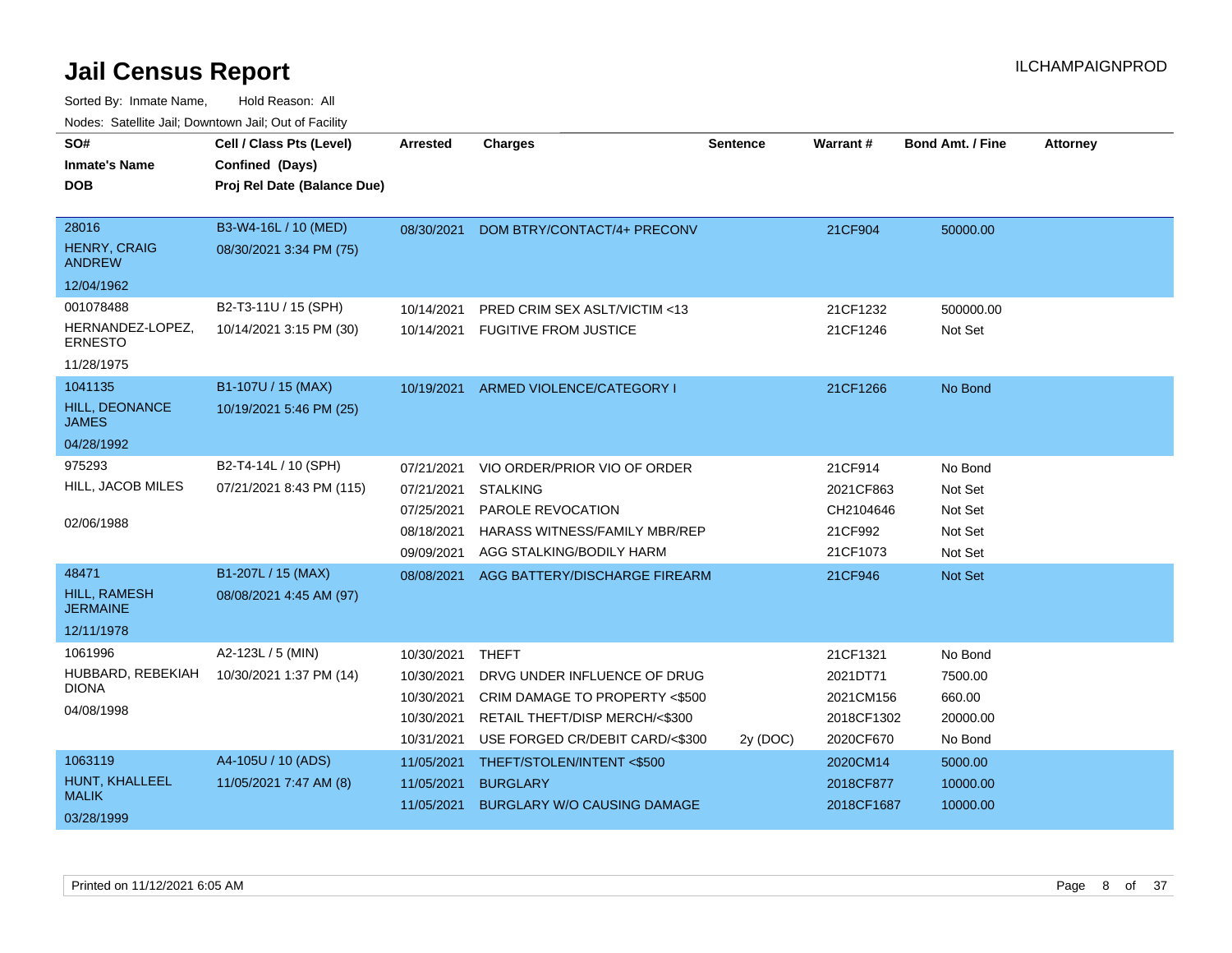| roaco. Oatomto dan, Downtown dan, Oat or Fability |                                            |                 |                                           |                 |                       |                         |                 |
|---------------------------------------------------|--------------------------------------------|-----------------|-------------------------------------------|-----------------|-----------------------|-------------------------|-----------------|
| SO#                                               | Cell / Class Pts (Level)                   | <b>Arrested</b> | <b>Charges</b>                            | <b>Sentence</b> | Warrant#              | <b>Bond Amt. / Fine</b> | <b>Attorney</b> |
| <b>Inmate's Name</b>                              | Confined (Days)                            |                 |                                           |                 |                       |                         |                 |
| <b>DOB</b>                                        | Proj Rel Date (Balance Due)                |                 |                                           |                 |                       |                         |                 |
|                                                   |                                            |                 |                                           |                 |                       |                         |                 |
| 953555                                            | B4-127L / 15 (MAX)                         | 03/10/2021      | <b>CRIM TRESPASS TO RESIDENCE</b>         |                 | 21CF272               | Not Set                 |                 |
| HUNT, TAVARIS EARL                                | 03/10/2021 4:58 AM (248)                   |                 | 04/14/2021 AGG FLEEING POLICE/21 MPH OVER | 3y (DOC)        | 2020CF94              | 10000.00                |                 |
|                                                   |                                            |                 |                                           |                 |                       |                         |                 |
| 12/29/1987                                        |                                            |                 |                                           |                 |                       |                         |                 |
| 38993                                             | B4-127U / 15 (MAX)                         |                 | 02/13/2021 ATTEMPT (FIRST DEGREE MURDER)  |                 | 21CF181               | Not Set                 |                 |
| JACKSON, LAMONT<br><b>JEREMIE</b>                 | 02/13/2021 7:45 AM (273)                   |                 |                                           |                 |                       |                         |                 |
| 07/31/1973                                        |                                            |                 |                                           |                 |                       |                         |                 |
| 532426                                            | A1-126L / 10 (ADS)                         | 05/16/2021      | AGGRAVATED BATTERY/NURSE                  |                 | 2021CF344             | No Bond                 |                 |
| <b>JACKSON, NATASHA</b>                           | 05/16/2021 12:24 AM (181)                  |                 |                                           |                 |                       |                         |                 |
| <b>RENETTA</b>                                    |                                            |                 |                                           |                 |                       |                         |                 |
| 01/02/1987                                        |                                            |                 |                                           |                 |                       |                         |                 |
| 001077487                                         | B3-W8-30L / 10 (MED)                       | 12/03/2020      | FELON POSS/USE WEAPON/FIREARM             |                 | 20CF1377              | Not Set                 |                 |
| JACKSON, TERREL                                   | 12/03/2020 10:18 AM (345)                  | 11/09/2021      | AGG DISCHARGE FIREARM/OCC VEH             |                 | 21CR0331401           | No Bond                 |                 |
| <b>DANDRE</b>                                     |                                            |                 |                                           |                 |                       |                         |                 |
| 08/11/1990                                        |                                            |                 |                                           |                 |                       |                         |                 |
| 001077864                                         | B1-103L / 15 (MAX)                         | 04/18/2021      | FELON POSS/USE WEAPON/FIREARM             |                 | 21CF428               | Not Set                 |                 |
| D                                                 | JAMERSON, ANTHONY 04/18/2021 7:21 PM (209) |                 |                                           |                 |                       |                         |                 |
| 01/26/1990                                        |                                            |                 |                                           |                 |                       |                         |                 |
| 001077437                                         | B1-205U / 10 (MED)                         | 08/23/2021      | DOM BTRY/CONTACT/1-2 PRECONV              |                 | 21CF1025              | Not Set                 |                 |
| JOHNSON, ANTONIO<br>LASHAUN                       | 08/23/2021 7:48 PM (82)                    |                 |                                           |                 |                       |                         |                 |
| 01/06/1980                                        |                                            |                 |                                           |                 |                       |                         |                 |
| 1007508                                           | B4-222U / 10 (MED)                         | 09/28/2021      | <b>FELON POSS/USE FIREARM PRIOR</b>       |                 | 4y/6m (DOC) 2021CF200 | 50000.00                |                 |
| JOHNSON, KAWAME<br><b>TERRENCEIM</b>              | 09/28/2021 1:55 PM (46)                    |                 |                                           |                 |                       |                         |                 |
| 06/08/1990                                        |                                            |                 |                                           |                 |                       |                         |                 |
| 29206                                             | BOOKH-1 / 15 (MAX)                         | 11/09/2021      | AGGRAVATED BATTERY                        |                 | 21CF1381              | No Bond                 |                 |
| JOHNSON, REUBEN<br><b>MONTE</b>                   | 11/09/2021 11:30 AM (4)                    |                 |                                           |                 |                       |                         |                 |
| 04/07/1956                                        |                                            |                 |                                           |                 |                       |                         |                 |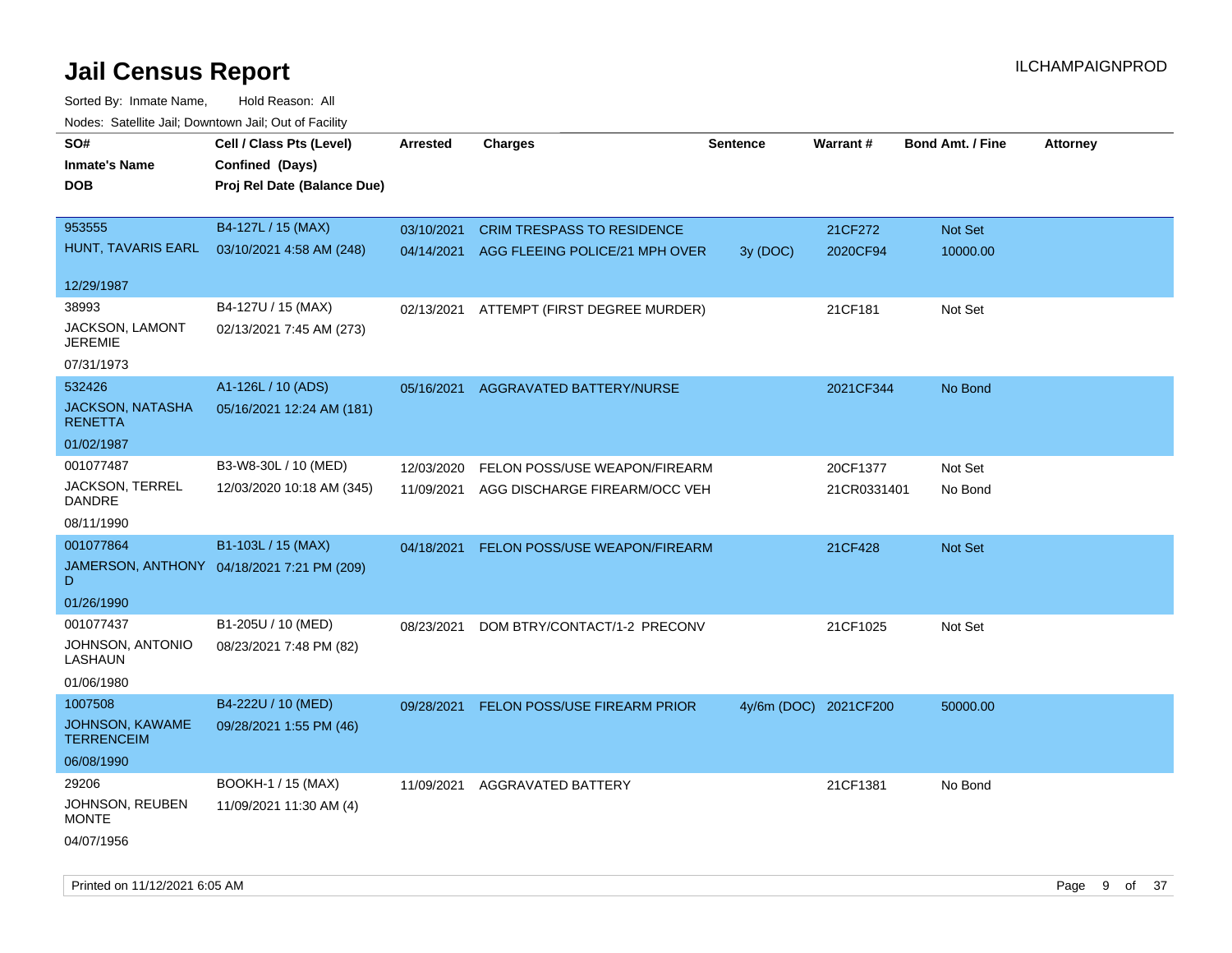Sorted By: Inmate Name, Hold Reason: All

|                                        | Nodes: Satellite Jail; Downtown Jail; Out of Facility |                 |                                           |                 |           |                         |          |
|----------------------------------------|-------------------------------------------------------|-----------------|-------------------------------------------|-----------------|-----------|-------------------------|----------|
| SO#                                    | Cell / Class Pts (Level)                              | <b>Arrested</b> | <b>Charges</b>                            | <b>Sentence</b> | Warrant#  | <b>Bond Amt. / Fine</b> | Attorney |
| <b>Inmate's Name</b>                   | Confined (Days)                                       |                 |                                           |                 |           |                         |          |
| <b>DOB</b>                             | Proj Rel Date (Balance Due)                           |                 |                                           |                 |           |                         |          |
|                                        |                                                       |                 |                                           |                 |           |                         |          |
| 1071536                                | B1-206U / 15 (MAX)                                    | 06/17/2021      | <b>ATTEMPT (FIRST DEGREE MURDER)</b>      |                 | 21CF702   | Not Set                 |          |
| JOHNSON, ZACHERY<br><b>EDWARD</b>      | 06/17/2021 2:00 AM (149)                              |                 |                                           |                 |           |                         |          |
| 10/30/1987                             |                                                       |                 |                                           |                 |           |                         |          |
| 001077784                              | B2-T1-01U / 10 (SPH)                                  | 10/21/2021      | DELIVERY OF OR POSSESSION OF W/INT        |                 | 21CF1278  | Not Set                 |          |
| JONES, KEEFER<br><b>LAMONT</b>         | 10/21/2021 10:30 AM (23)                              |                 |                                           |                 |           |                         |          |
| 07/26/1970                             |                                                       |                 |                                           |                 |           |                         |          |
| 506244                                 | B1-204L / 15 (MAX)                                    | 07/15/2021      | ARMED ROBBERY/ARMED W/FIREARM             |                 | 2021CF791 | 250000.00               |          |
| JOSLIN, JASON LEE                      | 07/15/2021 4:38 AM (121)                              |                 |                                           |                 |           |                         |          |
|                                        |                                                       |                 |                                           |                 |           |                         |          |
| 12/22/1985                             |                                                       |                 |                                           |                 |           |                         |          |
| 49797                                  | B1-107L / 10 (MED)                                    | 10/12/2021      | POSSESSING A CONTROLLED SUBSTANC 4y (DOC) |                 | 21CF365   | No Bond                 |          |
| <b>KELLY, WARREN</b><br><b>DYTRALE</b> | 10/12/2021 2:59 PM (32)                               |                 |                                           |                 |           |                         |          |
| 10/23/1979                             |                                                       |                 |                                           |                 |           |                         |          |
| 001077231                              | A3-215L / 10 (ADS)                                    | 11/02/2021      | RECEIVE/POSS/SELL STOLEN VEH              |                 | 21CF25    | 15000.00                |          |
| KOLESAR, JEREMY J                      | 11/02/2021 5:51 PM (11)                               |                 | 11/02/2021 VIOLATE SEX OFFENDER REGIS     |                 | 21CF924   | 10000.00                |          |
|                                        |                                                       |                 |                                           |                 |           |                         |          |
| 10/20/1979                             |                                                       |                 |                                           |                 |           |                         |          |
| 1070011                                | B4-124U / 15 (MAX)                                    | 08/03/2021      | AGG DISCH FIREARM/1ST AID PERS            |                 | 21CF929   | Not Set                 |          |
| LAWS, WILLIAM<br>ZARAK, Third          | 08/03/2021 3:53 PM (102)                              |                 |                                           |                 |           |                         |          |
| 07/06/1999                             |                                                       |                 |                                           |                 |           |                         |          |
| 548089                                 | B1-204U / 15 (MAX)                                    | 12/04/2020      | ATTEMPT (FIRST DEGREE MURDER)             |                 | 20CF1378  | Not Set                 |          |
| LEWIS, LAWRENCE                        | 12/04/2020 4:42 AM (344)                              | 12/04/2020      | METH DELIVERY/100<400 GRAMS               |                 | 20CF1481  | Not Set                 |          |
| PAUL, Third                            |                                                       | 12/04/2020      | AGG DOMESTIC BATTERY/STRANGLE             |                 | 18CF1507  | 10000.00                |          |
| 02/08/1993                             |                                                       |                 |                                           |                 |           |                         |          |
| 1005717                                | A4-101L / 5 (MIN)                                     | 11/08/2021      | DRVG UNDER INFLUENCE OF DRUG              |                 | 20DT311   | 2500.00                 |          |
| LEWIS, ORLANDO                         | 11/08/2021 9:58 PM (5)                                | 11/08/2021      | SPEEDING 26-34 MPH OVER LIMIT             |                 | 20TR9976  | 2500.00                 |          |
| <b>DESHONE</b>                         |                                                       | 11/08/2021      | AGG DUI/NO VALID DL                       |                 | 21CF1374  | No Bond                 |          |
| 01/31/1987                             |                                                       |                 |                                           |                 |           |                         |          |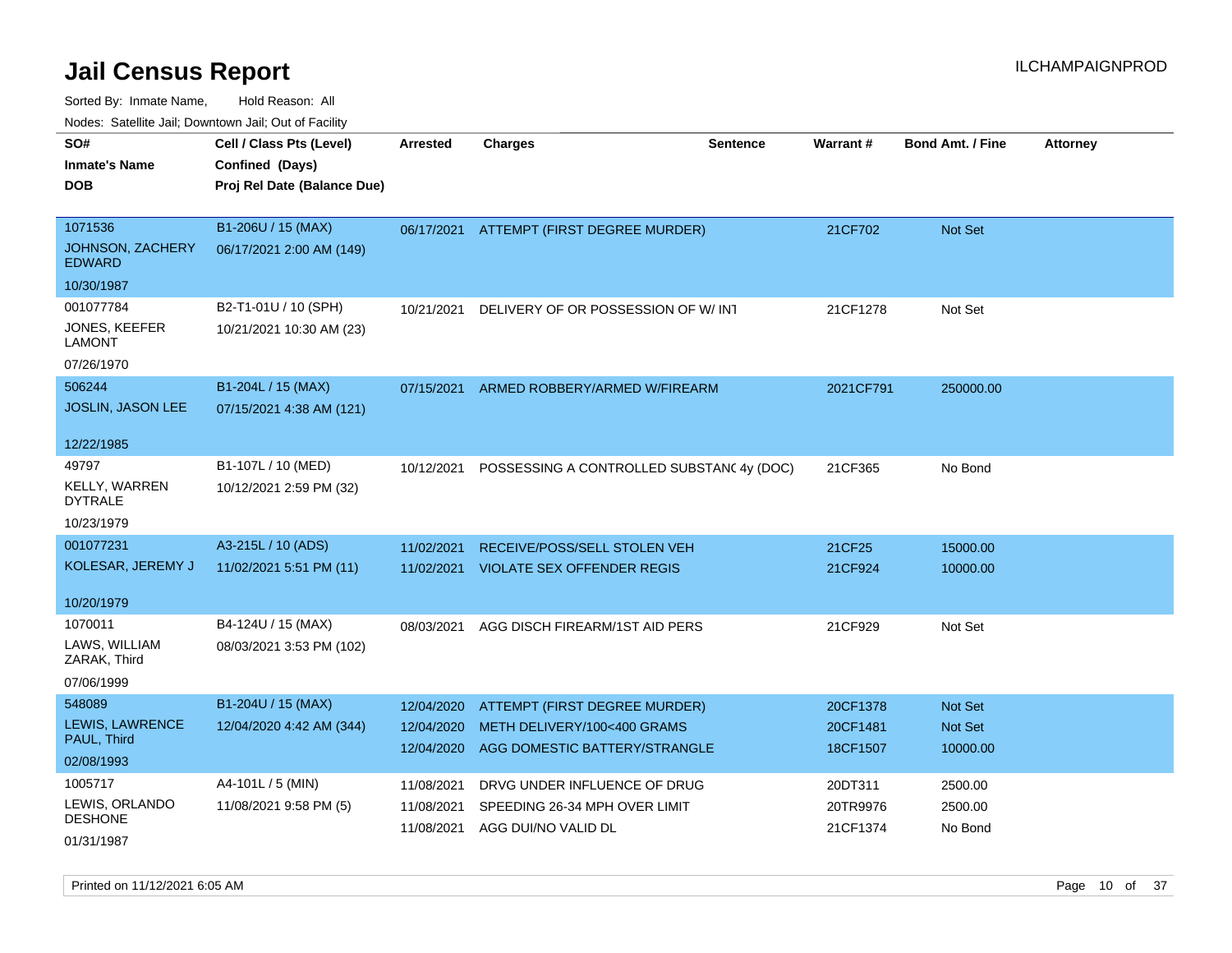| SO#<br><b>Inmate's Name</b><br><b>DOB</b>                        | Cell / Class Pts (Level)<br>Confined (Days)<br>Proj Rel Date (Balance Due) | Arrested                                             | Charges                                                                                                    | <b>Sentence</b> | <b>Warrant#</b>                                              | <b>Bond Amt. / Fine</b>                       | <b>Attorney</b> |  |
|------------------------------------------------------------------|----------------------------------------------------------------------------|------------------------------------------------------|------------------------------------------------------------------------------------------------------------|-----------------|--------------------------------------------------------------|-----------------------------------------------|-----------------|--|
| 001077524<br><b>LEWIS, TREVOR</b><br><b>DANIEL</b><br>06/03/2002 | B2-T4-15U / 10 (SPH)<br>12/14/2020 5:16 PM (334)                           | 12/14/2020<br>12/14/2020<br>12/14/2020<br>12/14/2020 | AGG BATTERY/JUDGE/EMT<br><b>RESIDENTIAL ARSON</b><br>AGG BATTERY/PUBLIC PLACE<br>AGG BATTERY/PEACE OFFICER |                 | 2020-CF-1212<br>2020-CF-1388<br>2020-CF-1231<br>2020-CF-1211 | 10000.00<br>150000.00<br>50000.00<br>10000.00 |                 |  |
| 1000869<br>MARTIN, MANNIX<br><b>TILMOND</b><br>07/19/1991        | B1-201L / 15 (MAX)<br>09/12/2021 12:40 AM (62)                             | 09/11/2021                                           | FELON POSS/USE WEAPON/FIREARM                                                                              |                 | 21CF1102                                                     | Not Set                                       |                 |  |
| 001077938<br>MCGAHA,<br><b>CHRISTOPHER D</b><br>07/27/1991       | <b>BOOKH-2 / 15 (ADS)</b><br>05/10/2021 7:02 PM (187)                      | 05/10/2021<br>05/11/2021<br>05/27/2021               | AGG KIDNAPING DISCH FIR/HARM<br><b>MURDER</b><br>ESCAPE FROM DEPT OF CORRECTION                            |                 | 21CF532<br>2021-CF-215<br>21CF600                            | Not Set<br>No Bond<br><b>Not Set</b>          |                 |  |
| 001078575<br>MCLAURIN, KEYON A<br>11/19/2002                     | A3-111L / 10 (MED)<br>11/09/2021 12:41 PM (4)                              | 11/09/2021                                           | <b>GUNRUNNING</b>                                                                                          |                 | 21CF1330                                                     | 750000.00                                     |                 |  |
| 1043071<br><b>MERRELL-</b><br>SUTHERLAND, ALICIA<br>11/26/1972   | <b>BOOKH-5 / 10 (MED)</b><br>11/08/2021 2:22 AM (5)                        | 11/08/2021<br>11/08/2021                             | CRIM DMG/GOVT PROP/<\$500<br>CRIM TRESPASS TO STATE LAND                                                   |                 | 21CF1378<br>2021CM208                                        | Not Set<br>25000.00                           |                 |  |
| 39106<br>Junior<br>04/12/1973                                    | B2-T3-09U / 10 (SPH)<br>MOORE, ANDREW LEE, 10/12/2021 1:02 AM (32)         | 10/12/2021                                           | DOMESTIC BATTERY/OTHER PRIOR                                                                               |                 | 21CF1217                                                     | Not Set                                       |                 |  |
| 1076384<br>09/23/1995                                            | A2-120L / 5 (ADS)<br>MURPHY, AZIA CIMONE 10/29/2021 12:49 AM (15)          | 10/28/2021                                           | <b>RETAIL THEFT/DISP MERCH/&lt;\$300</b>                                                                   |                 | 21CM149                                                      | 12500.00                                      |                 |  |
| 966887<br>NELSON, DARRYL<br><b>WAYNE</b><br>01/16/1984           | A4-105L / 15 (ADS)<br>11/05/2021 11:00 AM (8)                              | 11/05/2021                                           | DELIVERY OF OR POSSESSION OF W/IN110y/0m/0d (DC 19CF1425                                                   |                 |                                                              | No Bond                                       |                 |  |
| Printed on 11/12/2021 6:05 AM                                    |                                                                            |                                                      |                                                                                                            |                 |                                                              |                                               | Page 11 of 37   |  |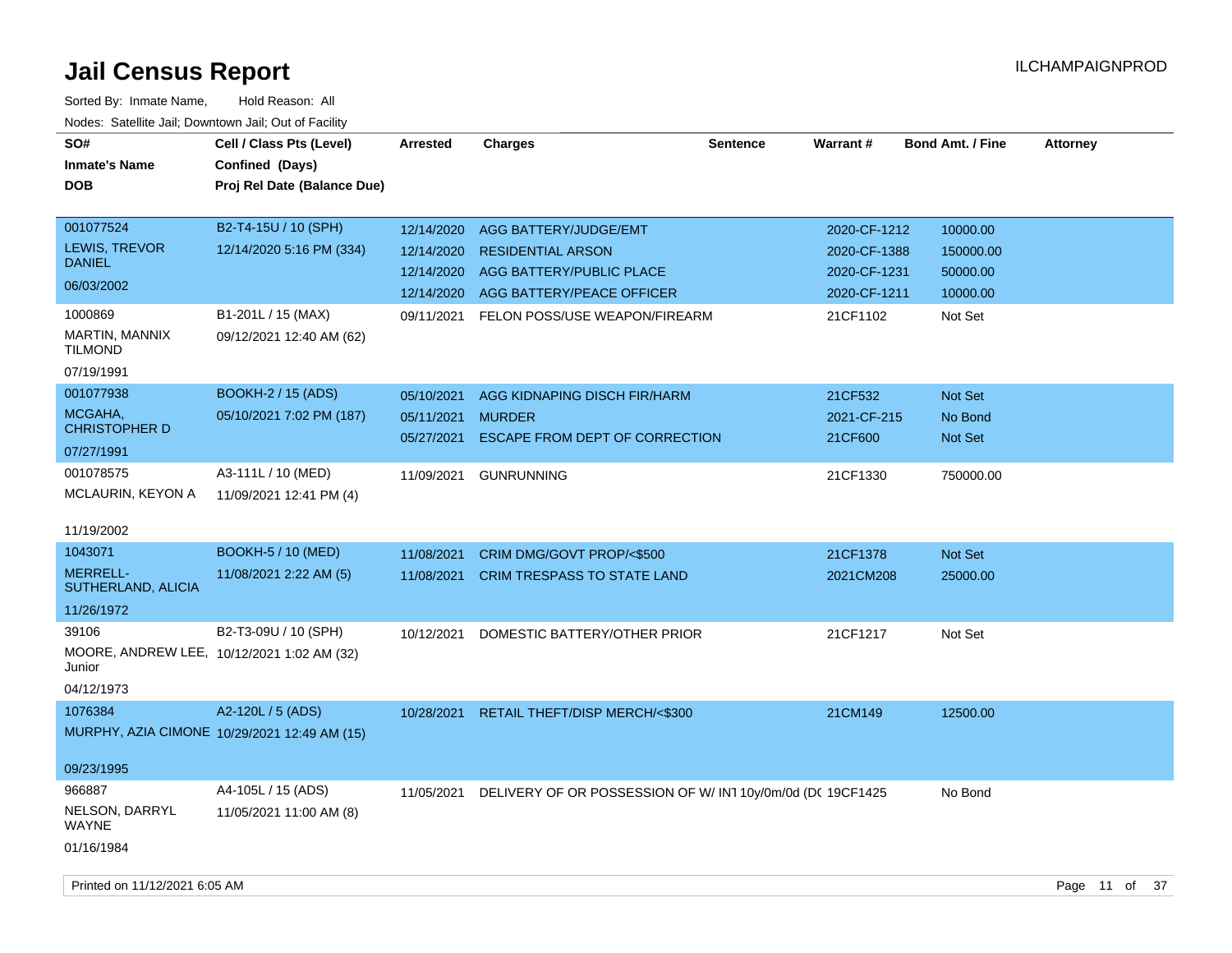Sorted By: Inmate Name, Hold Reason: All Nodes: Satellite Jail; Downtown Jail; Out of Facility

| ivouss. Satellite Jali, Downtown Jali, Out of Facility |                                            |            |                                          |                 |                 |                         |                 |
|--------------------------------------------------------|--------------------------------------------|------------|------------------------------------------|-----------------|-----------------|-------------------------|-----------------|
| SO#                                                    | Cell / Class Pts (Level)                   | Arrested   | <b>Charges</b>                           | <b>Sentence</b> | <b>Warrant#</b> | <b>Bond Amt. / Fine</b> | <b>Attorney</b> |
| Inmate's Name                                          | Confined (Days)                            |            |                                          |                 |                 |                         |                 |
| DOB                                                    | Proj Rel Date (Balance Due)                |            |                                          |                 |                 |                         |                 |
|                                                        |                                            |            |                                          |                 |                 |                         |                 |
| 001078517                                              | B2-T1-02L / 15 (SPH)                       |            | 10/19/2021 ATTEMPT (FIRST DEGREE MURDER) |                 | 21CF1267        | Not Set                 |                 |
| NELSON, RORY<br><b>DEMOND</b>                          | 10/19/2021 3:55 AM (25)                    |            |                                          |                 |                 |                         |                 |
| 08/14/1984                                             |                                            |            |                                          |                 |                 |                         |                 |
| 526895                                                 | A1-125U / 5 (ADS)                          | 09/27/2021 | <b>RETAIL THEFT</b>                      | 1y(DOC)         | 2016 CF 717     | No Bond                 |                 |
| OWENS, ANDREA<br><b>MICHELLE</b>                       | 09/27/2021 11:50 AM (47)                   |            |                                          |                 |                 |                         |                 |
| 02/01/1988                                             |                                            |            |                                          |                 |                 |                         |                 |
| 001077516                                              | B1-105U / 15 (MAX)                         | 10/25/2021 | FELON POSS/USE WEAPON/FIREARM            | 5y (DOC)        | 2021CF769       | No Bond                 |                 |
| <b>PAGET, GREGORY</b><br>LAMAR                         | 10/25/2021 12:47 PM (19)                   |            |                                          |                 |                 |                         |                 |
| 05/27/1986                                             |                                            |            |                                          |                 |                 |                         |                 |
| 1064809                                                | A3-217L / 10 (ADS)                         | 11/03/2021 | <b>CRIMINAL TRESPASS TO LAND</b>         |                 | 21CF1318        | 50000.00                |                 |
| PARKER, ALVIN<br>JARELL                                | 11/03/2021 2:39 PM (10)                    | 11/08/2021 | FELON POSS/USE FIREARM PRIOR             |                 | 21CF635         | 25000.00                |                 |
| 08/24/1982                                             |                                            |            |                                          |                 |                 |                         |                 |
| 001078558                                              | A3-112L / 5 (ADS)                          | 11/03/2021 | UNLAWFUL USE OF A WEAPON                 |                 | 21CF1352        | <b>Not Set</b>          |                 |
| PARRISH, DOMINIC<br>WALTER                             | 11/03/2021 1:25 PM (10)                    |            |                                          |                 |                 |                         |                 |
| 08/23/2001                                             |                                            |            |                                          |                 |                 |                         |                 |
| 999352                                                 | B3-W5-20L / 10 (MED)                       | 09/09/2021 | VIOLATE OP/OTHER PRIOR                   |                 | 21CF1092        | Not Set                 |                 |
| PIRLOT, JUSTIN LEE                                     | 09/09/2021 11:28 AM (65)                   | 10/23/2021 | <b>FALSE REPORT OF OFFENSE</b>           |                 | 2019CF836       | 5000.00                 |                 |
|                                                        |                                            |            |                                          |                 |                 |                         |                 |
| 11/08/1982                                             |                                            |            |                                          |                 |                 |                         |                 |
| 1069524                                                | B4-221L / 15 (MAX)                         | 08/08/2021 | MFG/DEL CANNABIS/30-500 GRAMS            |                 | 21CF953         | <b>Not Set</b>          |                 |
| RAY DAVIS, KAMARI<br>DAYVON                            | 08/09/2021 2:44 AM (96)                    |            |                                          |                 |                 |                         |                 |
| 03/30/2000                                             |                                            |            |                                          |                 |                 |                         |                 |
| 1053270                                                | B4-121U                                    | 08/11/2021 | ARM VIOLENCE/CATEGORY III/2ND            | 8y (DOC)        | 21CF957         | Not Set                 |                 |
| LEE                                                    | RICHARDSON, WILLIE 08/11/2021 3:07 AM (94) |            |                                          |                 |                 |                         |                 |
| 07/20/1994                                             |                                            |            |                                          |                 |                 |                         |                 |

Printed on 11/12/2021 6:05 AM **Page 12** of 37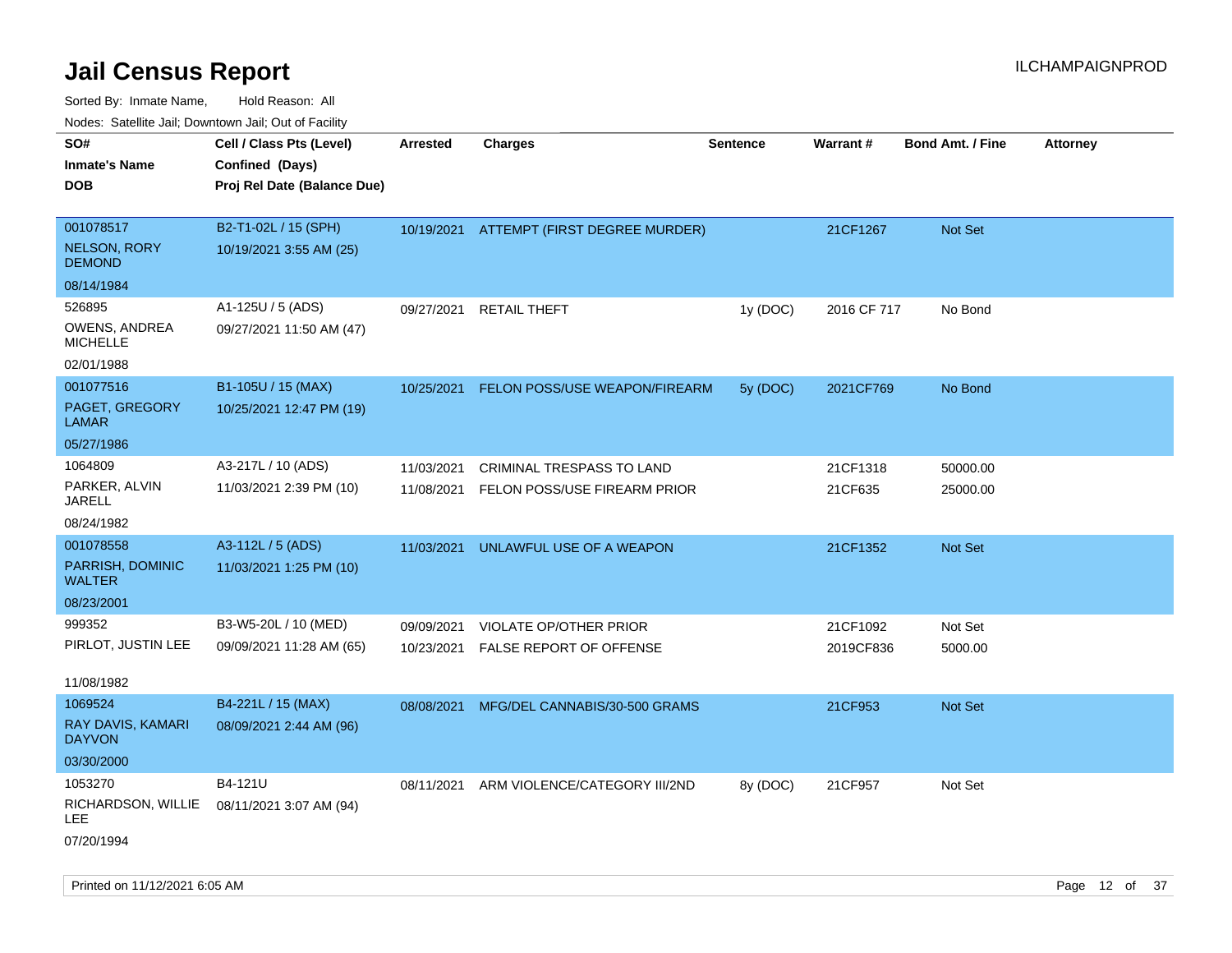| SO#                                       | Cell / Class Pts (Level)                     | <b>Arrested</b> | <b>Charges</b>                              | <b>Sentence</b> | Warrant#  | <b>Bond Amt. / Fine</b> | <b>Attorney</b> |
|-------------------------------------------|----------------------------------------------|-----------------|---------------------------------------------|-----------------|-----------|-------------------------|-----------------|
| <b>Inmate's Name</b>                      | Confined (Days)                              |                 |                                             |                 |           |                         |                 |
| <b>DOB</b>                                | Proj Rel Date (Balance Due)                  |                 |                                             |                 |           |                         |                 |
|                                           |                                              |                 |                                             |                 |           |                         |                 |
| 979485                                    | B2-T4-16L / 15 (ADS)                         | 03/12/2021      | PRED CRIM SEX ASLT/VICTIM <13               |                 | 21CF282   | Not Set                 |                 |
| RODRIGUEZ, JOSHUA<br><b>ANTHONY</b>       | 03/12/2021 1:57 PM (246)                     |                 |                                             |                 |           |                         |                 |
| 04/06/1990                                |                                              |                 |                                             |                 |           |                         |                 |
| 1075587                                   | B4-126L / 15 (MAX)                           | 10/18/2021      | AGG UNLAWFUL USE WEAPON/PERSON 2y/0m/0d (DO |                 |           | No Bond                 |                 |
| ROSS, JAMARQUIS<br><b>ANTHONY TYREE</b>   | 10/18/2021 9:46 AM (26)                      |                 |                                             |                 |           |                         |                 |
| 05/03/2000                                |                                              |                 |                                             |                 |           |                         |                 |
| 1071161                                   | B4-124L / 15 (MAX)                           | 08/18/2021      | DELIVERY OF OR POSSESSION OF W/INT          |                 | 21CF1008  | No Bond                 |                 |
| SANDERS, MARKELL<br><b>LAMAR</b>          | 08/18/2021 6:18 PM (87)                      | 08/19/2021      | PAROLE REVOCATION                           |                 | CH2105176 | No Bond                 |                 |
| 02/02/2000                                |                                              |                 |                                             |                 |           |                         |                 |
| 1047469                                   | B3-W5-18L / 10 (MED)                         | 07/03/2021      | CRIMINAL SEX ASSAULT/CONSENT                |                 | 21CF773   | Not Set                 |                 |
| ALLEN                                     | SCHINDLER, RICHARD 07/03/2021 10:25 PM (133) |                 |                                             |                 |           |                         |                 |
| 10/16/1979                                |                                              |                 |                                             |                 |           |                         |                 |
| 001077488                                 | <b>BOOKF-1 / 5 (MIN)</b>                     | 11/07/2021      | POSSESSING A CONTROLLED SUBSTAND            |                 | 21CF1371  | Not Set                 |                 |
| SESSUM, NICHOLAS C 11/07/2021 9:33 PM (6) |                                              |                 |                                             |                 |           |                         |                 |
|                                           |                                              |                 |                                             |                 |           |                         |                 |
| 06/22/1989                                |                                              |                 |                                             |                 |           |                         |                 |
| 001078441                                 | BOOKF-3 / 15 (ADS)                           | 10/01/2021      | ARMED HABITUAL CRIMINAL                     |                 | 21CF1182  | Not Set                 |                 |
| SINGLETON, CORRIE<br><b>DERRELL</b>       | 10/01/2021 12:36 PM (43)                     |                 |                                             |                 |           |                         |                 |
| 05/07/1983                                |                                              |                 |                                             |                 |           |                         |                 |
| 001078347                                 | A1-125L / 5 (MIN)                            | 09/04/2021      | CHILD ABDUCTN/CONCEAL/DETAIN                |                 | 21CF942   | 500000.00               |                 |
| SMITH, CRYSTAL<br><b>MARGARET</b>         | 09/04/2021 3:34 PM (70)                      |                 |                                             |                 |           |                         |                 |
| 10/15/1992                                |                                              |                 |                                             |                 |           |                         |                 |
| 001078115                                 | B4-224U / 15 (MAX)                           | 07/01/2021      | ARMED VIOLENCE/CATEGORY I                   |                 | 21CF772   | Not Set                 |                 |
| SMITH, JAMES<br>NASHAUN, Junior           | 07/01/2021 2:44 PM (135)                     | 07/30/2021      | DRIVING ON SUSPENDED LICENSE                |                 | 21TR5804  | 1500.00                 |                 |
| 09/18/2000                                |                                              |                 |                                             |                 |           |                         |                 |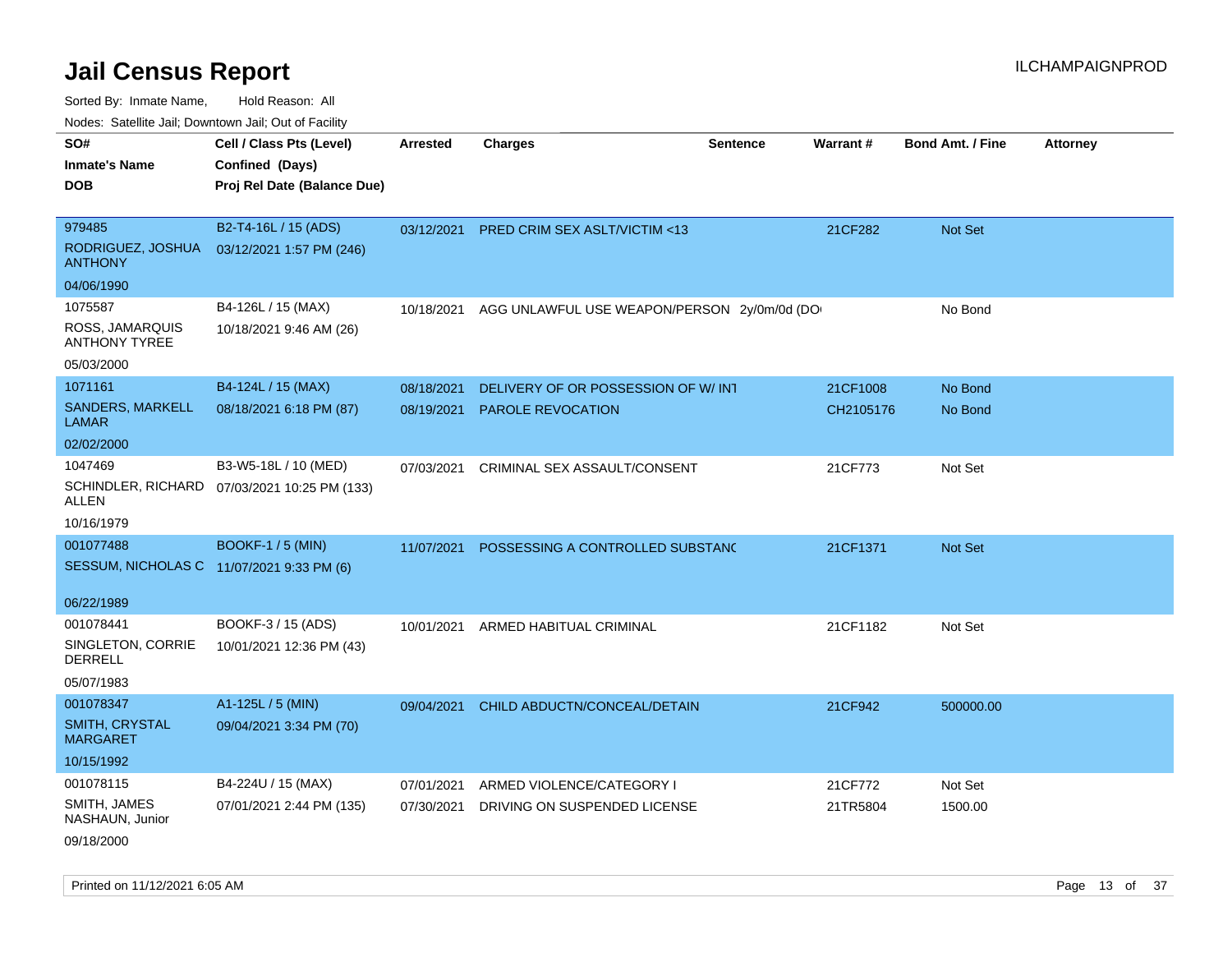Sorted By: Inmate Name, Hold Reason: All

|  |  | Nodes: Satellite Jail; Downtown Jail; Out of Facility |  |
|--|--|-------------------------------------------------------|--|
|--|--|-------------------------------------------------------|--|

| SO#                                   | Cell / Class Pts (Level)                     | Arrested   | <b>Charges</b>                      | <b>Sentence</b> | Warrant#   | <b>Bond Amt. / Fine</b> | <b>Attorney</b> |
|---------------------------------------|----------------------------------------------|------------|-------------------------------------|-----------------|------------|-------------------------|-----------------|
| <b>Inmate's Name</b>                  | Confined (Days)                              |            |                                     |                 |            |                         |                 |
| <b>DOB</b>                            | Proj Rel Date (Balance Due)                  |            |                                     |                 |            |                         |                 |
|                                       |                                              |            |                                     |                 |            |                         |                 |
| 001077269                             | B3-W1-03U / 5 (MIN)                          | 10/13/2021 | RECEIVE/POSS/SELL STOLEN VEH        |                 | 2020CF1122 | 15000.00                |                 |
|                                       | SPURLIN, DAVID ELLIS 10/13/2021 7:36 AM (31) |            |                                     |                 |            |                         |                 |
| 03/25/1987                            |                                              |            |                                     |                 |            |                         |                 |
| 1025740                               | B1-105L / 10 (MED)                           | 03/19/2021 | AGG DOMESTIC BATTERY/STRANGLE       | 4y/0m/0d (DO    |            | Not Set                 |                 |
| STANFORD,                             | 03/20/2021 12:48 AM (238)                    |            |                                     |                 |            |                         |                 |
| <b>TERRANCE NAWOUN</b>                |                                              |            |                                     |                 |            |                         |                 |
| 12/06/1992                            |                                              |            |                                     |                 |            |                         |                 |
| 960772                                | BOOKH-6                                      | 11/11/2021 | POSSESSION OF METH<5 GRAMS          |                 | 2020CF362  | 100000.00               |                 |
| <b>STARK, FARON</b><br><b>MICHAEL</b> | 11/11/2021 10:28 PM (2)                      |            |                                     |                 |            |                         |                 |
| 05/12/1988                            |                                              |            |                                     |                 |            |                         |                 |
| 1057312                               | BOOKH-8 / 10 (MED)                           | 11/10/2021 | POSSESSION OF STOLEN FIREARM        |                 | 2021CFAWOW | Not Set                 |                 |
| <b>STARKS, RAMEON</b>                 | 11/10/2021 9:51 PM (3)                       | 11/10/2021 | AGGRAVATED DOMESTIC BATTERY         |                 | 2021CFAWOW | Not Set                 |                 |
| <b>TAHZIER</b>                        |                                              | 11/10/2021 | AGGRAVATED ASSAULT                  |                 | 2021CFAWOW | Not Set                 |                 |
| 12/18/1996                            |                                              | 11/10/2021 | CRIM DAMAGE TO PROPERTY <\$500      |                 | 2021CFAWOW | Not Set                 |                 |
|                                       |                                              | 11/10/2021 | UNLAWFUL USE OF A WEAPON            |                 | 2021CFAWOW | Not Set                 |                 |
|                                       |                                              | 11/10/2021 | POSS FIREARM W/ DEFACED SER NO      |                 | 2021CFAWOW | Not Set                 |                 |
| 38305                                 | B2-T2-06L / 10 (SPH)                         | 03/18/2020 | <b>CRIMINAL SEXUAL ABUSE</b>        |                 | 20CF-343   | 500000.00               |                 |
| STOVER, JOSH<br><b>ANDREW</b>         | 03/18/2020 10:24 AM (605)                    |            |                                     |                 |            |                         |                 |
| 08/18/1973                            |                                              |            |                                     |                 |            |                         |                 |
| 001078436                             | B2-T1-04L / 10 (SPH)                         | 09/30/2021 | <b>CRIMINAL SEX ASSAULT/CONSENT</b> |                 | 20CF255    | 150000.00               |                 |
| STRONG, CORTEZ                        | 09/30/2021 2:47 PM (44)                      |            |                                     |                 |            |                         |                 |
| 04/13/1996                            |                                              |            |                                     |                 |            |                         |                 |
| 1035647                               | A3-115L / 10 (ADS)                           | 10/29/2021 | CRIM DMG TO PROP \$500-10K          |                 | 21CF983    | 10000.00                |                 |
| <b>SUMO, DAVID KLON</b>               | 10/29/2021 6:36 PM (15)                      | 10/29/2021 | CRIM DMG/GOVT PROP/>\$500-\$10K     |                 | 21CF984    | 10000.00                |                 |
| 06/23/1975                            |                                              |            |                                     |                 |            |                         |                 |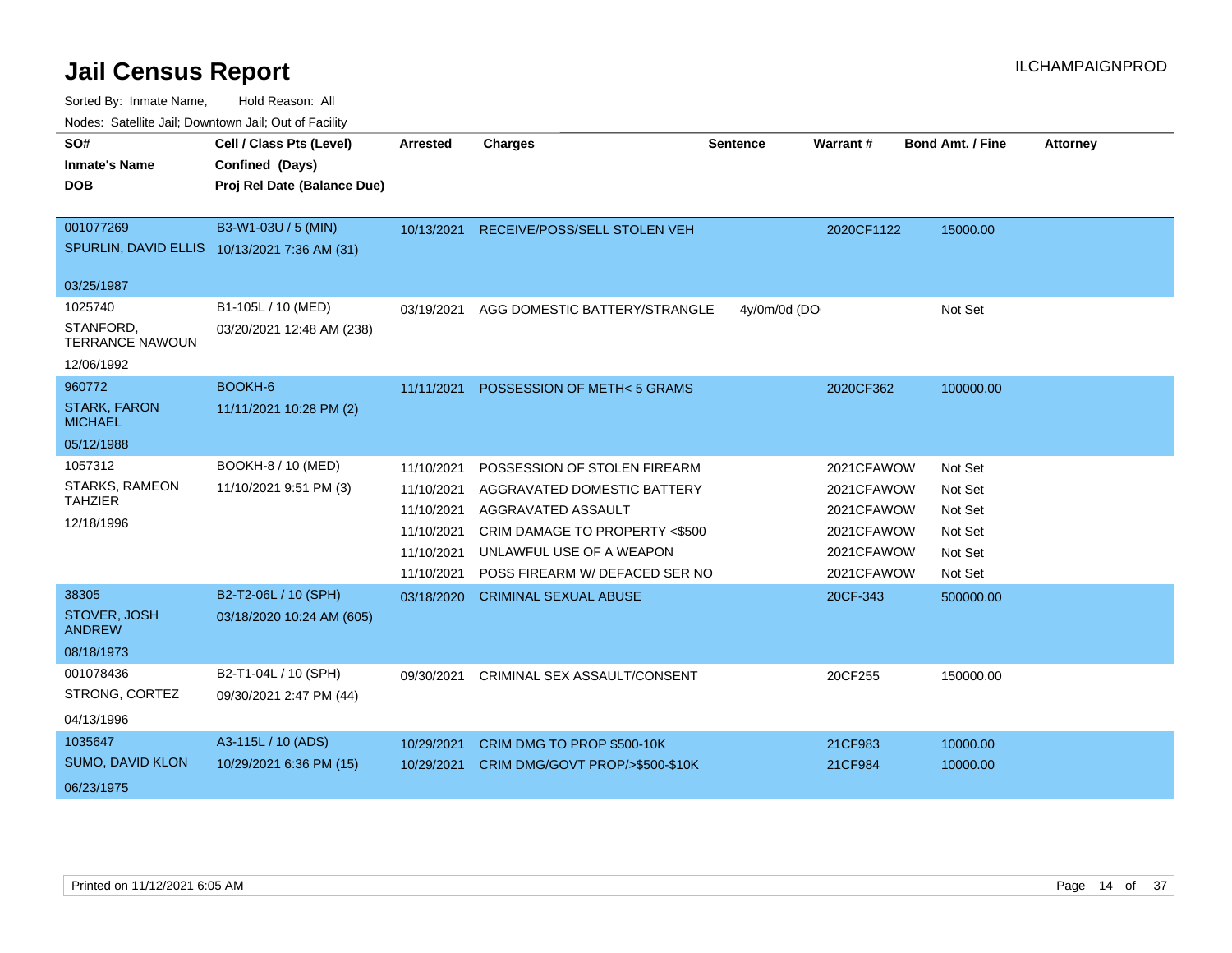| SO#<br><b>Inmate's Name</b><br><b>DOB</b>                       | Cell / Class Pts (Level)<br>Confined (Days)<br>Proj Rel Date (Balance Due) | Arrested   | <b>Charges</b>                    | <b>Sentence</b> | Warrant#  | <b>Bond Amt. / Fine</b> | <b>Attorney</b> |
|-----------------------------------------------------------------|----------------------------------------------------------------------------|------------|-----------------------------------|-----------------|-----------|-------------------------|-----------------|
| 1066794<br><b>TAYLOR, STANLEY</b><br><b>JAMES</b>               | B3-W2-07U / 5 (MIN)<br>09/07/2021 7:01 AM (67)                             |            | 09/07/2021 VIOLATE OP/OTHER PRIOR |                 | 21CF1061  | Not Set                 |                 |
| 01/05/1994                                                      |                                                                            |            |                                   |                 |           |                         |                 |
| 001078471<br>THATCH, OMARION<br><b>DIAMONTE</b><br>09/05/2003   | B4-227L / 10 (MED)<br>10/11/2021 1:26 AM (33)                              | 10/11/2021 | AGG UUW/VEHICLE/<21               |                 | 21CF1210  | 100.00                  |                 |
| 21252                                                           | B4-123L / 15 (MAX)                                                         | 10/18/2021 | MFG/DEL 1<15 GR COCAINE/ANLG      |                 | 2021CF172 | 25000.00                |                 |
| THOMAS, ELIJAH                                                  | 10/18/2021 12:35 AM (26)                                                   |            |                                   |                 |           |                         |                 |
| 07/31/1962                                                      |                                                                            |            |                                   |                 |           |                         |                 |
| 32058<br>THOMPSON, STEVEN<br>ONEAL                              | B4-123U / 15 (MAX)<br>06/14/2021 6:44 AM (152)                             | 06/14/2021 | <b>AGG DISCH FIREARM</b>          |                 | 21CF690   | Not Set                 |                 |
| 03/14/1969                                                      |                                                                            |            |                                   |                 |           |                         |                 |
| 32910<br><b>TULL, CHRISTOPHER</b><br><b>MICHAEL</b>             | B2-T2-05U / 10 (SPH)<br>10/04/2021 10:53 PM (40)                           | 10/04/2021 | DOM BTRY/HARM/1-2 PRECONV         |                 | 21CF1189  | <b>Not Set</b>          |                 |
| 04/02/1971                                                      |                                                                            |            |                                   |                 |           |                         |                 |
| 001078529<br>VANHOOK, ALEXIS<br><b>ANNE</b><br>10/25/1998       | A1-227L / 10 (MED)<br>10/23/2021 5:50 PM (21)                              | 10/23/2021 | ARMED ROBBERY/NO FIREARM          |                 | 21CF1286  | Not Set                 |                 |
| 1070737                                                         | A1-226L / 15 (MAX)                                                         | 10/14/2021 | AGG KIDNAPG/<13/INTEL DISABL      |                 | 2020CF418 | 250000.00               |                 |
| <b>WASHINGTON,</b><br><b>JASTINA VIRGINIA</b>                   | 10/14/2021 12:02 PM (30)                                                   |            |                                   |                 |           |                         |                 |
| 04/11/2000                                                      |                                                                            |            |                                   |                 |           |                         |                 |
| 977140<br><b>WEBSTER, DERRIAL</b><br><b>DEVON</b><br>01/14/1990 | B1-203L / 10 (MED)<br>10/24/2021 2:46 AM (20)                              | 10/24/2021 | ARMED HABITUAL CRIMINAL           |                 | 21CF1289  | Not Set                 |                 |
|                                                                 |                                                                            |            |                                   |                 |           |                         |                 |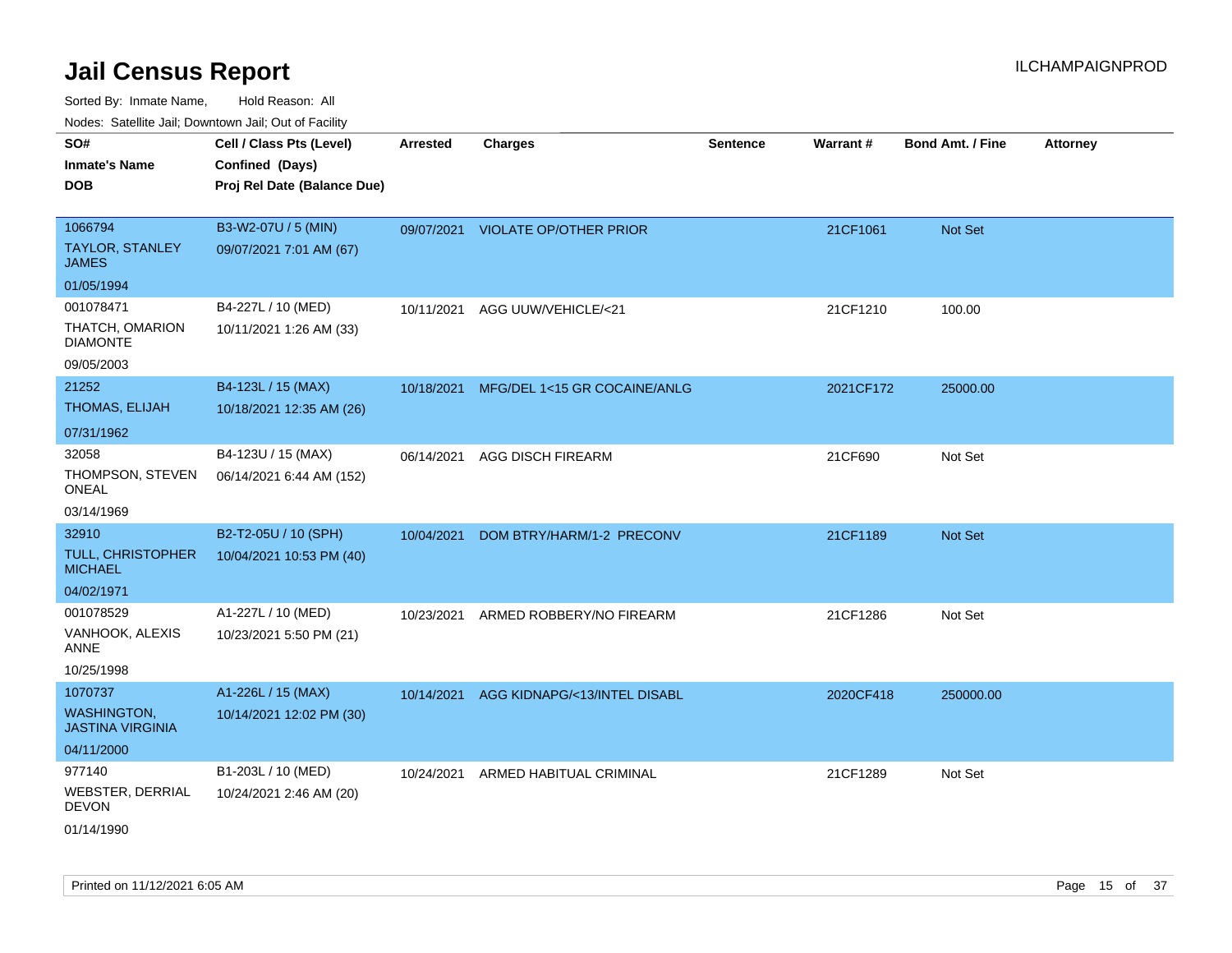| SO#<br><b>Inmate's Name</b><br><b>DOB</b> | Cell / Class Pts (Level)<br>Confined (Days)<br>Proj Rel Date (Balance Due) | <b>Arrested</b> | <b>Charges</b>                       | <b>Sentence</b> | <b>Warrant#</b> | <b>Bond Amt. / Fine</b> | <b>Attorney</b> |
|-------------------------------------------|----------------------------------------------------------------------------|-----------------|--------------------------------------|-----------------|-----------------|-------------------------|-----------------|
| 001078096                                 | A2-123U / 5 (ADS)                                                          | 10/30/2021      | DOM BTRY/BOD HARM/3 PRECONV          |                 | 21CM264         | 1000.00                 |                 |
| <b>WELLS, HAYLEY</b><br><b>CHRISTINE</b>  | 10/30/2021 5:03 AM (14)                                                    | 10/30/2021      | AGGRAVATED DOMESTIC BATTERY          |                 | 21CF1319        | Not Set                 |                 |
| 08/19/1995                                |                                                                            |                 |                                      |                 |                 |                         |                 |
| 44836                                     | A4-107L / 15 (ADS)                                                         | 11/02/2021      | THEFT                                |                 |                 | Not Set                 |                 |
| WESLEY, FRANK                             | 11/02/2021 4:08 AM (11)                                                    | 11/02/2021      | <b>DISORDERLY CONDUCT</b>            |                 |                 | Not Set                 |                 |
| <b>LADELL</b><br>09/17/1977               |                                                                            | 11/02/2021      | CRIM TRESPASS TO STATE LAND          |                 | 21118875        | Not Set                 |                 |
| 001078328                                 | B1-207U / 15 (MAX)                                                         | 08/30/2021      | <b>FELON POSS/USE WEAPON/FIREARM</b> |                 | 21CF1045        | Not Set                 |                 |
| <b>WHITE, JUSTIN</b><br><b>STEVEN</b>     | 08/30/2021 10:48 AM (75)                                                   |                 |                                      |                 |                 |                         |                 |
| 10/25/1995                                |                                                                            |                 |                                      |                 |                 |                         |                 |
| 503631                                    | BOOKH-8 / 10 (MED)                                                         | 11/10/2021      | PAROLE REVOCATION                    |                 | CH2100061       | No Bond                 |                 |
| WILLIAMS, DOUGLAS                         | 11/10/2021 1:11 PM (3)                                                     | 11/10/2021      | AGG FLEEING/2+ CON DEVICES           |                 | 20CF1319        | 2500.00                 |                 |
| LAMAR                                     |                                                                            | 11/10/2021      | DOMESTIC BATTERY                     |                 | 18CM124         | 6000.00                 |                 |
| 03/01/1991                                |                                                                            | 11/10/2021      | AGG BATTERY/USE DEADLY WEAPON        |                 | 2020CF1340      | 25000.00                |                 |
| 001077467                                 | BOOKH-7                                                                    | 11/11/2021      | AGG BATTERY/PEACE OFFICER            |                 | 2020-CF-1363    | 25000.00                |                 |
| <b>WILLIAMS, KEITH</b><br><b>LAMAR</b>    | 11/11/2021 11:38 PM (2)                                                    |                 |                                      |                 |                 |                         |                 |
| 03/25/1993                                |                                                                            |                 |                                      |                 |                 |                         |                 |
| 638552                                    | B2-DR / 5 (SPH)                                                            | 10/07/2021      | CHILD PORNOGRAPHY/PHOTOGRAPH         |                 | 2021CF1207      | No Bond                 |                 |
| WILLIAMS, MICHAEL<br><b>JAMES</b>         | 10/07/2021 12:20 PM (37)                                                   |                 |                                      |                 |                 |                         |                 |
| 03/29/1964                                |                                                                            |                 |                                      |                 |                 |                         |                 |
| 1066370                                   | B1-101L / 15 (MAX)                                                         | 07/28/2021      | ARMED VIOLENCE/CATEGORY III          |                 | 2021 CF 882     | <b>Not Set</b>          |                 |
| <b>WILLIAMS, REONTE</b><br><b>REMIR</b>   | 07/28/2021 5:40 AM (108)                                                   |                 |                                      |                 |                 |                         |                 |
| 05/14/1999                                |                                                                            |                 |                                      |                 |                 |                         |                 |
| 001078494                                 | B1-104L / 15 (MAX)                                                         | 10/15/2021      | AGG UNLAWFUL USE OF WEAPON/VEH       |                 | 21CF1254        | No Bond                 |                 |
| <b>WILLIAMS, TAVARAZ</b><br>LASHAWN       | 10/15/2021 12:17 PM (29)                                                   |                 |                                      |                 |                 |                         |                 |
| 04/19/1990                                |                                                                            |                 |                                      |                 |                 |                         |                 |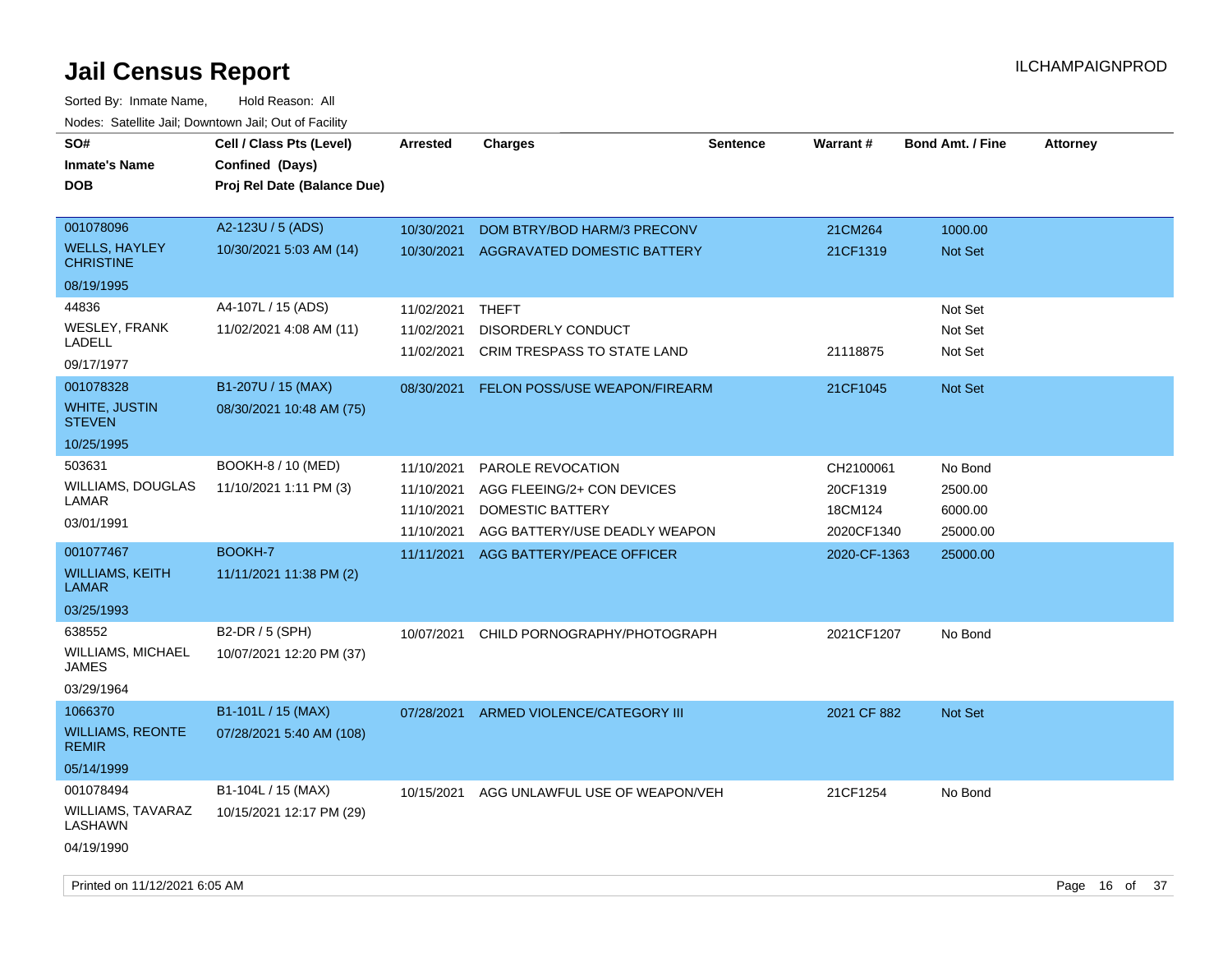| SO#                                          | Cell / Class Pts (Level)    | Arrested          | Charges                       | <b>Sentence</b> | Warrant# | <b>Bond Amt. / Fine</b> | <b>Attorney</b> |
|----------------------------------------------|-----------------------------|-------------------|-------------------------------|-----------------|----------|-------------------------|-----------------|
| <b>Inmate's Name</b>                         | Confined (Days)             |                   |                               |                 |          |                         |                 |
| <b>DOB</b>                                   | Proj Rel Date (Balance Due) |                   |                               |                 |          |                         |                 |
|                                              |                             |                   |                               |                 |          |                         |                 |
| 996311                                       | B1-201U / 5 (MIN)           | 10/29/2021        | DOMESTIC BATTERY/OTHER PRIOR  |                 | 21CF1326 | No Bond                 |                 |
| <b>WILLIAMS,</b><br><b>TRAYSHAUN DEVONTA</b> | 10/29/2021 10:51 PM (15)    |                   |                               |                 |          |                         |                 |
| 02/18/1992                                   |                             |                   |                               |                 |          |                         |                 |
| 972160                                       | A4-106L / 5 (ADS)           | 11/02/2021        | AGG DOMESTIC BATTERY/STRANGLE |                 | 21CF1348 | Not Set                 |                 |
| WOOD, ANTONIO                                | 11/02/2021 10:51 AM (11)    |                   |                               |                 |          |                         |                 |
| 10/16/1981                                   |                             |                   |                               |                 |          |                         |                 |
| 001078539                                    | B4-122U / 15 (MAX)          | 10/27/2021        | AGG DISCHARGE FIREARM         |                 | 21CF1296 | 750000.00               |                 |
| <b>WRIGHT, AMARION</b><br><b>MALIK</b>       | 10/27/2021 7:31 AM (17)     |                   |                               |                 |          |                         |                 |
| 10/31/2002                                   |                             |                   |                               |                 |          |                         |                 |
| <b>Total Satellite Jail: 128</b>             |                             | <b>Males: 113</b> | Females: 15<br>Unknown: 0     |                 |          |                         |                 |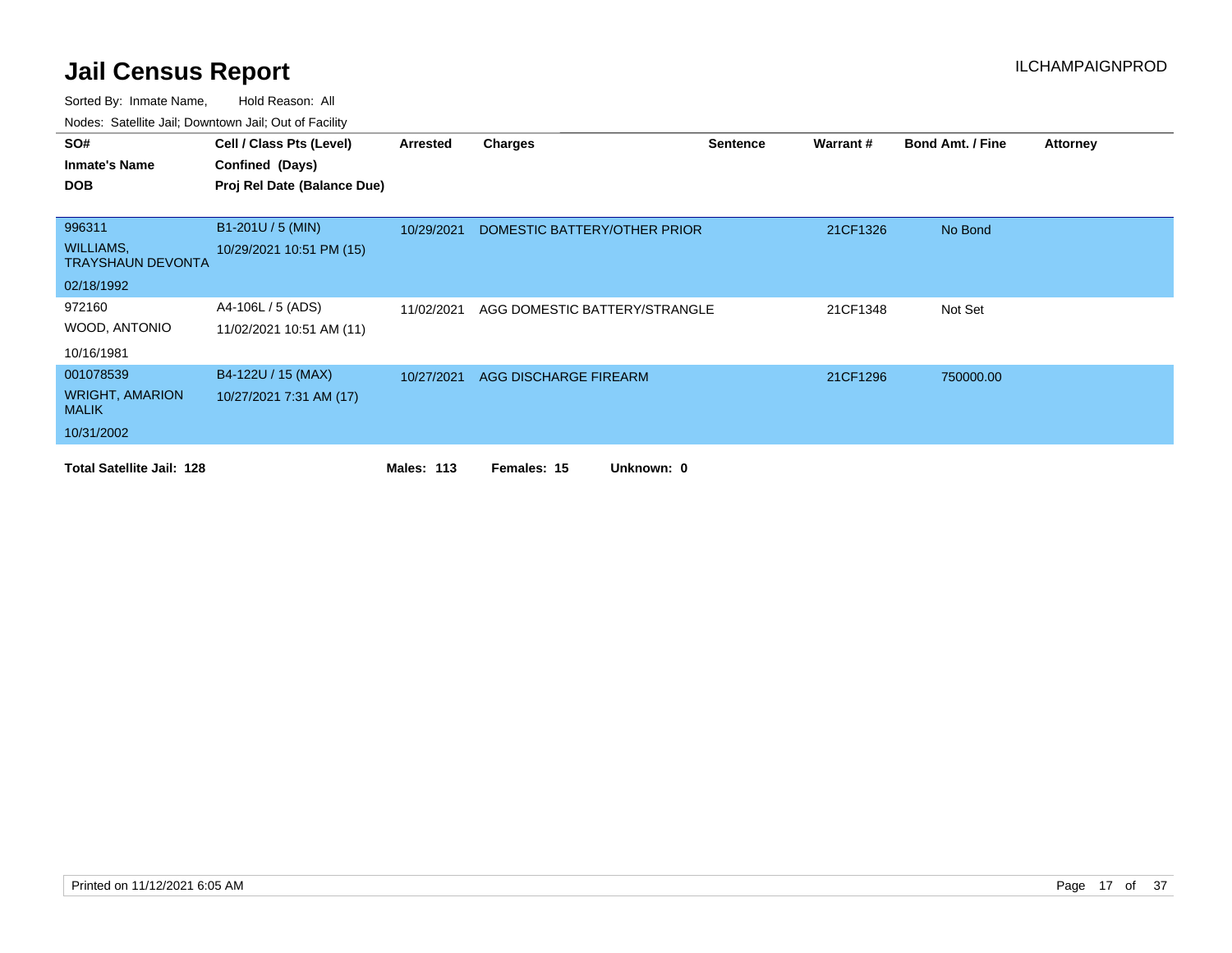|  | <b>Downtown Jail</b> |  |
|--|----------------------|--|
|  |                      |  |

| SO#<br><b>Inmate's Name</b><br><b>DOB</b>                              | Cell / Class Pts (Level)<br>Confined (Days)<br>Proj Rel Date (Balance Due) | <b>Arrested</b>                                      | <b>Charges</b>                                                                                                       | <b>Sentence</b> | Warrant#                                   | <b>Bond Amt. / Fine</b>                                  | <b>Attorney</b> |
|------------------------------------------------------------------------|----------------------------------------------------------------------------|------------------------------------------------------|----------------------------------------------------------------------------------------------------------------------|-----------------|--------------------------------------------|----------------------------------------------------------|-----------------|
| 1073165<br><b>ACKERMAN, CODY</b><br><b>JAMES</b><br>02/01/1989         | G4L / 5 (MIN)<br>04/30/2021 4:48 PM (197)                                  | 04/30/2021<br>04/30/2021<br>04/30/2021<br>05/03/2021 | UNLWFL POSS/DRIVER/VEH/STOLEN<br>FORGERY/ISSUE/DELIVER DOCUMENT<br><b>BURGLARY</b><br>FORGERY/ISSUE/DELIVER DOCUMENT |                 | 21CF486<br>19CF143<br>21CF516<br>2018CF689 | <b>Not Set</b><br>75000.00<br>Not Set<br>2500.00 / 75.00 |                 |
| 1058975<br>ANDERSON, LAROME<br><b>ROMEO</b><br>11/19/1996              | J5U / 10 (MED)<br>09/20/2021 11:18 PM (54)                                 | 09/20/2021                                           | DOMESTIC BATTERY                                                                                                     | 2y (DOC)        | 21CF1136                                   | Not Set                                                  |                 |
| 517915<br><b>BOXLEY, CHARLES</b><br><b>OMAR</b><br>01/10/1985          | G8U / 5 (MIN)<br>08/03/2021 2:18 PM (102)                                  | 08/03/2021<br>08/03/2021<br>08/03/2021               | <b>BURGLARY</b><br><b>BURGLARY</b><br>FORGERY/ISSUE/DELIVER DOCUMENT                                                 |                 | 21CF289<br>21CF679                         | 20000.00<br>20000.00<br>No Bond                          |                 |
| 995432<br>BROWN, JAVON<br><b>SHANTEZ</b><br>10/14/1991                 | I1 / 10 (ADS)<br>10/22/2021 2:36 AM (22)                                   | 10/22/2021<br>10/22/2021                             | POSSESS DRUG PARAPHERNALIA<br>RESIST/OBSTRUCTING A PEACE OFFICEF                                                     |                 | 20CM650<br>21CM489                         | 10000.00<br>Not Set                                      |                 |
| 1075941<br><b>BROWN, LIONEL</b><br><b>TERRELL</b><br>10/19/1981        | G2L / 5 (MIN)<br>10/08/2021 5:16 PM (36)                                   | 10/08/2021                                           | HARASS WITNESS/FAMILY MBR/REP                                                                                        |                 | 2021CF1188                                 | 500000.00                                                |                 |
| 001078537<br><b>BRUMFIELD, MICHAEL</b><br><b>ANTHONY</b><br>02/07/1973 | C7U / 10 (MED)<br>10/26/2021 3:33 PM (18)                                  | 10/29/2021                                           | <b>BURGLARY</b>                                                                                                      |                 | 21CF1320                                   | Not Set                                                  |                 |
| 61904<br><b>BURNETT, TIMOTHY</b><br><b>LYNN</b><br>09/09/1983          | D4 / 15 (ADS)<br>10/23/2021 5:43 PM (21)                                   | 10/23/2021                                           | <b>ROBBERY</b>                                                                                                       |                 | 21CF1287                                   | <b>Not Set</b>                                           |                 |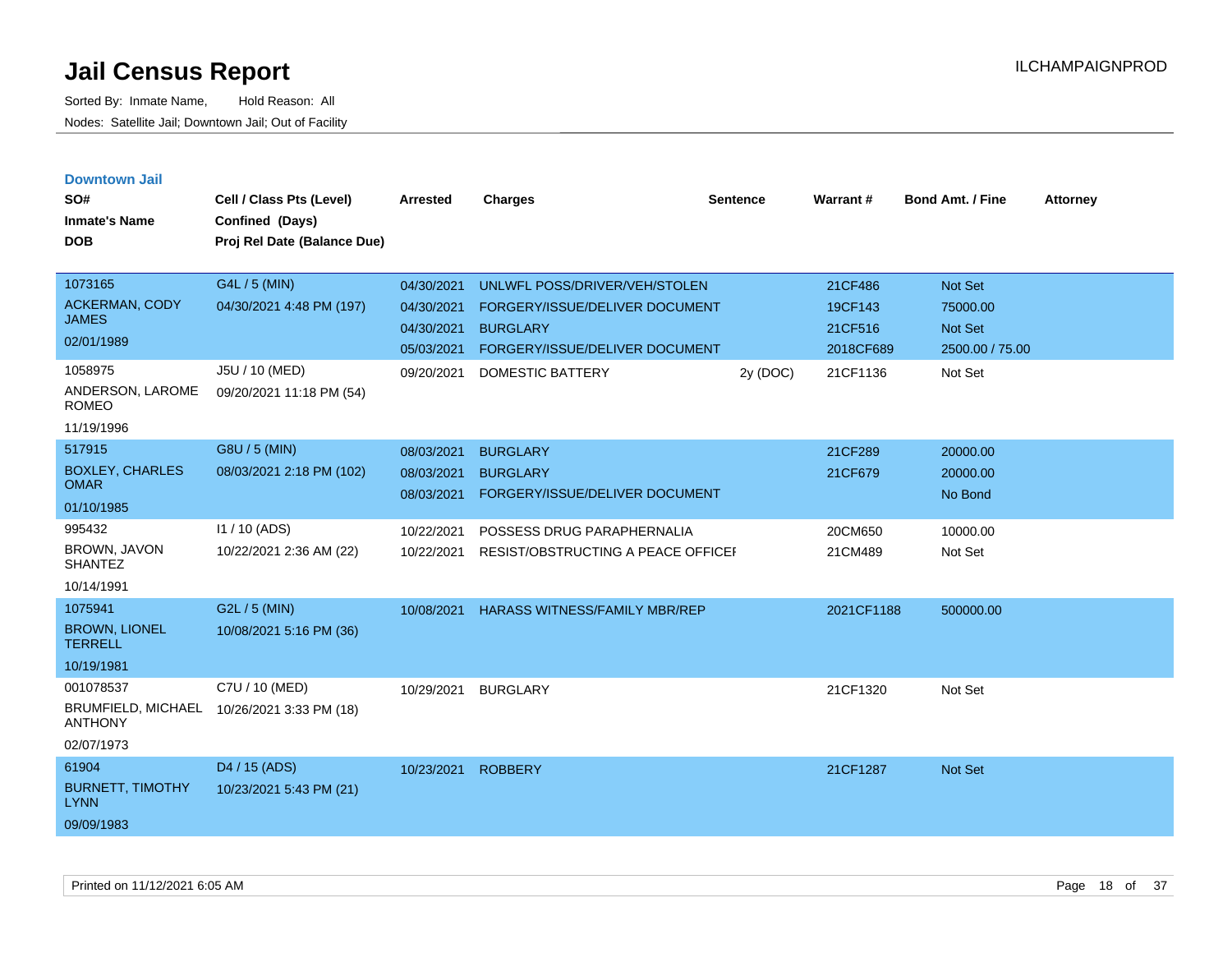Sorted By: Inmate Name, Hold Reason: All

|  | Nodes: Satellite Jail; Downtown Jail; Out of Facility |  |  |
|--|-------------------------------------------------------|--|--|
|  |                                                       |  |  |

| SO#<br><b>Inmate's Name</b>              | Cell / Class Pts (Level)<br>Confined (Days) | <b>Arrested</b> | <b>Charges</b>                                                        | <b>Sentence</b> | <b>Warrant#</b>          | <b>Bond Amt. / Fine</b> | <b>Attorney</b> |
|------------------------------------------|---------------------------------------------|-----------------|-----------------------------------------------------------------------|-----------------|--------------------------|-------------------------|-----------------|
| <b>DOB</b>                               | Proj Rel Date (Balance Due)                 |                 |                                                                       |                 |                          |                         |                 |
| 1075361<br><b>COWART, TORREY</b>         | J6L / 5 (ADS)<br>04/16/2021 9:17 PM (211)   | 04/16/2021      | <b>BURGLARY</b>                                                       |                 | 21CF414                  | Not Set                 |                 |
| <b>BENJAMEN, Junior</b><br>11/22/1987    |                                             |                 |                                                                       |                 |                          |                         |                 |
| 001078067                                | 14 / 10 (ADS)                               | 06/25/2021      | AGG BATTERY/PUBLIC PLACE                                              |                 | 21CF749                  | Not Set                 |                 |
| <b>CRAYTON, MARSALIS</b><br><b>DBOAH</b> | 06/25/2021 1:11 PM (141)                    | 06/25/2021      | AGG BATTERY/PUBLIC PLACE                                              |                 | 21CF748                  | Not Set                 |                 |
| 03/27/1991                               |                                             |                 |                                                                       |                 |                          |                         |                 |
| 56063                                    | H4L / 10 (ADS)                              | 09/18/2021      | <b>AGGRAVATED BATTERY</b>                                             |                 | 21CF1127                 | Not Set                 |                 |
| DAVIS, DAMIEN<br><b>DOMINIQUE</b>        | 09/18/2021 4:25 AM (56)                     | 09/19/2021      | <b>AGGRAVATED BATTERY</b>                                             |                 | 21CF1132                 | Not Set                 |                 |
| 02/28/1977                               |                                             |                 |                                                                       |                 |                          |                         |                 |
| 1066719                                  | C5L / 10 (MED)                              | 06/09/2021      | AGG DOMESTIC BATTERY/STRANGLE                                         |                 | 21CF310                  | 100000.00               |                 |
| DAVIS, TAVEON                            | 06/09/2021 10:50 PM (157)                   | 06/09/2021      | RET THEFT/DISP MERCH/>\$300                                           |                 | 19CF959                  | 5000.00                 |                 |
| <b>CORNELIUS</b>                         |                                             | 06/09/2021      | RETAIL THEFT/DISP MERCH/<\$300                                        |                 | 19CM897                  | 3000.00                 |                 |
| 12/21/1997<br>571307                     | J3L / 15 (ADS)                              |                 |                                                                       |                 |                          |                         |                 |
| DOMINGO-                                 | 09/14/2020 11:19 PM (425)                   | 09/14/2020      | CRIM SEXUAL ABUSE/CONSENT<br>09/14/2020 PRED CRIM SEX ASLT/VICTIM <13 |                 | 2020CF1026<br>2020CF1025 | Not Set<br>Not Set      |                 |
| CASTANEDA,                               |                                             |                 |                                                                       |                 |                          |                         |                 |
| 09/29/1989                               |                                             |                 |                                                                       |                 |                          |                         |                 |
| 527379                                   | C9U / 15 (ADS)                              | 10/25/2021      | ARMED HABITUAL CRIMINAL                                               |                 | 21CF1297                 | Not Set                 |                 |
| DRAKE, MARCELL<br><b>DEON</b>            | 10/25/2021 5:05 PM (19)                     | 10/27/2021      | AGG DOMESTIC BATTERY/STRANGLE                                         |                 | 21CF1245                 | Not Set                 |                 |
| 04/20/1987                               |                                             |                 |                                                                       |                 |                          |                         |                 |
| 959292                                   | K1 / 15 (ADS)                               | 04/01/2021      | ATTEMPT (FIRST DEGREE MURDER)                                         |                 | 2020CF565                | 2000000.00              |                 |
| DUNCAN, COREYON<br><b>ANTHONY</b>        | 04/01/2021 8:46 PM (226)                    |                 |                                                                       |                 |                          |                         |                 |
| 01/17/1989                               |                                             |                 |                                                                       |                 |                          |                         |                 |
| 1053207                                  | K2 / 15 (SPH)                               |                 | 06/06/2019 MURDER/INTENT TO KILL/INJURE                               |                 | 2019-CF849               | 2000000.00              |                 |
| FAUST, JAQUAVEON<br>LAVELL               | 06/06/2019 2:24 PM (891)                    |                 |                                                                       |                 |                          |                         |                 |
| 07/25/1996                               |                                             |                 |                                                                       |                 |                          |                         |                 |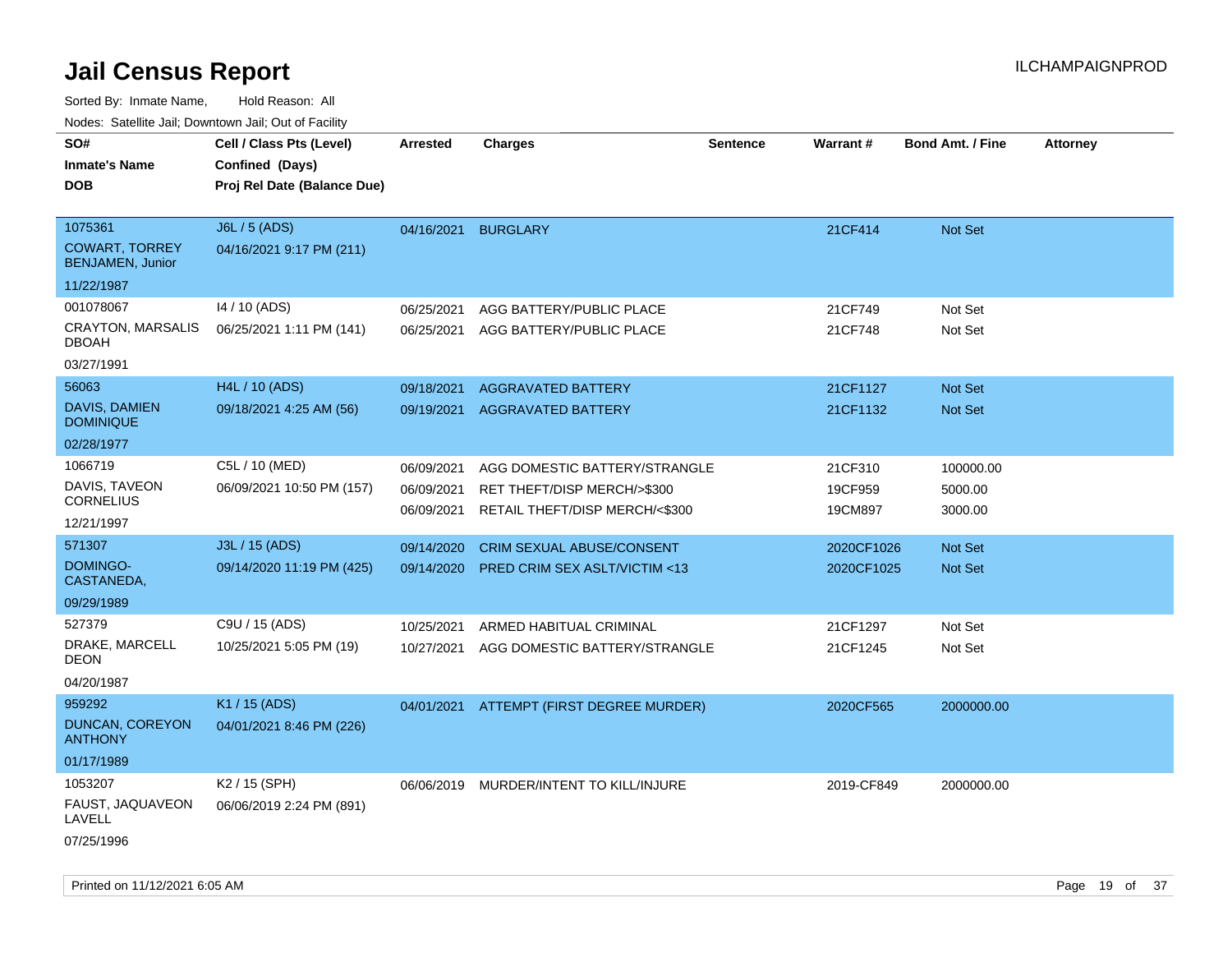| rougs. Calcing Jan, Downtown Jan, Out of Facility |                                              |                 |                                           |                 |             |                         |                 |
|---------------------------------------------------|----------------------------------------------|-----------------|-------------------------------------------|-----------------|-------------|-------------------------|-----------------|
| SO#                                               | Cell / Class Pts (Level)                     | <b>Arrested</b> | <b>Charges</b>                            | <b>Sentence</b> | Warrant#    | <b>Bond Amt. / Fine</b> | <b>Attorney</b> |
| <b>Inmate's Name</b>                              | Confined (Days)                              |                 |                                           |                 |             |                         |                 |
| <b>DOB</b>                                        | Proj Rel Date (Balance Due)                  |                 |                                           |                 |             |                         |                 |
|                                                   |                                              |                 |                                           |                 |             |                         |                 |
| 962759                                            | E6L / 5 (ADS)                                | 07/16/2021      | <b>METH DELIVERY&lt;5 GRAMS</b>           |                 | 21CF833     | Not Set                 |                 |
|                                                   | FINLEY, KEVIN DANTE 07/16/2021 9:44 PM (120) | 07/29/2021      | AGG CRIM SEX ASSAULT/FELONY               |                 | 21CF891     | No Bond                 |                 |
|                                                   |                                              |                 |                                           |                 |             |                         |                 |
| 12/28/1988                                        |                                              |                 |                                           |                 |             |                         |                 |
| 1068917                                           | H1L / 5 (MIN)                                | 08/11/2021      | VIO ORDER/PRIOR VIO OF ORDER              |                 | 21CF965     | Not Set                 |                 |
| GARCIA, JUAN<br>CARLOS                            | 08/11/2021 9:24 PM (94)                      |                 |                                           |                 |             |                         |                 |
| 10/21/1997                                        |                                              |                 |                                           |                 |             |                         |                 |
| 001077490                                         | J7L / 5 (ADS)                                | 07/12/2021      | BATTERY/MAKES PHYSICAL CONTACT            |                 | 20CM761     | 7500.00                 |                 |
| <b>GOURDINE, XAVIER</b><br><b>CHRISTOPHER</b>     | 07/12/2021 12:31 AM (124)                    |                 |                                           |                 |             |                         |                 |
| 09/28/1997                                        |                                              |                 |                                           |                 |             |                         |                 |
| 1073611                                           | G5L / 5 (MIN)                                | 02/09/2021      | DELIVERY OF OR POSSESSION OF W/INT        |                 | 21CF160     | Not Set                 |                 |
| <b>HAYES, CAMERON</b><br><b>TAYLOR MALEEK</b>     | 02/09/2021 3:10 PM (277)                     | 02/09/2021      | MFG 15>100 GR ECSTASY/ANALOG              |                 | 21CF121     | 500000.00               |                 |
| 08/10/1998                                        |                                              |                 |                                           |                 |             |                         |                 |
| 544770                                            | C6L / 10 (MED)                               | 08/14/2021      | AGG DOMESTIC BATTERY/STRANGLE             |                 | 2021CF514   | 25000.00                |                 |
| <b>HAYES, DEVON</b><br><b>JERMAINE</b>            | 08/14/2021 2:56 AM (91)                      | 08/14/2021      | AGGRAVATED DOMESTIC BATTERY               |                 | 21CF977     | No Bond                 |                 |
| 11/07/1987                                        |                                              |                 |                                           |                 |             |                         |                 |
| 1015002                                           | J1L / 10 (ADS)                               | 07/22/2021      | <b>AGGRAVATED BATTERY</b>                 |                 | 2021CF861   | Not Set                 |                 |
| HERRERA, ANDREW<br>WESLEY                         | 07/22/2021 9:17 PM (114)                     |                 |                                           |                 |             |                         |                 |
| 12/17/1993                                        |                                              |                 |                                           |                 |             |                         |                 |
| 1024228                                           | K3 / 15 (SPH)                                |                 | 04/24/2018 *MURDER/INTENT TO KILL/INJURE  |                 | 2018-CF1170 | 5000000.00              |                 |
| <b>HILL, JAMONTE</b><br><b>RASHAD</b>             | 04/24/2018 4:07 PM (1,299)                   |                 |                                           |                 |             |                         |                 |
| 05/23/1994                                        |                                              |                 |                                           |                 |             |                         |                 |
| 49618                                             | G6U / 5 (MIN)                                |                 | 10/26/2021 AGG FLEEING POLICE/21 MPH OVER |                 | 21CF1300    | No Bond                 |                 |
| HITES, STEVEN<br>WAYNE                            | 10/26/2021 7:42 AM (18)                      |                 |                                           |                 |             |                         |                 |
| 12/31/1979                                        |                                              |                 |                                           |                 |             |                         |                 |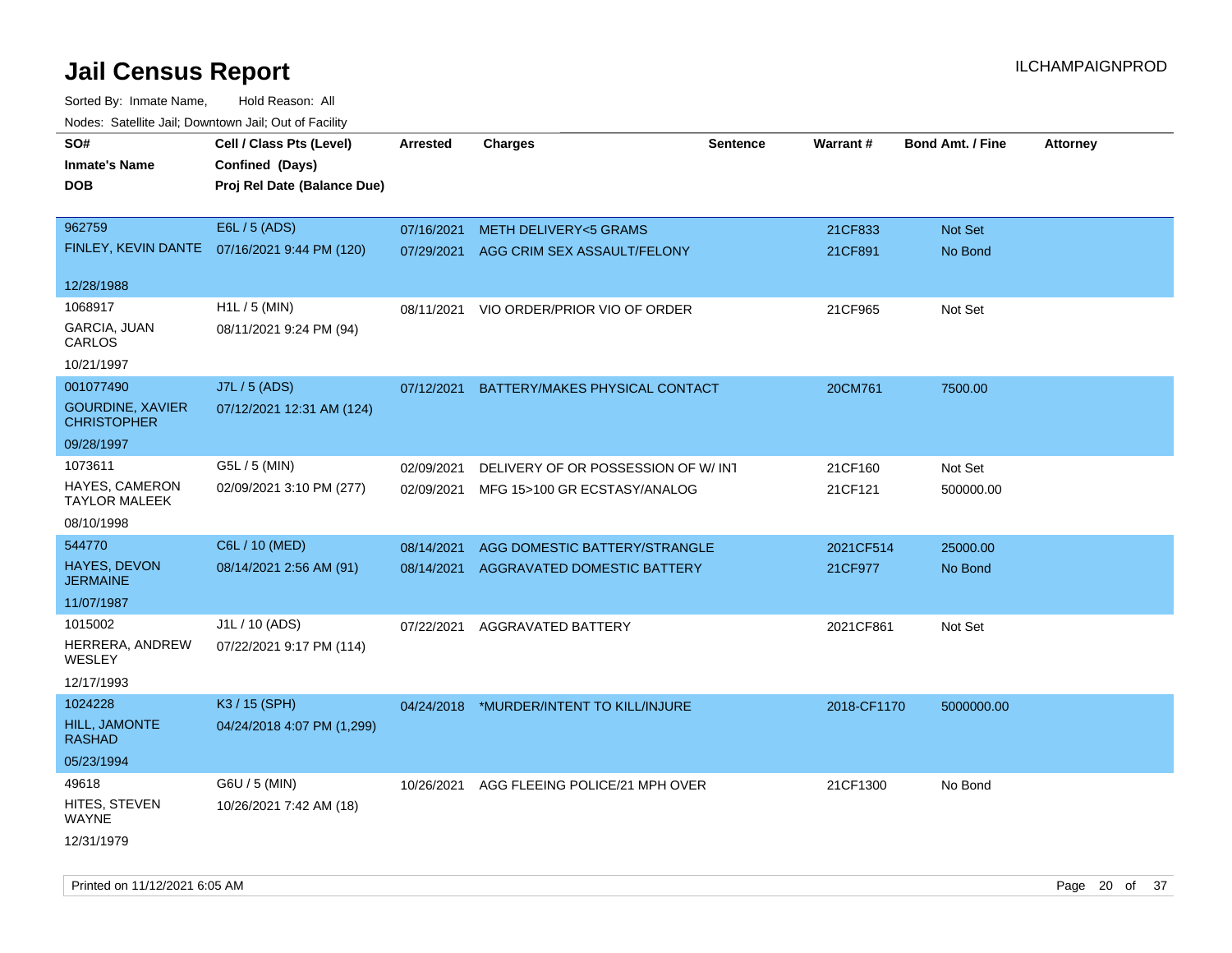| SO#<br><b>Inmate's Name</b><br>DOB         | Cell / Class Pts (Level)<br>Confined (Days)<br>Proj Rel Date (Balance Due) | Arrested   | <b>Charges</b>                     | <b>Sentence</b> | Warrant#    | <b>Bond Amt. / Fine</b> | <b>Attorney</b> |
|--------------------------------------------|----------------------------------------------------------------------------|------------|------------------------------------|-----------------|-------------|-------------------------|-----------------|
| 1043704                                    | C8L / 15 (ADS)                                                             | 07/13/2021 | ARMED ROBBERY/ARMED W/FIREARM      |                 | 21CF815     | Not Set                 |                 |
| <b>HOUSTON, STEVEN</b><br><b>CORDELL</b>   | 07/13/2021 5:56 AM (123)                                                   | 07/13/2021 | <b>PROBATION VIOLATION</b>         |                 | 18CF1697    | 25000.00                |                 |
| 01/24/1989                                 |                                                                            | 07/13/2021 | PROBATION VIOLATION                |                 | 19CF1295    | 25000.00                |                 |
| 1073894                                    | E2L / 10 (ADS)                                                             | 09/09/2021 | VIOLATE SEX OFFENDER REGIS/2+      |                 | 2021CF920   | 10000.00                |                 |
| JOKICH, ANTON VEGO                         | 09/09/2021 2:14 PM (65)                                                    |            |                                    |                 |             |                         |                 |
| 05/30/1969                                 |                                                                            |            |                                    |                 |             |                         |                 |
| 23138                                      | D1 / 15 (MAX)                                                              | 06/17/2021 | STALKING/TRANSMITS THREAT          |                 | 18CF1332    | Not Set                 |                 |
| <b>JONES, GLENN</b><br><b>CLAYTON</b>      | 06/17/2021 12:51 PM (149)                                                  | 06/17/2021 | AGG CRIM SEXUAL ABUSE/FELONY       |                 | 18-CF-1333  | Not Set                 |                 |
| 08/17/1958                                 |                                                                            |            |                                    |                 |             |                         |                 |
| 1017120                                    | G4U / 5 (MIN)                                                              | 10/29/2021 | BATTERY/CAUSE BODILY HARM          |                 | 21CM498     | Not Set                 |                 |
| JONES, JOSHUA LYNN 10/29/2021 3:15 AM (15) |                                                                            | 10/29/2021 | AGG ASLT/USE DDLY WEAPON           |                 | 21CM452     | 2500.00                 |                 |
| 05/16/1993                                 |                                                                            |            |                                    |                 |             |                         |                 |
| 24308                                      | D <sub>2</sub> / 15 (MAX)                                                  | 06/03/2021 | <b>ROBBERY</b>                     |                 | 21CF625     | No Bond                 |                 |
| KWIATKOWSKI,<br><b>ROBERT JOHN</b>         | 06/03/2021 10:40 PM (163)                                                  |            |                                    |                 |             |                         |                 |
| 08/08/1963                                 |                                                                            |            |                                    |                 |             |                         |                 |
| 37260                                      | C <sub>2</sub> U / 10 (ADS)                                                | 09/09/2021 | FORGERY/ISSUE DOCUMENT/1 UPC       |                 | 2019 CF 559 | 200000.00               |                 |
| LENARD, DEMETRIUS<br><b>MARQUIS</b>        | 09/09/2021 1:44 AM (65)                                                    |            |                                    |                 |             |                         |                 |
| 07/03/1973                                 |                                                                            |            |                                    |                 |             |                         |                 |
| 29681                                      | J2L / 15 (ADS)                                                             | 07/14/2020 | PREDATORY CRIMINAL SEX ASSLT/CHILD |                 | 20CF-781    | 250000.00               |                 |
| LENOIR, JOHN<br><b>CHRISTOPHER</b>         | 07/14/2020 12:51 PM (487)                                                  |            |                                    |                 |             |                         |                 |
| 04/20/1966                                 |                                                                            |            |                                    |                 |             |                         |                 |
| 001078249                                  | B3 / 10 (MED)                                                              | 08/07/2021 | FELON POSS/USE WEAPON/FIREARM      |                 | 21CF947     | Not Set                 |                 |
| MCCLENDON, CALVIN<br>М                     | 08/07/2021 8:56 AM (98)                                                    |            |                                    |                 |             |                         |                 |
| 04/29/1990                                 |                                                                            |            |                                    |                 |             |                         |                 |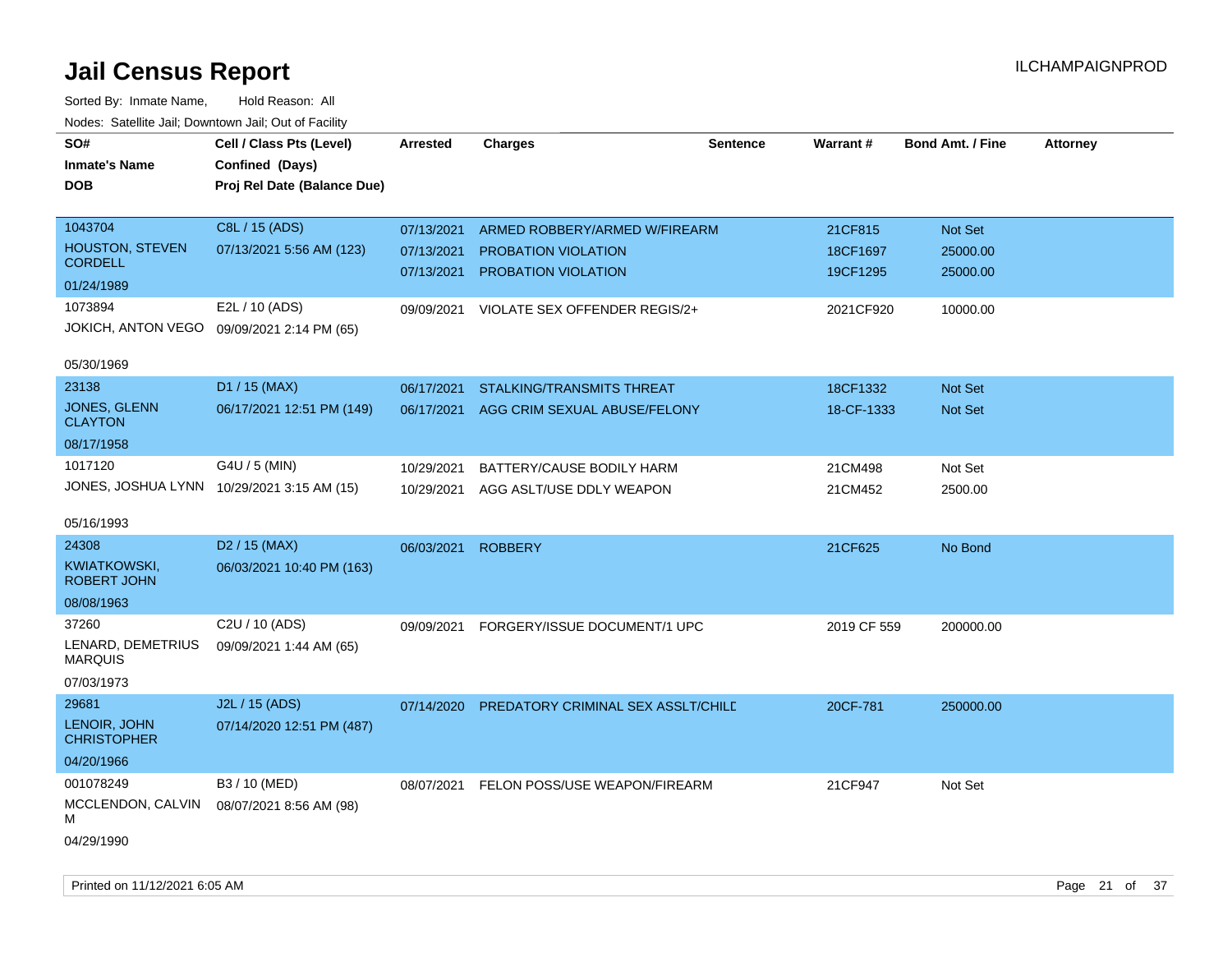Sorted By: Inmate Name, Hold Reason: All Nodes: Satellite Jail; Downtown Jail; Out of Facility

| Nuuts. Saltiille Jall, Duwilluwii Jall, Oul of Facility |                             |            |                                         |                 |              |                         |                 |
|---------------------------------------------------------|-----------------------------|------------|-----------------------------------------|-----------------|--------------|-------------------------|-----------------|
| SO#                                                     | Cell / Class Pts (Level)    | Arrested   | <b>Charges</b>                          | <b>Sentence</b> | Warrant#     | <b>Bond Amt. / Fine</b> | <b>Attorney</b> |
| <b>Inmate's Name</b>                                    | Confined (Days)             |            |                                         |                 |              |                         |                 |
| <b>DOB</b>                                              | Proj Rel Date (Balance Due) |            |                                         |                 |              |                         |                 |
|                                                         |                             |            |                                         |                 |              |                         |                 |
| 40235                                                   | G9U / 5 (MIN)               | 10/04/2021 | AGG DUI/4                               |                 | 2021CF1145   | 35000.00                |                 |
| MERRIWEATHER,<br><b>MARCUS TODD</b>                     | 10/04/2021 4:41 PM (40)     |            |                                         |                 |              |                         |                 |
| 11/28/1967                                              |                             |            |                                         |                 |              |                         |                 |
| 1040273                                                 | E4L / 15 (ADS)              | 09/30/2021 | <b>PRED CRIM SEX ASLT/VICTIM &lt;13</b> |                 | 21CF329      | 500000.00               |                 |
| METCALFE, LANELL<br>JARON                               | 09/30/2021 11:32 PM (44)    |            |                                         |                 |              |                         |                 |
| 09/22/1988                                              |                             |            |                                         |                 |              |                         |                 |
| 1075635                                                 | B2 / 10 (ADS)               | 05/11/2021 | AGG DISCHARGE FIREARM/OCC VEH           |                 | 21CF538      | Not Set                 |                 |
| MILES, DEVLON VON,<br>Junior                            | 05/11/2021 10:39 PM (186)   | 05/11/2021 | MFG/DEL CANNABIS/30-500 GRAMS           |                 | 20CF1402     | 100000.00               |                 |
| 11/04/2000                                              |                             |            |                                         |                 |              |                         |                 |
| 1069209                                                 | H2L / 10 (ADS)              | 04/07/2021 | AGG BATTERY/GREAT BODILY HARM           |                 | 21CF376      | Not Set                 |                 |
| MOORE, DEVONTE<br>JAMAL                                 | 04/07/2021 6:25 PM (220)    |            |                                         |                 |              |                         |                 |
| 09/24/1995                                              |                             |            |                                         |                 |              |                         |                 |
| 001078357                                               | H6L / 15 (ADS)              | 09/17/2021 | ARMED ROBBERY/ARMED W/FIREARM           |                 | 21CF1230     | <b>Not Set</b>          |                 |
| PETTIGREW, CAREY                                        | 09/17/2021 9:56 AM (57)     | 09/17/2021 | ARMED ROBBERY/ARMED W/FIREARM           |                 | 21CF1128     | <b>Not Set</b>          |                 |
| <b>CORNITRIAS DEOBLO</b>                                |                             | 09/17/2021 | ARMED ROBBERY/ARMED W/FIREARM           |                 | 21CF1129     | <b>Not Set</b>          |                 |
| 08/31/1986                                              |                             |            |                                         |                 |              |                         |                 |
| 1022441                                                 | H3L / 10 (ADS)              | 10/27/2021 | AGG BATTERY/PEACE OFFICER               |                 | 2021 CF 12   | No Bond                 |                 |
| PICKENS, DONTRELL<br><b>DEMAR</b>                       | 10/27/2021 1:39 PM (17)     | 10/27/2021 | AGG BATTERY/PEACE OFFICER               |                 | 2020 CF 1488 | No Bond                 |                 |
| 12/10/1993                                              |                             |            |                                         |                 |              |                         |                 |
| 1072114                                                 | A1U / 15 (SPH)              | 01/17/2021 | ATTEMPT (FIRST DEGREE MURDER)           |                 | 2021CF65     | <b>Not Set</b>          |                 |
| ROBINSON, DONNELL                                       | 01/17/2021 2:40 PM (300)    | 01/17/2021 | ARMED ROBBERY/NO FIREARM                |                 | 2020CF824    | 75000.00                |                 |
| <b>LEVON</b>                                            |                             | 02/17/2021 | <b>AGGRAVATED BATTERY</b>               | 4y (DOC)        |              | 250000.00               |                 |
| 10/23/2000                                              |                             |            |                                         |                 |              |                         |                 |
| 980761                                                  | B1 / 10 (MED)               | 06/07/2021 | DOMESTIC BATTERY/OTHER PRIOR            |                 | 21CF639      | Not Set                 |                 |
| ROBINSON, LEON<br>SOLOMON                               | 06/07/2021 1:53 AM (159)    |            |                                         |                 |              |                         |                 |
| 10/22/1983                                              |                             |            |                                         |                 |              |                         |                 |

Printed on 11/12/2021 6:05 AM **Page 22 of 37**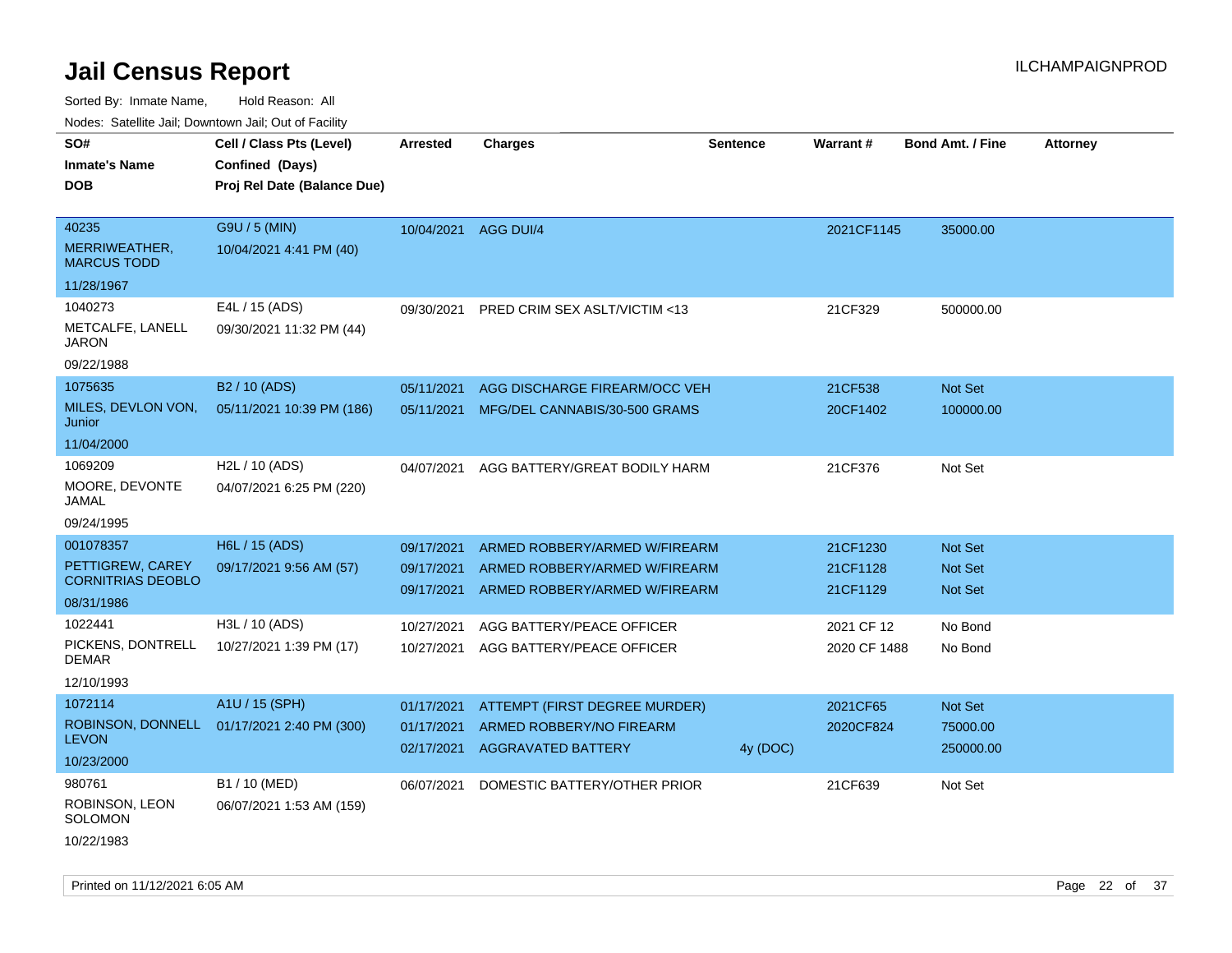| SO#                                    | Cell / Class Pts (Level)                    | Arrested   | <b>Charges</b>                   | <b>Sentence</b> | Warrant#   | <b>Bond Amt. / Fine</b> | <b>Attorney</b> |
|----------------------------------------|---------------------------------------------|------------|----------------------------------|-----------------|------------|-------------------------|-----------------|
| <b>Inmate's Name</b>                   | Confined (Days)                             |            |                                  |                 |            |                         |                 |
| <b>DOB</b>                             | Proj Rel Date (Balance Due)                 |            |                                  |                 |            |                         |                 |
|                                        |                                             |            |                                  |                 |            |                         |                 |
| 1006507                                | D3 / 10 (ADS)                               | 10/21/2021 | DOMESTIC BATTERY/OTHER PRIOR     |                 | 21CF1269   | Not Set                 |                 |
| RODGERS, DYLAN                         | 10/21/2021 12:34 AM (23)                    | 10/21/2021 | PROBATION VIOLATION              |                 | 2019CF1220 | 10000.00                |                 |
| <b>ROBERT</b>                          |                                             | 10/21/2021 | AGG ASLT/USE DDLY WEAPON         |                 | 21CM123    | 1000.00                 |                 |
| 12/12/1991                             |                                             |            |                                  |                 |            |                         |                 |
| 001077772                              | E5L / 5 (ADS)                               | 03/16/2021 | PUBLIC INDECENCY/SEX CONDUCT     |                 | 21CM102    | Not Set                 |                 |
| RUSH, MARION EARL,<br>Junior           | 03/16/2021 7:40 PM (242)                    |            |                                  |                 |            |                         |                 |
| 10/21/1967                             |                                             |            |                                  |                 |            |                         |                 |
| 1069960                                | G7L / 5 (MIN)                               | 09/28/2021 | <b>IDENTITY THEFT/\$2K-\$10K</b> |                 | 21CF952    | 10000.00                |                 |
| SHELTON, JOSIAH<br><b>TIMOTHY</b>      | 09/28/2021 2:04 AM (46)                     |            |                                  |                 |            |                         |                 |
| 02/23/1980                             |                                             |            |                                  |                 |            |                         |                 |
| 1034452                                | F9U / 10 (MED)                              | 09/24/2021 | MFG/DEL 1<15 GR HEROIN/ANALOG    | 4y (DOC)        | 20CF001071 | 500000.00               |                 |
| SMITH, CHERNENKO<br><b>CONSTANTINE</b> | 09/24/2021 11:57 AM (50)                    |            |                                  |                 |            |                         |                 |
| 08/17/1985                             |                                             |            |                                  |                 |            |                         |                 |
| 1034702                                | F3L / 10 (MED)                              | 10/22/2021 | AGG DOMESTIC BATTERY/STRANGLE    |                 | 21CF1123   | 50000.00                |                 |
|                                        | SOULE, AUSTIN TYLER 10/22/2021 6:49 AM (22) |            |                                  |                 |            |                         |                 |
| 03/18/1995                             |                                             |            |                                  |                 |            |                         |                 |
| 1051104                                | G1U / 5 (MIN)                               | 05/26/2021 | METH DELIVERY/5<15 GRAMS         |                 | 21CF598    | Not Set                 |                 |
| STOVER, ANDREW                         | 05/27/2021 12:59 AM (170)                   | 05/26/2021 | DRIVING ON REVOKED LICENSE       |                 | 21TR4000   | Not Set                 |                 |
| WADE                                   |                                             | 05/26/2021 | <b>BURGLARY</b>                  |                 | 21CF667    | Not Set                 |                 |
| 07/20/1994                             |                                             |            |                                  |                 |            |                         |                 |
| 1024184                                | H5L / 10 (ADS)                              | 09/08/2021 | AGG ASLT PEACE OFF/FIRE/ER WRK   |                 | 20CF1051   | No Bond                 |                 |
| SULLIVAN, CODY<br><b>MICHAEL</b>       | 09/08/2021 3:28 PM (66)                     |            |                                  |                 |            |                         |                 |
| 08/15/1994                             |                                             |            |                                  |                 |            |                         |                 |
| 1068839                                | F8L / 15 (MAX)                              | 08/07/2020 | <b>HOMICIDE</b>                  |                 | 2020-CF851 | 1000000.00              |                 |
| TAYLOR, LONDON<br>JAVON                | 08/07/2020 10:30 AM (463)                   |            |                                  |                 |            |                         |                 |
| 08/16/1999                             |                                             |            |                                  |                 |            |                         |                 |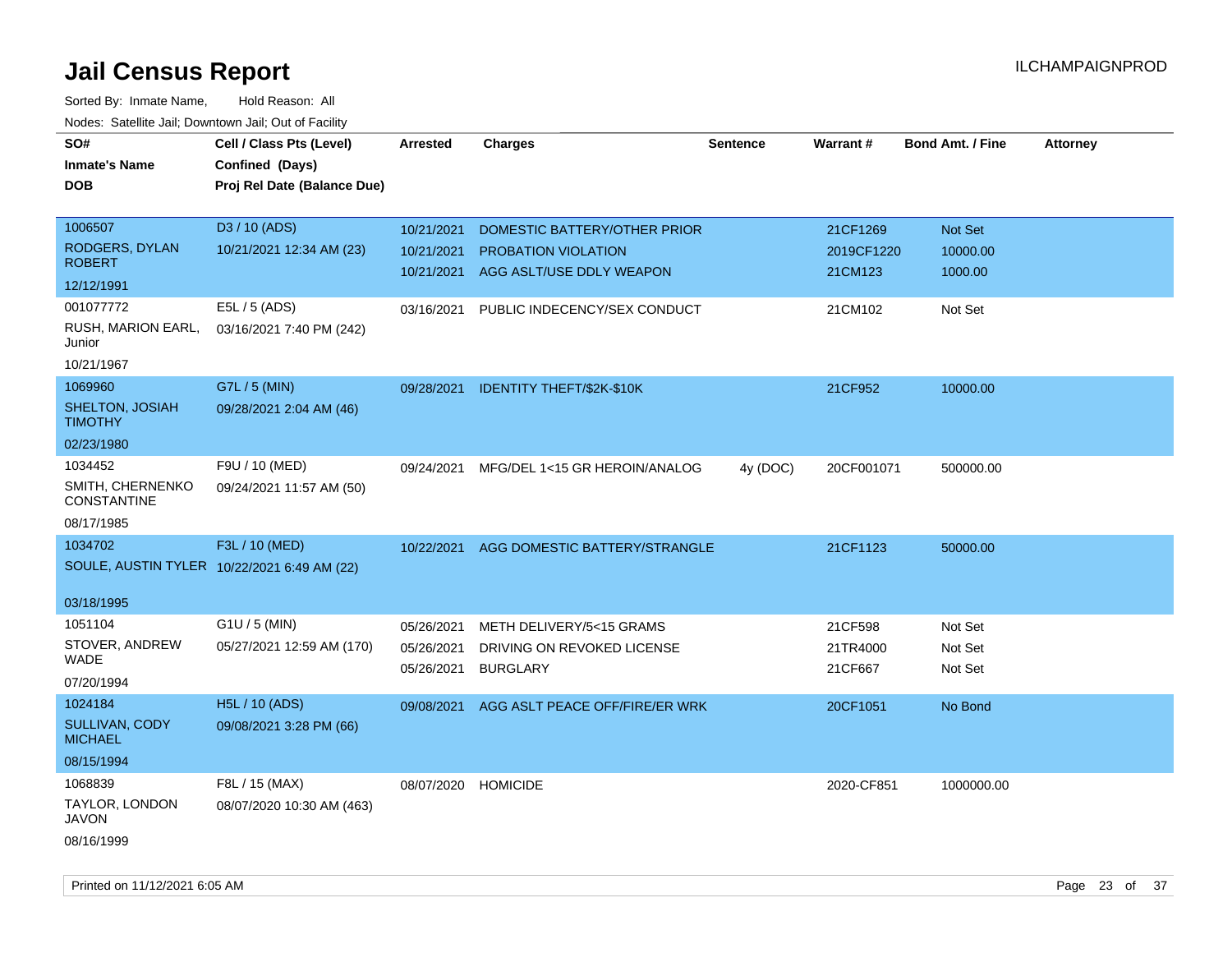| SO#<br><b>Inmate's Name</b><br>DOB            | Cell / Class Pts (Level)<br>Confined (Days)<br>Proj Rel Date (Balance Due) | <b>Arrested</b>   | <b>Charges</b>                 | <b>Sentence</b> | Warrant#   | Bond Amt. / Fine | <b>Attorney</b> |
|-----------------------------------------------|----------------------------------------------------------------------------|-------------------|--------------------------------|-----------------|------------|------------------|-----------------|
| 54881<br>THOMAS, BRYANT                       | E1L / 10 (ADS)<br>05/18/2021 9:03 PM (179)                                 | 05/18/2021        | AGGRAVATED ASSAULT/PUBLIC PROP |                 | 21CM185    | 100.00           |                 |
| 11/12/1973                                    |                                                                            |                   |                                |                 |            |                  |                 |
| 1004142                                       | F9L / 15 (MAX)                                                             | 10/22/2021        | PAROLE REVOCATION              |                 |            | Not Set          |                 |
| TOY, KAYON LARENZ                             | 10/22/2021 1:01 PM (22)                                                    | 10/27/2021        | POSSESSION OF METH/15<100GRAMS |                 | 2021CF1298 | 1500000.00       |                 |
| 09/12/1991                                    |                                                                            |                   |                                |                 |            |                  |                 |
| 1056971                                       | D6 / 10 (ADS)                                                              | 08/07/2021        | FELON POSS/USE WEAPON/FIREARM  |                 | 21CF948    | No Bond          |                 |
| <b>TRAVIS, DENZEL</b><br><b>DANTRELL</b>      | 08/07/2021 7:36 AM (98)                                                    | 08/08/2021        | AGG BATTERY/PUBLIC PLACE       |                 | 2020CF647  | 25000.00         |                 |
| 03/21/1993                                    |                                                                            |                   |                                |                 |            |                  |                 |
| 001078250<br>TRAVIS, JORDAN<br><b>TESHAUN</b> | F2L / 10 (MED)<br>08/07/2021 10:27 AM (98)                                 | 08/07/2021        | FELON POSS WEAPON/BODY ARMOR   |                 | 21CF950    | Not Set          |                 |
| 03/03/1996                                    |                                                                            |                   |                                |                 |            |                  |                 |
| 969709                                        | C <sub>1</sub> L / 5 (ADS)                                                 | 10/29/2021        | CRIM DMG TO PROP \$500-10K     |                 |            | Not Set          |                 |
| <b>TUFTE, BRYCE</b><br><b>MATTHEW</b>         | 10/29/2021 3:14 PM (15)                                                    | 10/29/2021        | DRIVING ON SUSPENDED LICENSE   |                 | 20TR2181   | 5000.00          |                 |
| 05/30/1988                                    | 12/20/2021 (0.00)                                                          |                   |                                |                 |            |                  |                 |
| 30108                                         | J4L / 15 (ADS)                                                             | 07/30/2021 MURDER |                                |                 | 21CF902    | 2000000.00       |                 |
| VANDYKE, DARYL<br><b>ANTHONY</b>              | 07/30/2021 8:29 PM (106)                                                   |                   |                                |                 |            |                  |                 |
| 10/04/1965                                    |                                                                            |                   |                                |                 |            |                  |                 |
| 968681                                        | D5 / 15 (ADS)                                                              | 08/27/2021        | AGG CRIM SX AB/VIC 13<18/TRUST |                 | 2020CF499  | 250000.00        |                 |
| <b>WADE, DEMETRIUS</b><br><b>DARYL</b>        | 08/27/2021 2:25 AM (78)                                                    | 08/27/2021        | INDIRECT CRIMINAL CONTEMPT     | 5y (DOC)        | 2021CC16   | No Bond          |                 |
| 01/07/1987                                    |                                                                            |                   |                                |                 |            |                  |                 |
| 1070904                                       | G7U / 5 (MIN)                                                              | 10/28/2021        | <b>BURGLARY</b>                |                 | 2021CF321  | 15000.00         |                 |
| WANKEL, JONAH<br><b>JAMES</b>                 | 10/28/2021 3:42 AM (16)                                                    |                   |                                |                 |            |                  |                 |
| 12/15/1993                                    |                                                                            |                   |                                |                 |            |                  |                 |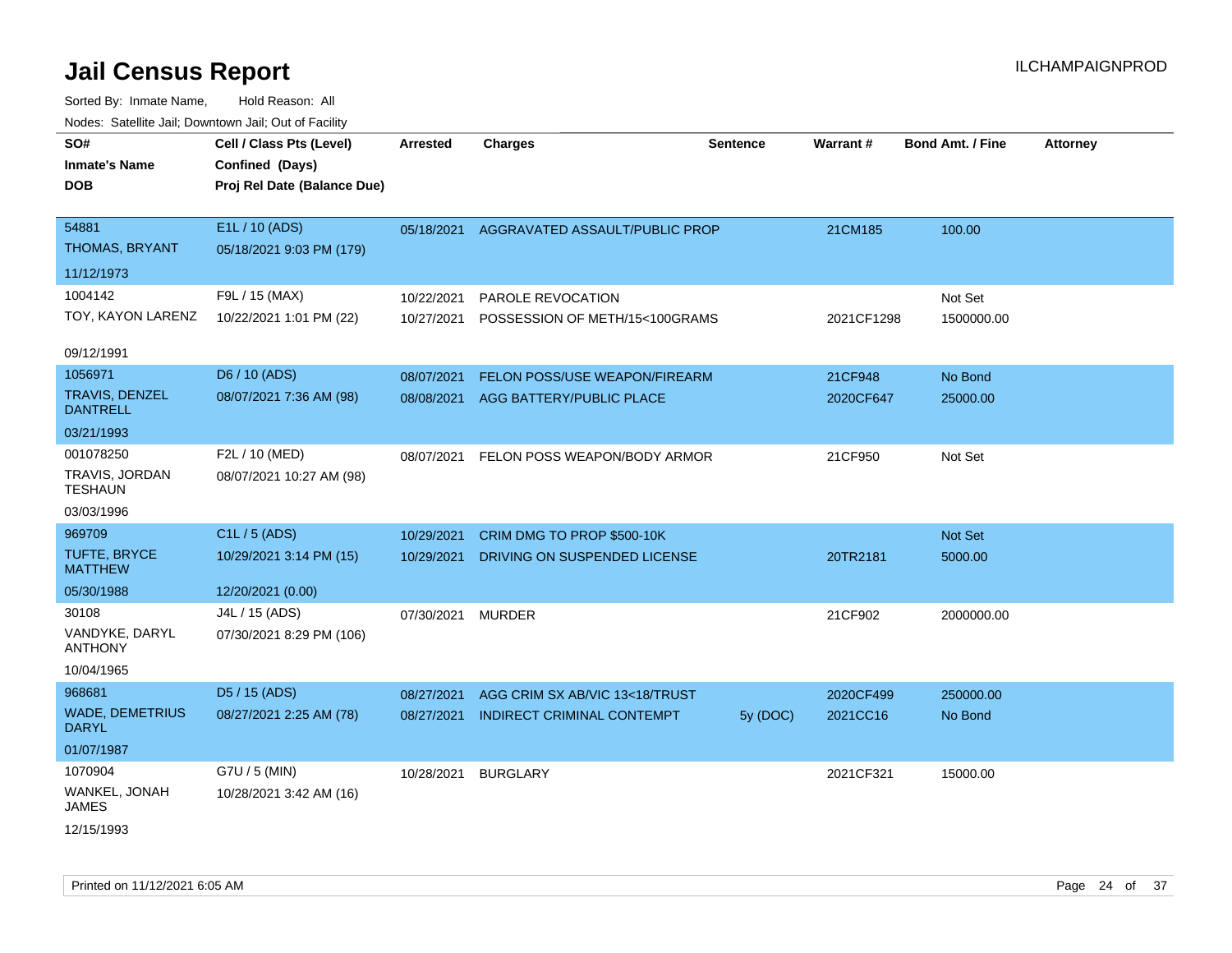Sorted By: Inmate Name, Hold Reason: All

| SO#<br><b>Inmate's Name</b><br><b>DOB</b>                           | Cell / Class Pts (Level)<br>Confined (Days)<br>Proj Rel Date (Balance Due) | <b>Arrested</b>          | Charges                                          | <b>Sentence</b> | Warrant#            | <b>Bond Amt. / Fine</b> | Attorney |
|---------------------------------------------------------------------|----------------------------------------------------------------------------|--------------------------|--------------------------------------------------|-----------------|---------------------|-------------------------|----------|
| 001078511<br><b>WILLIAMS, KANAAN</b><br><b>AUBREY</b><br>03/17/2000 | G3U / 5 (MIN)<br>10/18/2021 2:21 PM (26)                                   | 10/18/2021 WRIT          |                                                  |                 | 20CF1318            | No Bond                 |          |
| 1058072<br>WILLIAMS, KENNETH<br><b>BERNARD</b><br>10/04/1985        | A2U / 15 (SPH)<br>02/25/2021 3:24 PM (261)                                 | 02/25/2021               | ARMED HABITUAL CRIMINAL                          |                 |                     | Not Set                 |          |
| 53518<br><b>WILLIAMS, TORREY</b><br><b>TOSHIBA</b><br>03/30/1975    | $15/15$ (ADS)<br>08/19/2021 10:10 AM (86)                                  | 08/19/2021<br>09/01/2021 | <b>AGGRAVATED BATTERY</b><br>PROBATION VIOLATION |                 | 21CF1014<br>20CF381 | Not Set<br>Not Set      |          |
| 9326<br>YOUNG, ANTHONY<br><b>PAUL</b><br>03/13/1954                 | $12/5$ (ADS)<br>06/14/2021 12:07 PM (152)                                  | 06/14/2021               | <b>BURGLARY</b>                                  |                 | 2020-CF-625         | Not Set                 |          |
| <b>Total Downtown Jail: 59</b>                                      |                                                                            | Males: 59                | Females: 0<br>Unknown: 0                         |                 |                     |                         |          |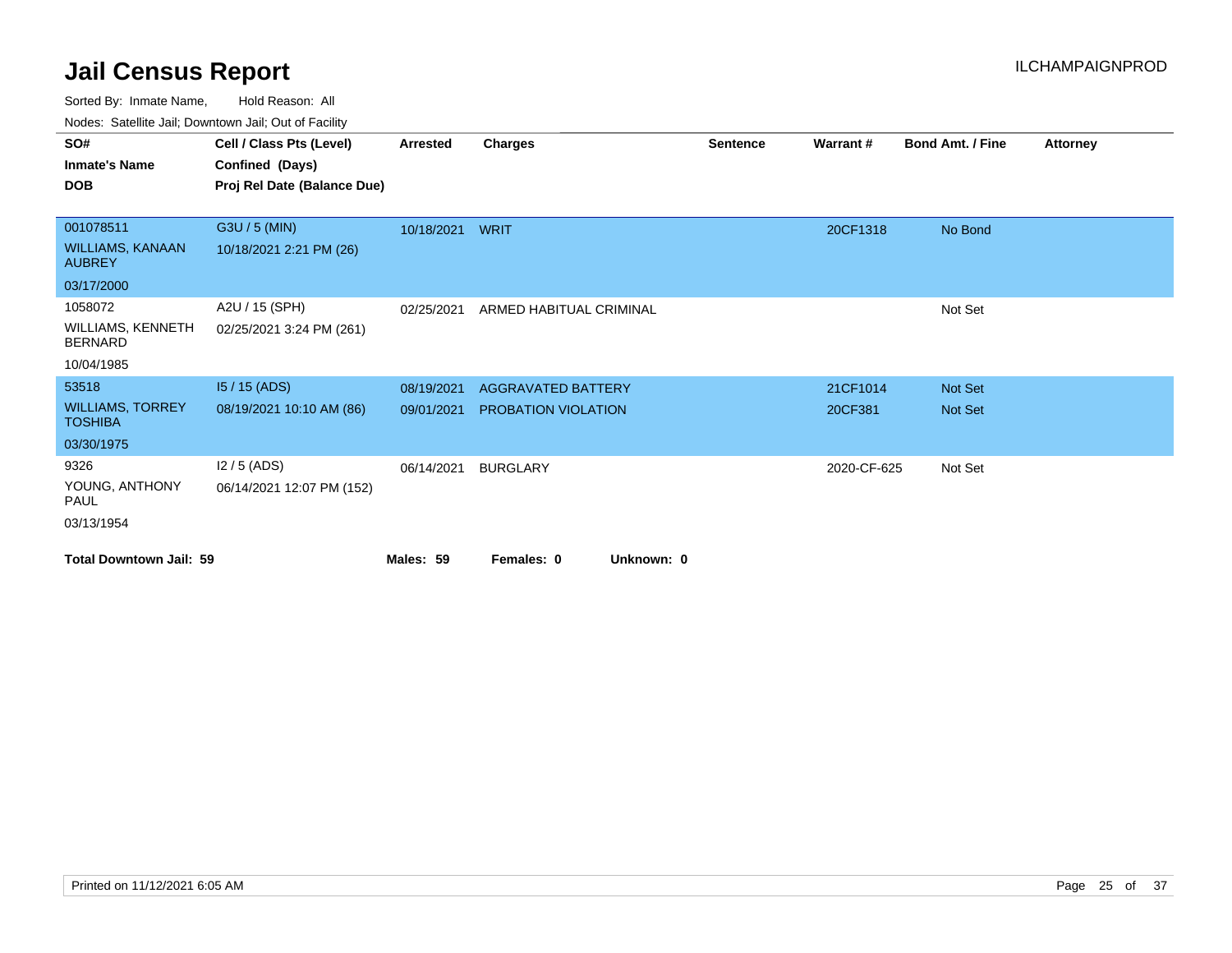|  |  | <b>Out of Facility</b> |
|--|--|------------------------|
|  |  |                        |

| SO#<br><b>Inmate's Name</b><br><b>DOB</b>                         | Cell / Class Pts (Level)<br>Confined (Days)<br>Proj Rel Date (Balance Due) | <b>Arrested</b>                        | <b>Charges</b>                                                                              | <b>Sentence</b> | Warrant#                        | <b>Bond Amt. / Fine</b>              | <b>Attorney</b> |
|-------------------------------------------------------------------|----------------------------------------------------------------------------|----------------------------------------|---------------------------------------------------------------------------------------------|-----------------|---------------------------------|--------------------------------------|-----------------|
| 61095<br>AMOS, DERRICK<br><b>JAMES</b>                            | <b>DEW / 10 (ADS)</b><br>05/02/2021 9:02 PM (195)                          | 05/02/2021                             | HOME INVASION/CAUSE INJURY                                                                  |                 | 2021CF323                       | 100000.00                            |                 |
| 06/12/1985<br>19971<br><b>LYNN</b>                                | <b>EHD</b><br>BARNESKE, RAYMOND 11/09/2021 9:32 AM (4)                     | 11/09/2021                             | DRIVING RVK/SUSP DUI/SSS 4-9                                                                |                 | 2021CF968                       | Not Set                              |                 |
| 08/17/1961<br>516062<br><b>BENNETT, JOHN</b><br><b>MICHAEL</b>    | 5/6/2022 (0.00)<br><b>DEW / 15 (MAX)</b><br>02/22/2021 10:47 AM (264)      | 02/22/2021<br>02/22/2021               | <b>PHONE HARASSMENT/2+</b><br>AGG DISCH FIR/VEH/PC OFF/FRMAN                                |                 | 20CF194<br>21CF210              | 5000.00<br>No Bond                   |                 |
| 04/30/1986<br>976538                                              | EHD<br>BLISSIT, WYATT TYRES 10/12/2021 10:05 AM (32)                       | 10/12/2021                             | DOMESTIC BATTERY/OTHER PRIOR                                                                |                 | 2020CF1095                      | Not Set                              |                 |
| 09/05/1989                                                        | 1/6/2022 (0.00)                                                            |                                        |                                                                                             |                 |                                 |                                      |                 |
| 33993<br><b>BOOKER, STEPHON</b><br><b>MONTELL</b><br>06/11/1971   | <b>DEW / 10 (MED)</b><br>06/14/2021 7:42 PM (152)                          | 06/14/2021<br>06/14/2021<br>06/14/2021 | AGGRAVATED DOMESTIC BATTERY<br>POSSESSING A CONTROLLED SUBSTANC<br><b>PAROLE REVOCATION</b> |                 | 21CF688<br>21CF657<br>CH2103612 | Not Set<br><b>Not Set</b><br>No Bond |                 |
| 1074315<br><b>BRIGGS, PATRICK</b><br><b>MONTAY</b><br>08/05/2001  | DEW / 15 (MAX)<br>08/03/2021 4:56 PM (102)                                 | 07/27/2021                             | AGG DISCHARGE FIREARM/VEH/SCH                                                               |                 | 21CF927                         | Not Set                              |                 |
| 001078065<br><b>BROWN, CHARMAN</b><br><b>LAKEEF</b><br>11/30/2002 | <b>KAN / 10 (ADS)</b><br>06/17/2021 12:32 PM (149)                         | 06/17/2021                             | AGG BATTERY/DISCHARGE FIREARM                                                               |                 | 21CF704                         | 1000000.00                           |                 |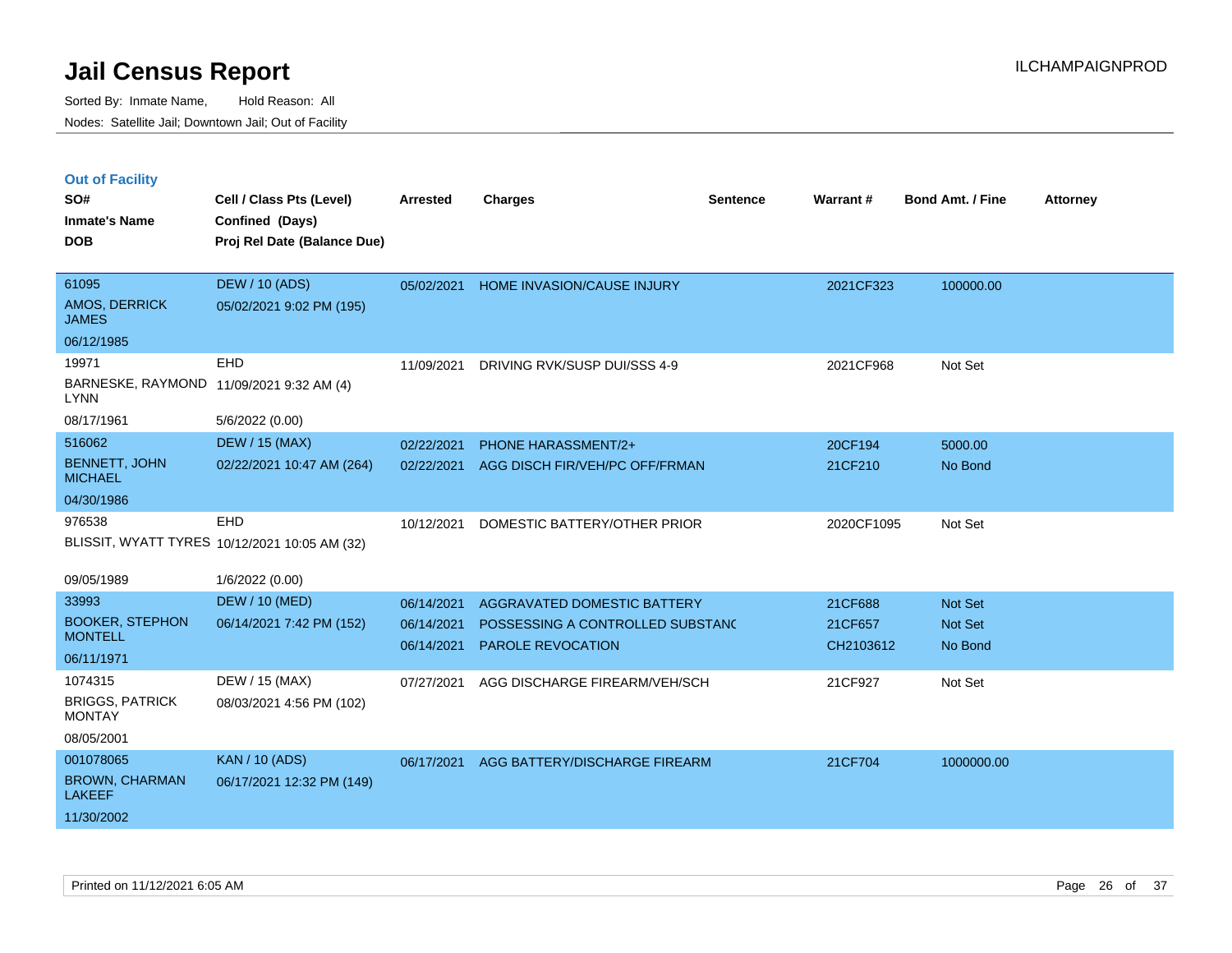| rougs. Calcing Jan, Downtown Jan, Out of Facility   |                                                                            |                          |                                                               |                 |                      |                           |                 |
|-----------------------------------------------------|----------------------------------------------------------------------------|--------------------------|---------------------------------------------------------------|-----------------|----------------------|---------------------------|-----------------|
| SO#<br><b>Inmate's Name</b><br><b>DOB</b>           | Cell / Class Pts (Level)<br>Confined (Days)<br>Proj Rel Date (Balance Due) | <b>Arrested</b>          | <b>Charges</b>                                                | <b>Sentence</b> | Warrant#             | <b>Bond Amt. / Fine</b>   | <b>Attorney</b> |
| 1038554<br><b>BROWN, CORRION</b>                    | <b>KAN / 15 (MAX)</b><br>08/18/2021 5:40 PM (87)                           | 08/18/2021<br>08/18/2021 | DELIVERY OF OR POSSESSION OF W/INT<br>ARMED HABITUAL CRIMINAL |                 | 21CF1009<br>21CF1162 | No Bond<br><b>Not Set</b> |                 |
| <b>DEVONTAE</b><br>04/19/1995                       |                                                                            |                          |                                                               |                 |                      |                           |                 |
| 1071662<br>BROWN, JAWON<br>EDWARD<br>04/21/2000     | KAN / 15 (MAX)<br>12/14/2020 6:02 PM (334)                                 | 12/07/2020               | FELON POSS/USE FIREARM PRIOR                                  |                 | 20CF1418             | 250000.00                 |                 |
| 1038579<br><b>BROWN, MARKEL</b><br><b>RIKKI</b>     | <b>KAN / 15 (MAX)</b><br>08/18/2021 2:05 PM (87)                           | 08/18/2021               | FELON POSS/USE WEAPON/FIREARM                                 |                 | 21CF1010             | Not Set                   |                 |
| 01/06/1995                                          |                                                                            |                          |                                                               |                 |                      |                           |                 |
| 1003006<br><b>BROWN, ROCKEITH</b><br><b>JAVONTE</b> | KAN / 15 (MAX)<br>08/19/2021 12:55 AM (86)                                 | 08/19/2021               | FELON POSS/USE MACHINE GUN                                    |                 | 21CF1011             | No Bond                   |                 |
| 07/23/1991                                          |                                                                            |                          |                                                               |                 |                      |                           |                 |
| 001078361                                           | <b>KAN / 10 (MED)</b>                                                      | 09/08/2021               | AGG UUW/LOADED/NO FCCA/FOID                                   |                 | 21CF1084             | <b>Not Set</b>            |                 |
| <b>BUFORD, DESHAWN</b><br><b>MICHAEL</b>            | 09/08/2021 10:11 PM (66)                                                   |                          |                                                               |                 |                      |                           |                 |
| 02/23/1997                                          |                                                                            |                          |                                                               |                 |                      |                           |                 |
| 987334                                              | DEW / 15 (MAX)                                                             |                          | 03/10/2021 ATTEMPT (FIRST DEGREE MURDER)                      |                 | 19CF689              | Not Set                   |                 |
| CAIN, ISAIAH<br><b>DEPRIEST</b>                     | 03/10/2021 2:22 PM (248)                                                   |                          |                                                               |                 |                      |                           |                 |
| 12/23/1990                                          |                                                                            |                          |                                                               |                 |                      |                           |                 |
| 992962                                              | <b>DEW / 15 (ADS)</b>                                                      | 05/25/2021               | MURDER/INTENT TO KILL/INJURE                                  |                 | 2018CF1045           | 1000000.00                |                 |
| <b>CAMPBELL, KEITH</b><br><b>KNAQEEB</b>            | 05/25/2021 1:19 PM (172)                                                   |                          |                                                               |                 |                      |                           |                 |
| 07/22/1991                                          |                                                                            |                          |                                                               |                 |                      |                           |                 |
| 1064992                                             | KAN / 15 (MAX)                                                             | 09/20/2021               | ARMED VIOLENCE/CATEGORY I                                     |                 | 21CF1137             | Not Set                   |                 |
| CARTER, KEJUAN<br>JAVONTE                           | 09/20/2021 11:42 PM (54)                                                   |                          |                                                               |                 |                      |                           |                 |
| 06/27/1998                                          |                                                                            |                          |                                                               |                 |                      |                           |                 |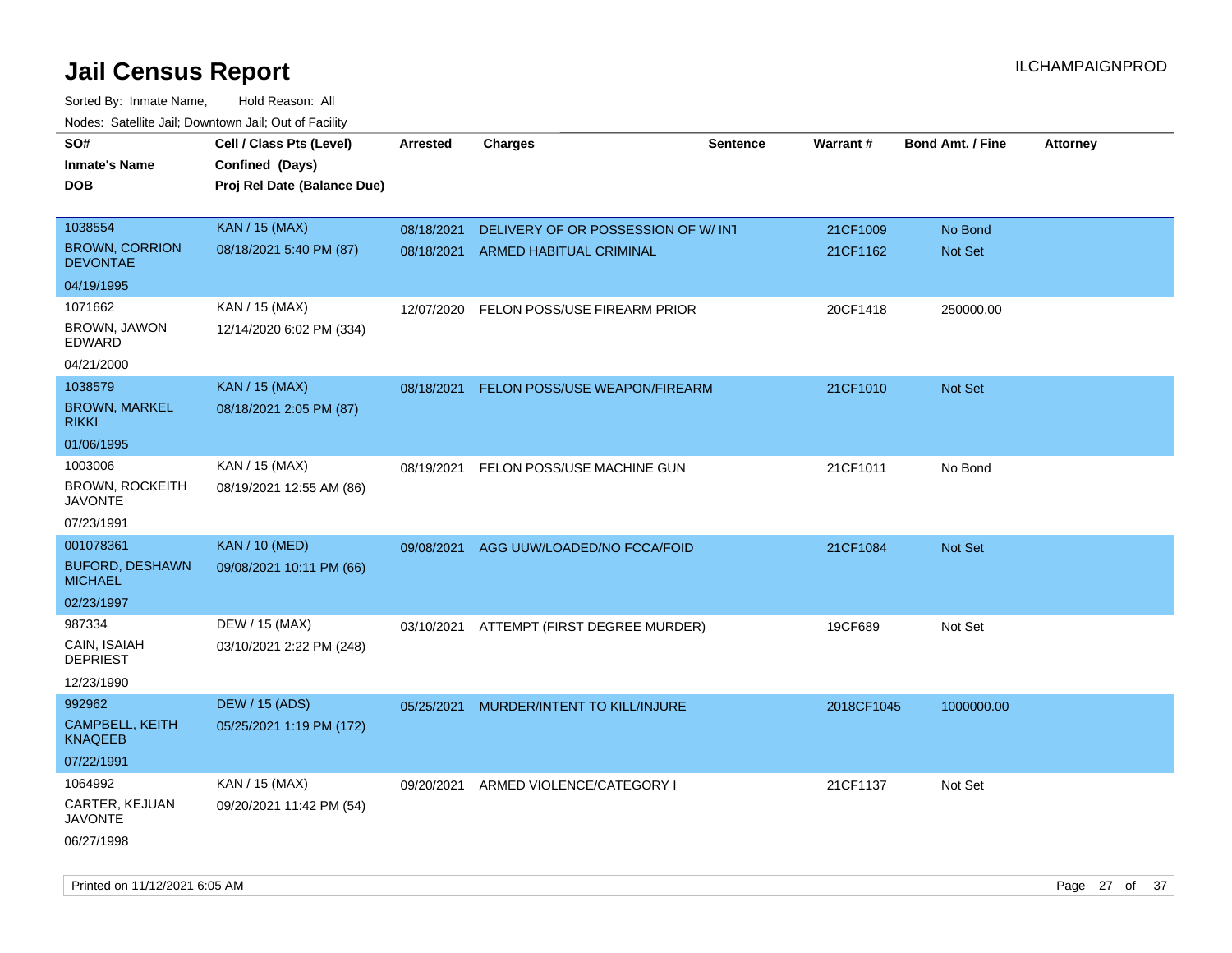| roaco. Catolino dall, Downtown dall, Out of Fability |                                                                            |                          |                                                                 |                 |                          |                           |                 |
|------------------------------------------------------|----------------------------------------------------------------------------|--------------------------|-----------------------------------------------------------------|-----------------|--------------------------|---------------------------|-----------------|
| SO#<br><b>Inmate's Name</b><br><b>DOB</b>            | Cell / Class Pts (Level)<br>Confined (Days)<br>Proj Rel Date (Balance Due) | Arrested                 | <b>Charges</b>                                                  | <b>Sentence</b> | <b>Warrant#</b>          | <b>Bond Amt. / Fine</b>   | <b>Attorney</b> |
| 1068848<br><b>CHATMAN, MICHAEL</b><br><b>DAISEAN</b> | <b>KAN / 15 (MAX)</b><br>02/06/2020 5:22 PM (646)                          | 02/06/2020               | MURDER/INTENT TO KILL/INJURE                                    |                 | 20CF-156                 | No Bond                   |                 |
| 11/12/1999                                           |                                                                            |                          |                                                                 |                 |                          |                           |                 |
| 778242<br>CHILLIS, CENTRAIL<br><b>DERCO</b>          | <b>EHD</b><br>10/19/2021 9:26 AM (25)                                      | 10/19/2021               | DRIVING RVK/SUSP DUI/SSS 2ND                                    |                 | 2021CF33                 | Not Set                   |                 |
| 06/07/1985                                           | 11/17/2021 (0.00)                                                          |                          |                                                                 |                 |                          |                           |                 |
| 001078461<br><b>COLE, ERIC JOSE</b>                  | <b>KAN / 10 (MED)</b><br>10/08/2021 12:25 AM (36)                          | 10/07/2021<br>10/07/2021 | AGG UNLAWFUL USE WEAPON/PERSON<br>AGG DOMESTIC BATTERY/STRANGLE |                 | 2021CF1209<br>2021CF1208 | No Bond<br><b>Not Set</b> |                 |
| 01/24/2002                                           |                                                                            | 10/08/2021               | HARASS WITNESS/FAMILY MBR/REP                                   |                 | 21CF1218                 | Not Set                   |                 |
| 57733<br><b>CRAIG, ANTOINE</b><br>DARRELL            | KAN / 15 (SPH)<br>02/25/2020 4:08 PM (627)                                 | 02/25/2020<br>02/25/2020 | <b>HOMICIDE</b><br>FELON POSS/USE WEAPON/FIREARM                |                 | 2020-CF250<br>19CF-1827  | 2000000.00<br>80000.00    |                 |
| 10/09/1982                                           |                                                                            |                          |                                                                 |                 |                          |                           |                 |
| 001077939                                            | <b>DEW / 10 (MED)</b>                                                      | 05/10/2021               | FIREARM/FOID INVALID/NOT ELIG                                   |                 | 21CF526                  | No Bond                   |                 |
| <b>CROSS, PATRICK</b><br><b>DONTRELLE</b>            | 05/10/2021 7:31 PM (187)                                                   | 06/02/2021               | POSS STOLEN VEHICLE > \$25,000                                  |                 | 21CF612                  | <b>Not Set</b>            |                 |
| 11/07/2001                                           |                                                                            |                          |                                                                 |                 |                          |                           |                 |
| 1061304                                              | DEW / 15 (MAX)                                                             | 10/11/2021               | ARMED HABITUAL CRIMINAL                                         |                 | 21CF1226                 | No Bond                   |                 |
| DORRIS, KEMION<br><b>DAETOCE</b>                     | 10/11/2021 7:30 PM (33)                                                    | 10/11/2021               | ARMED HABITUAL CRIMINAL                                         |                 | 21CF1227                 | No Bond                   |                 |
| 11/19/1997                                           |                                                                            | 10/11/2021               | HOME INVASION/FIREARM                                           |                 | 21CF1228                 | No Bond                   |                 |
| 1076663<br>DYE, KENNE YAKIEM                         | <b>DEW / 15 (MAX)</b><br>07/15/2020 11:49 AM (486)                         | 07/15/2020               | *ARMED HABITUAL CRIMINAL                                        |                 | 2020-CF783               | 500000.00                 |                 |
| 05/30/1988                                           |                                                                            |                          |                                                                 |                 |                          |                           |                 |
| 27428                                                | <b>EHD</b>                                                                 | 09/21/2021               | DRIVING RVK/SUSP DUI/SSS 3RD                                    |                 | 2020CF1368               | Not Set                   |                 |
| <b>FRANKLIN, TYRONE</b><br>Senior                    | 09/21/2021 9:27 AM (53)                                                    | 09/21/2021               | DRIVING RVK/SUSP DUI/SSS 3RD                                    |                 | 2021CF435                | Not Set                   |                 |
| 09/12/1966                                           | 12/19/2021 (0.00)                                                          |                          |                                                                 |                 |                          |                           |                 |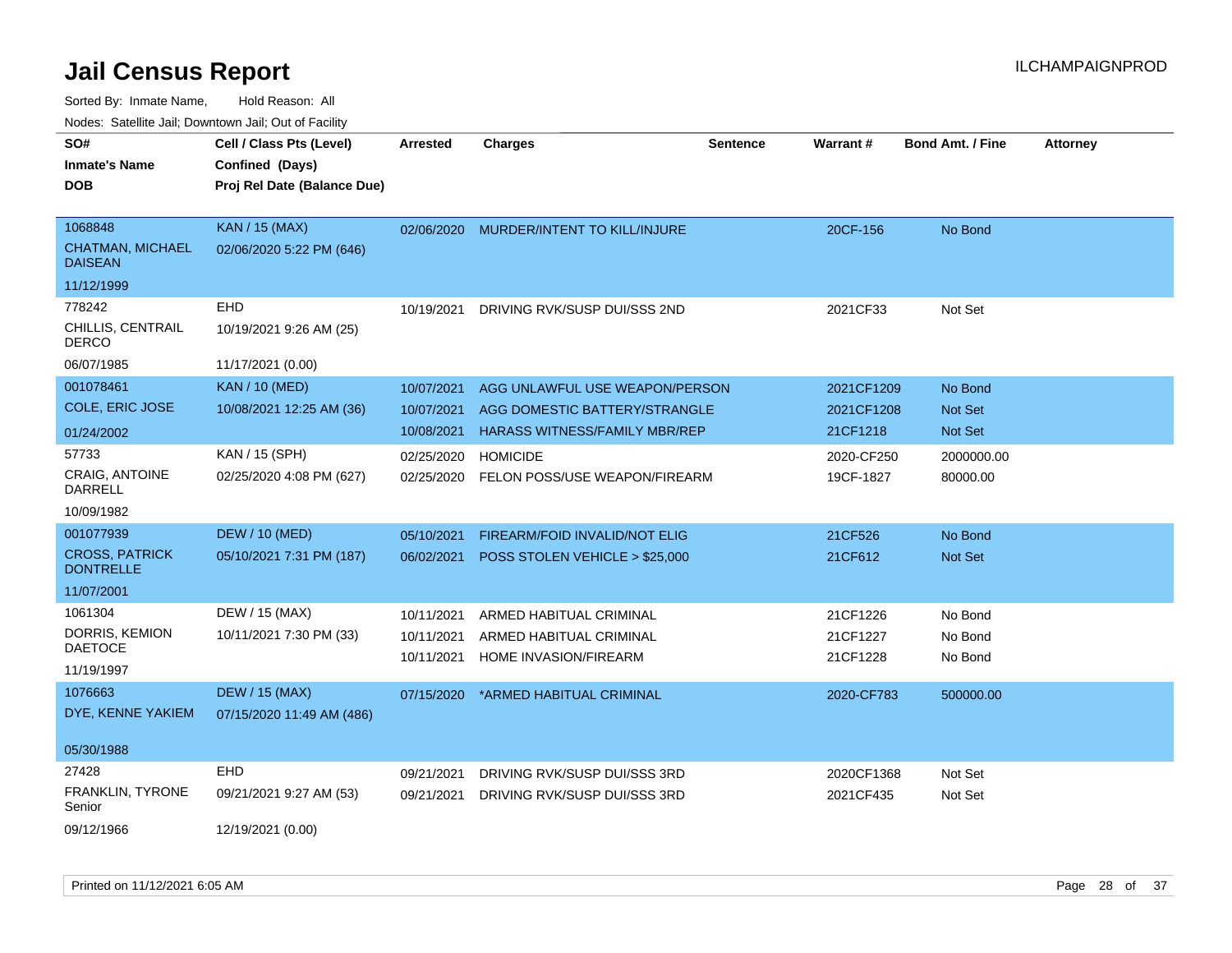| SO#<br><b>Inmate's Name</b><br><b>DOB</b>                | Cell / Class Pts (Level)<br>Confined (Days)<br>Proj Rel Date (Balance Due) | <b>Arrested</b>          | <b>Charges</b>                                                | <b>Sentence</b> | <b>Warrant#</b>     | <b>Bond Amt. / Fine</b> | <b>Attorney</b> |
|----------------------------------------------------------|----------------------------------------------------------------------------|--------------------------|---------------------------------------------------------------|-----------------|---------------------|-------------------------|-----------------|
| 60154<br>GARCIA-MEZA,<br><b>CARLOS</b>                   | <b>EHD</b><br>10/20/2021 9:23 AM (24)                                      | 10/20/2021               | AGG DUI/LIC SUSP OR REVOKED                                   |                 | 2021cf261           | Not Set                 |                 |
| 03/06/1983                                               | 1/16/2022 (0.00)                                                           |                          |                                                               |                 |                     |                         |                 |
| 001077363<br>GARY, DAKOTA<br><b>TREVON</b><br>12/31/2001 | KAN / 25 (SPH)<br>10/30/2020 10:41 AM (379)                                | 10/30/2020               | HOME INVASION/FIREARM                                         |                 | 20CF1202            | 500000.00               |                 |
| 1065946                                                  | <b>KAN / 10 (MED)</b>                                                      | 09/04/2021               | AGG BATTERY/DISCHARGE FIREARM                                 |                 | 21CF1057            | 750000.00               |                 |
| GODBOLT, DESMOND<br><b>DEVONTAE</b>                      | 09/04/2021 1:17 AM (70)                                                    | 09/04/2021               | RESIST/OBSTRUCTING A PEACE OFFICEF                            |                 | 21CM407             | <b>Not Set</b>          |                 |
| 11/15/1997                                               |                                                                            |                          |                                                               |                 |                     |                         |                 |
| 1070256<br>GORDON, TYRONE                                | KAN / 10 (MED)<br>06/09/2021 7:11 AM (157)                                 | 06/09/2021<br>06/09/2021 | BURGLARY W/O CAUSING DAMAGE<br>RETAIL THEFT/DISP MERCH/<\$300 | $3y/6m$ (DOC)   | 18CF1193<br>19CM336 | 5000.00<br>5000.00      |                 |
| 03/16/2000                                               |                                                                            |                          |                                                               |                 |                     |                         |                 |
| 1070118                                                  | <b>KAN / 15 (MAX)</b>                                                      | 08/31/2021               | AGGRAVATED DOMESTIC BATTERY                                   |                 | 21CF1049            | No Bond                 |                 |
| <b>GRAHAM, CORTEZ</b><br><b>LAMON</b>                    | 08/31/2021 9:32 PM (74)                                                    | 09/02/2021               | <b>PROBATION VIOLATION</b>                                    |                 | 21CF55              | Not Set                 |                 |
| 03/31/1976                                               |                                                                            |                          |                                                               |                 |                     |                         |                 |
| 1000641<br><b>GRANT, CEDRIC</b><br><b>DYSHAWN</b>        | KAN / 10 (MED)<br>09/14/2021 6:32 PM (60)                                  | 09/14/2021               | ARMED HABITUAL CRIMINAL                                       |                 | 21CF1116            | No Bond                 |                 |
| 01/03/1991                                               |                                                                            |                          |                                                               |                 |                     |                         |                 |
| 1076506                                                  | <b>KAN / 15 (MAX)</b><br>GRAY, JAMARH EMERE 09/17/2021 10:41 AM (57)       | 09/17/2021<br>09/20/2021 | AGG UUW/PERSON/CM THREAT VIOL<br><b>DOMESTIC BATTERY</b>      |                 | 21CF1131<br>21CM430 | Not Set<br>Not Set      |                 |
| 06/21/2003                                               |                                                                            |                          |                                                               |                 |                     |                         |                 |
| 001078364                                                | KAN / 15 (MAX)                                                             | 09/09/2021               | <b>HOME INVASION</b>                                          |                 | 21CF1081            | Not Set                 |                 |
| HAWKINS, ELIJA<br><b>TALON</b><br>10/20/2001             | 09/09/2021 2:03 AM (65)                                                    |                          |                                                               |                 |                     |                         |                 |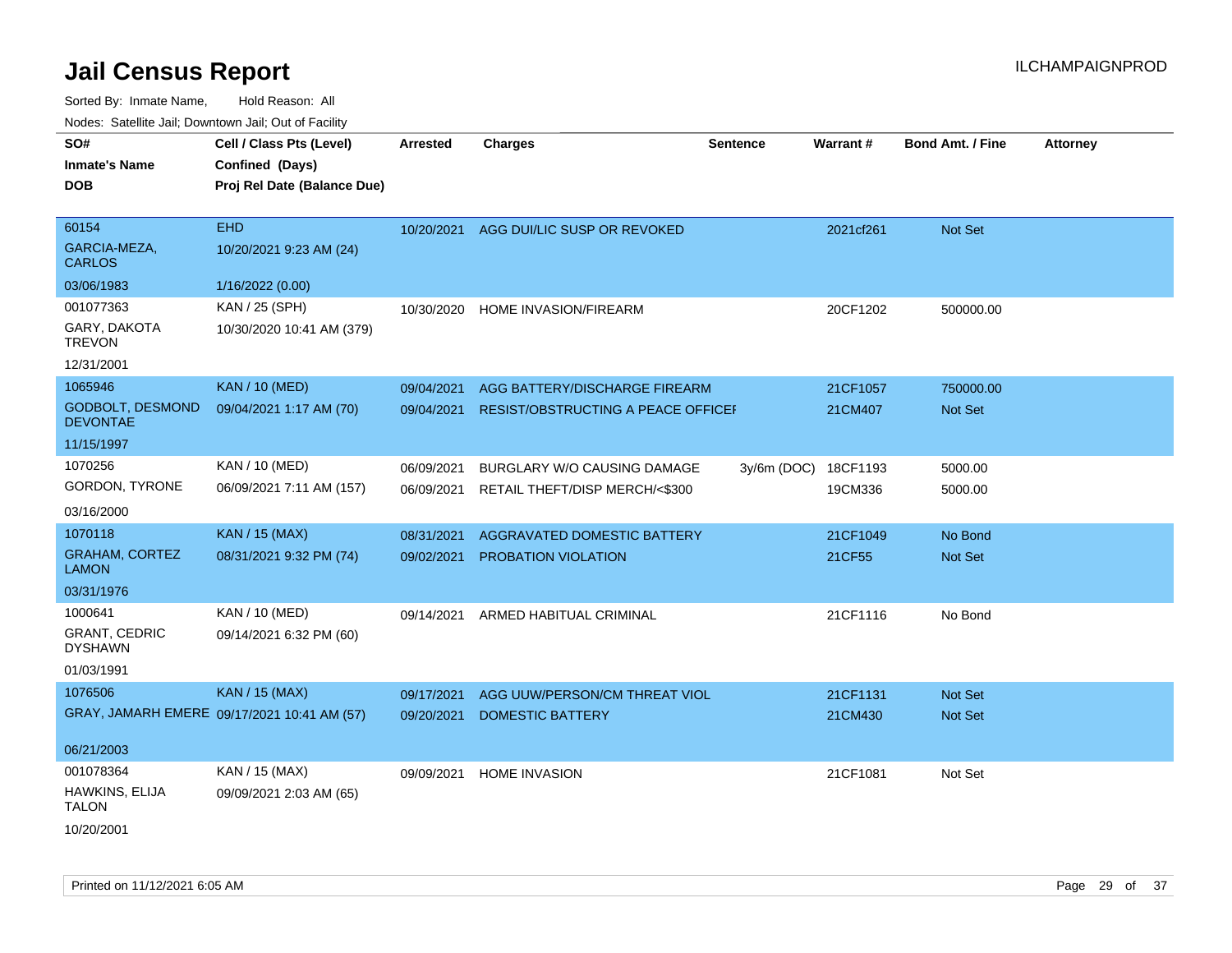| SO#                                     | Cell / Class Pts (Level)    | <b>Arrested</b> | <b>Charges</b>                           | <b>Sentence</b> | Warrant#   | <b>Bond Amt. / Fine</b> | <b>Attorney</b> |
|-----------------------------------------|-----------------------------|-----------------|------------------------------------------|-----------------|------------|-------------------------|-----------------|
| <b>Inmate's Name</b>                    | Confined (Days)             |                 |                                          |                 |            |                         |                 |
| <b>DOB</b>                              | Proj Rel Date (Balance Due) |                 |                                          |                 |            |                         |                 |
|                                         |                             |                 |                                          |                 |            |                         |                 |
| 1045186                                 | <b>DEW / 15 (MAX)</b>       | 08/16/2021      | ARMED VIOLENCE/CATEGORY I                |                 | 21CF934    | 1000000.00              |                 |
| HOLBROOK, JOHNNIE                       | 08/16/2021 11:07 AM (89)    | 08/16/2021      | FELON POSS/USE WEAPON/FIREARM            |                 | 19CF968    | <b>Not Set</b>          |                 |
| <b>MATHIS</b>                           |                             | 08/16/2021      | AGG FLEEING POLICE/21 MPH OVER           |                 | 21CF988    | <b>Not Set</b>          |                 |
|                                         |                             | 08/16/2021      | FELON POSS/USE WEAPON/FIREARM            |                 | 21CF989    | <b>Not Set</b>          |                 |
| 07/19/1996                              |                             |                 |                                          |                 |            |                         |                 |
| 001078383                               | KAN / 15 (MAX)              | 09/14/2021      | UNLAWFUL USE OF A WEAPON                 | 4y (DOC)        | 21CF1110   | Not Set                 |                 |
| HUGHES, TYDERRIUS<br><b>DEQUON</b>      | 09/14/2021 3:22 PM (60)     |                 |                                          |                 |            |                         |                 |
| 12/16/1996                              |                             |                 |                                          |                 |            |                         |                 |
| 001078146                               | <b>DEW / 15 (MAX)</b>       | 07/09/2021      | AGG BATTERY/DISCHARGE FIREARM            |                 | 21CF795    | 1000000.00              |                 |
| HUNT, TEIGAN<br><b>JAZAIREO</b>         | 07/09/2021 12:41 PM (127)   |                 | 07/09/2021 ARMED ROBBERY/ARMED W/FIREARM |                 | 21CF806    | <b>Not Set</b>          |                 |
| 05/14/2003                              |                             |                 |                                          |                 |            |                         |                 |
| 989743                                  | DEW / 15 (ADS)              | 04/13/2021      | AGG DISCHARGE FIREARM/VEH/SCH            |                 | 21CF400    | Not Set                 |                 |
| JACKSON, STEVE<br><b>ALLEN</b>          | 04/13/2021 2:45 AM (214)    | 04/13/2021      | AGGRAVATED DOMESTIC BATTERY              |                 | 21CF399    | Not Set                 |                 |
| 06/04/1991                              |                             |                 |                                          |                 |            |                         |                 |
| 50495                                   | <b>EHD</b>                  | 08/10/2021      | <b>DRIVING RVK/SUSP DUI/SSS 10-14</b>    |                 | 2020CF997  | Not Set                 |                 |
| <b>JENKINS, ARNOLD</b><br><b>FARRIS</b> | 08/10/2021 9:08 AM (95)     | 08/10/2021      | DRIVING RVK/SUSP DUI/SSS 10-14           |                 | 2019CF1363 | <b>Not Set</b>          |                 |
| 04/19/1962                              | 2/4/2022 (0.00)             |                 |                                          |                 |            |                         |                 |
| 001077709                               | <b>EHD</b>                  | 07/06/2021      | DRIVING RVK/SUSP DUI/SSS 4-9             |                 | 2021CF167  | Not Set                 |                 |
| JINKINS, DEWAYNE<br><b>ALLEN</b>        | 07/06/2021 9:00 AM (130)    |                 |                                          |                 |            |                         |                 |
| 01/02/1967                              | 1/1/2022 (0.00)             |                 |                                          |                 |            |                         |                 |
| 1076450                                 | <b>DEW / 15 (MAX)</b>       | 06/25/2020      | MURDER/INTENT TO KILL/INJURE             |                 | 2020-CF703 | 750000.00               |                 |
| JONES, CARLOS<br><b>ANTONIO</b>         | 06/25/2020 2:13 PM (506)    | 11/02/2020      | <b>HOME INVASION/FIREARM</b>             |                 | 20CF1204   | 500000.00               |                 |
| 11/18/2001                              |                             |                 |                                          |                 |            |                         |                 |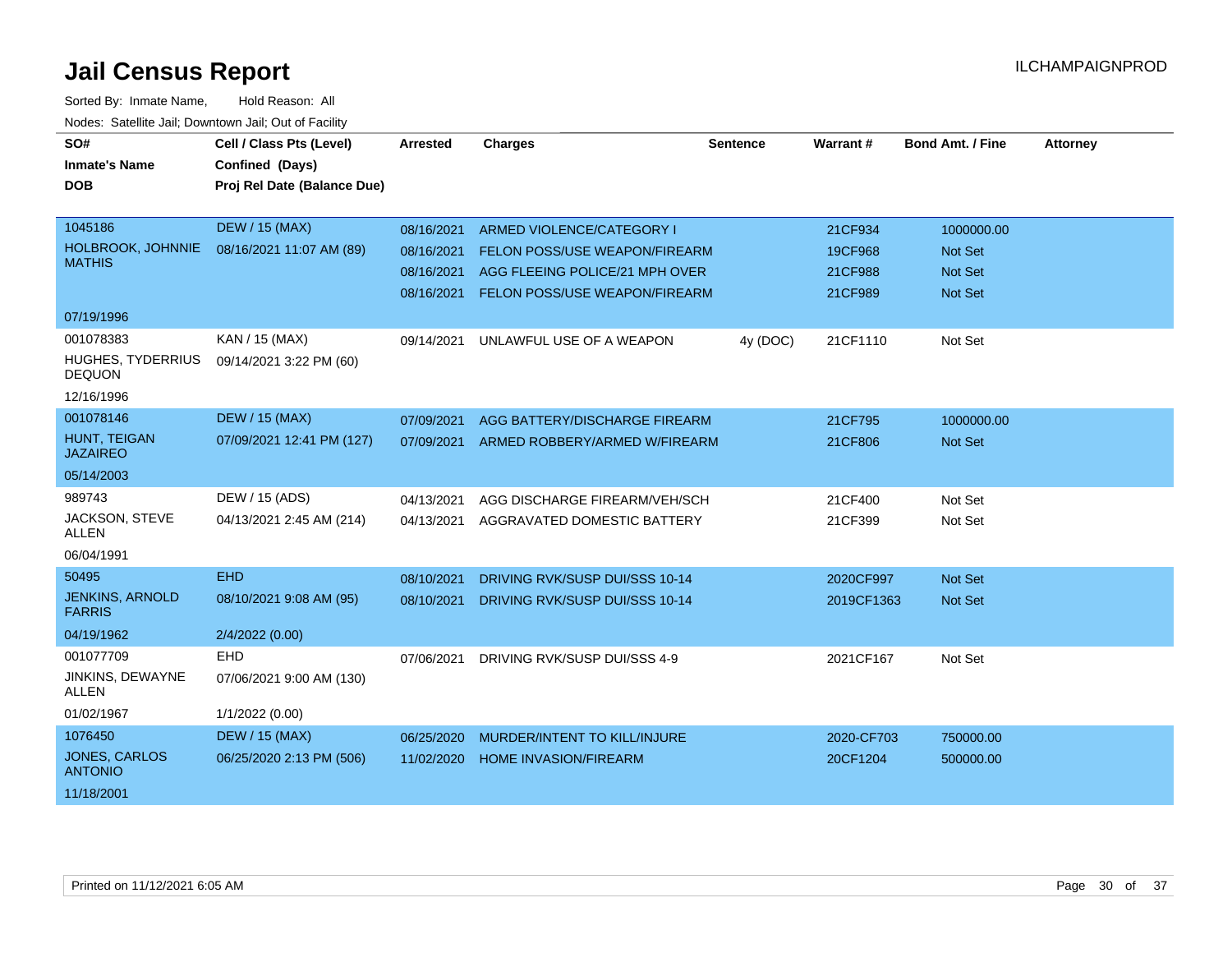| SO#                                    | Cell / Class Pts (Level)    | <b>Arrested</b> | <b>Charges</b>                          | <b>Sentence</b> | Warrant # | <b>Bond Amt. / Fine</b> | <b>Attorney</b> |
|----------------------------------------|-----------------------------|-----------------|-----------------------------------------|-----------------|-----------|-------------------------|-----------------|
| <b>Inmate's Name</b>                   | Confined (Days)             |                 |                                         |                 |           |                         |                 |
| <b>DOB</b>                             | Proj Rel Date (Balance Due) |                 |                                         |                 |           |                         |                 |
|                                        |                             |                 |                                         |                 |           |                         |                 |
| 001077877                              | <b>DEW / 10 (MED)</b>       | 04/24/2021      | AGG DISCHARGE FIREARM/OCC BLDG          |                 | 21CF459   | Not Set                 |                 |
| <b>JORDAN, PATRICK</b><br><b>RODEL</b> | 04/24/2021 3:53 PM (203)    |                 |                                         |                 |           |                         |                 |
| 10/22/2002                             |                             |                 |                                         |                 |           |                         |                 |
| 998873                                 | <b>EHD</b>                  | 10/12/2021      | DRIVING RVK/SUSP DUI/SSS 3RD            |                 | 2021CF235 | Not Set                 |                 |
| KINCAID, AMANDA<br><b>MICHELLE</b>     | 10/12/2021 11:31 AM (32)    |                 |                                         |                 |           |                         |                 |
| 01/07/1990                             | 1/9/2022 (0.00)             |                 |                                         |                 |           |                         |                 |
| 001078401                              | <b>DEW / 10 (ADS)</b>       | 09/19/2021      | UNLAWFUL VEHICULAR INVASION             |                 | 21CF1134  | Not Set                 |                 |
| <b>KNIGHT, ERIC</b>                    | 09/19/2021 7:32 PM (55)     | 09/19/2021      | HRSMT/THREATEN PERSON/KILL              |                 | 2021CF561 | 50000.00                |                 |
| 07/11/1991                             |                             | 09/21/2021      | <b>BURGLARY</b>                         |                 | 21CF1139  | Not Set                 |                 |
| 1017194                                | KAN / 15 (MAX)              | 09/08/2021      | STALKING/CAUSE FEAR FOR SAFETY          |                 | 20CF1392  | No Bond                 |                 |
| KNOX, LENELL                           | 09/08/2021 12:53 PM (66)    |                 |                                         |                 |           |                         |                 |
| 07/21/1993                             |                             |                 |                                         |                 |           |                         |                 |
| 1064445                                | <b>DEW / 15 (MAX)</b>       | 04/23/2021      | FELON POSS/USE FIREARM/PAROLE           |                 | 21CF899   | Not Set                 |                 |
| LARUE, TERENCE                         | 04/23/2021 11:18 AM (204)   | 04/23/2021      | AGG DISCHARGE FIREARM/OCC VEH           |                 | 2021CF295 | 500000.00               |                 |
| <b>TRAMEL</b>                          |                             |                 | 04/23/2021 POSSESS 15<100 GRAMS COCAINE |                 | 19CF1052  | 10000.00                |                 |
| 12/23/1998                             |                             |                 |                                         |                 |           |                         |                 |
| 001078237                              | KAN / 15 (ADS)              | 08/03/2021      | AGG DISCHARGE FIREARM/OCC VEH           |                 | 21CF928   | No Bond                 |                 |
| LAWS, TERON<br><b>RAMONTE</b>          | 08/03/2021 6:29 PM (102)    |                 |                                         |                 |           |                         |                 |
| 04/03/2001                             |                             |                 |                                         |                 |           |                         |                 |
| 001078470                              | <b>DEW / 15 (MAX)</b>       | 10/10/2021      | MURDER/INTENT TO KILL/INJURE            |                 | 21CF1221  | Not Set                 |                 |
| LEE, AMAHRION<br><b>JA'MERE</b>        | 10/10/2021 1:23 PM (34)     |                 |                                         |                 |           |                         |                 |
| 11/05/2002                             |                             |                 |                                         |                 |           |                         |                 |
| 001078170                              | KAN / 10 (MED)              | 09/07/2021      | AGG UNLAWFUL USE OF WEAPON/VEH          |                 | 21CF1060  | Not Set                 |                 |
| LEMONS, DEANGELO<br><b>DEVELLE</b>     | 09/07/2021 12:49 AM (67)    |                 |                                         |                 |           |                         |                 |
| 05/29/2003                             |                             |                 |                                         |                 |           |                         |                 |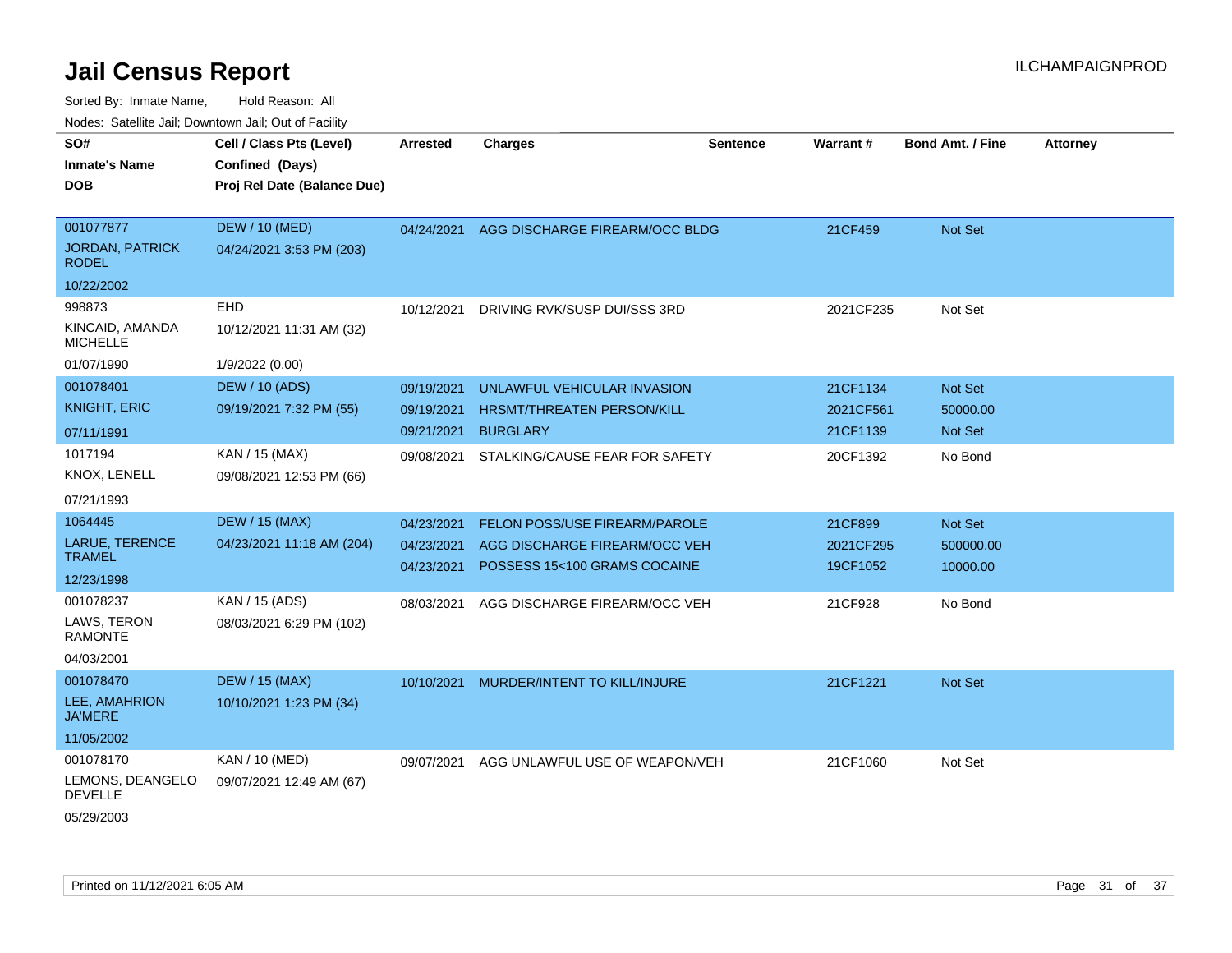Sorted By: Inmate Name, Hold Reason: All Nodes: Satellite Jail; Downtown Jail; Out of Facility

| SO#<br><b>Inmate's Name</b><br><b>DOB</b>       | Cell / Class Pts (Level)<br>Confined (Days)<br>Proj Rel Date (Balance Due) | <b>Arrested</b> | <b>Charges</b>                 | <b>Sentence</b> | Warrant#     | <b>Bond Amt. / Fine</b> | <b>Attorney</b> |
|-------------------------------------------------|----------------------------------------------------------------------------|-----------------|--------------------------------|-----------------|--------------|-------------------------|-----------------|
| 56792                                           | <b>DEW / 10 (MED)</b>                                                      | 02/02/2021      | <b>ARMED HABITUAL CRIMINAL</b> |                 | 2021CF141    | 500000.00               |                 |
| LILLARD, LAWRENCE<br><b>TYRONE</b>              | 02/02/2021 2:11 PM (284)                                                   | 02/22/2021      | DRIVING ON REVOKED LICENSE     |                 | 21TR426      | 5000.00                 |                 |
| 10/20/1982                                      |                                                                            |                 |                                |                 |              |                         |                 |
| 001078407                                       | EHD                                                                        | 09/21/2021      | DRIVING ON SUSPENDED LICENSE   |                 | 2019TR16777  | Not Set                 |                 |
| LOVE, BRANDON<br><b>TERRELL</b>                 | 09/21/2021 11:26 AM (53)                                                   |                 |                                |                 |              |                         |                 |
| 06/13/1994                                      | 12/19/2021 (0.00)                                                          |                 |                                |                 |              |                         |                 |
| 46837                                           | <b>KAN / 15 (MAX)</b>                                                      | 09/07/2021      | <b>RESIDENTIAL BURGLARY</b>    |                 | 2019-CF-1207 | 25000.00                |                 |
| <b>MARCRUM, JEFFERY</b><br>LEE.                 | 09/07/2021 11:43 AM (67)                                                   |                 |                                |                 |              |                         |                 |
| 11/17/1968                                      |                                                                            |                 |                                |                 |              |                         |                 |
| 1029510                                         | DEW / 15 (MAX)                                                             | 06/26/2021      | ATTEMPT DISARM PC OFF/CORR EMP | 5y (DOC)        | 21CF751      | Not Set                 |                 |
| MESSER, CODY<br><b>JAMES</b>                    | 06/22/2021 1:47 AM (144)                                                   |                 |                                |                 |              |                         |                 |
| 05/24/1991                                      |                                                                            |                 |                                |                 |              |                         |                 |
| 1011046                                         | <b>KAN / 15 (ADS)</b>                                                      | 04/10/2021      | ATTEMPT (FIRST DEGREE MURDER)  |                 | 21CF392      | Not Set                 |                 |
| <b>MILES, DARRION</b><br><b>ANTONIO KEVONTA</b> | 04/11/2021 12:46 AM (216)                                                  |                 |                                |                 |              |                         |                 |
| 03/18/1990                                      |                                                                            |                 |                                |                 |              |                         |                 |
| 001077278                                       | DEW / 15 (MAX)                                                             | 10/06/2020      | MURDER/INTENT TO KILL/INJURE   |                 | 2020CF146    | 2000000.00              |                 |
| MILLER, D'ANDRE                                 | 10/06/2020 12:49 PM (403)                                                  | 10/06/2020      | AGG FLEEING POLICE/21 MPH OVER |                 | 2019CF1171   | 50000.00                |                 |
| 09/08/1986                                      |                                                                            |                 |                                |                 |              |                         |                 |
| 963426                                          | <b>EHD</b>                                                                 | 09/14/2021      | ACCIDENT INJURY/DEATH/11-403   |                 | 2020CF1367   | Not Set                 |                 |
| MITCHELL, MARCELL<br><b>MARTELL</b>             | 09/14/2021 9:03 AM (60)                                                    |                 |                                |                 |              |                         |                 |
| 12/19/1987                                      | 12/10/2021 (0.00)                                                          |                 |                                |                 |              |                         |                 |
| 1026477                                         | KAN / 15 (ADS)                                                             | 09/21/2021      | AGG DISCHARGE FIREARM/OCC VEH  |                 | 21CF1138     | Not Set                 |                 |
| NEWBILL, DEVONTRE<br><b>LAMONT</b>              | 09/21/2021 2:27 AM (53)                                                    | 09/22/2021      | PROBATION VIOLATION            |                 | 20CF577      | Not Set                 |                 |

11/22/1993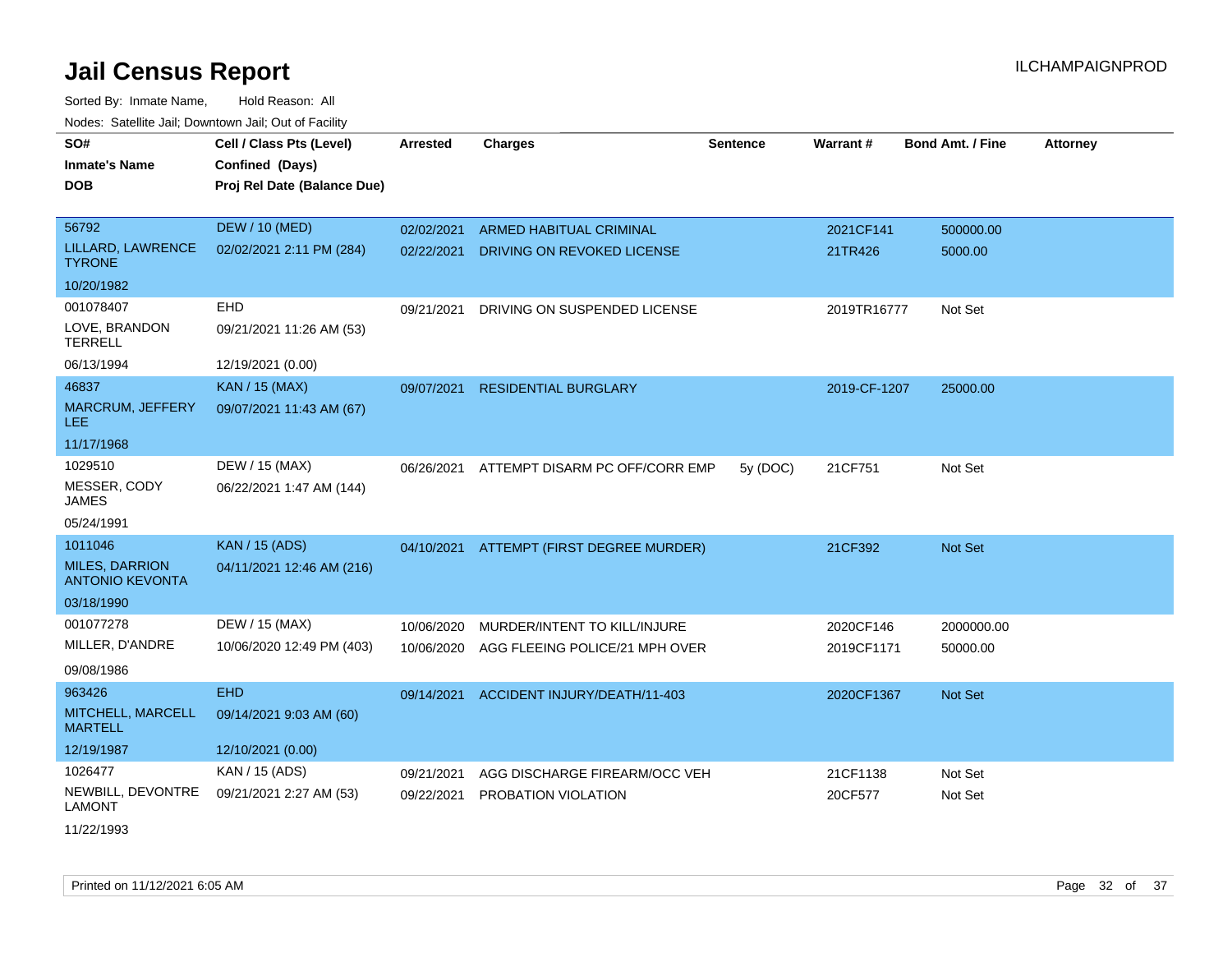Sorted By: Inmate Name, Hold Reason: All

Nodes: Satellite Jail; Downtown Jail; Out of Facility

| SO#<br><b>Inmate's Name</b><br><b>DOB</b> | Cell / Class Pts (Level)<br>Confined (Days)<br>Proj Rel Date (Balance Due) | <b>Arrested</b> | <b>Charges</b>                           | <b>Sentence</b> | Warrant#    | <b>Bond Amt. / Fine</b> | <b>Attorney</b> |
|-------------------------------------------|----------------------------------------------------------------------------|-----------------|------------------------------------------|-----------------|-------------|-------------------------|-----------------|
|                                           |                                                                            |                 |                                          |                 |             |                         |                 |
| 1072907                                   | <b>KAN</b>                                                                 |                 | 07/14/2021 ATTEMPT (FIRST DEGREE MURDER) |                 | 2021-CF-832 | 2000000.00              |                 |
| NIKOLAEV, YEVGENIY                        | 07/14/2021 10:10 PM (122)                                                  |                 |                                          |                 |             |                         |                 |
| 10/06/1983                                |                                                                            |                 |                                          |                 |             |                         |                 |
| 001077928                                 | <b>EHD</b>                                                                 | 09/01/2021      | AGG DOMESTIC BATTERY/STRANGLE            |                 | 2021CF515   | Not Set                 |                 |
| PATTON, MICHAEL<br><b>RYAN</b>            | 09/01/2021 9:43 AM (73)                                                    |                 |                                          |                 |             |                         |                 |
| 08/15/1994                                | 12/31/2021 (0.00)                                                          |                 |                                          |                 |             |                         |                 |
| 001078063                                 | DEW / 15 (MAX)                                                             | 06/15/2021      | AGG CRIM SEX ASSAULT/WEAPON              |                 | 2021CF678   | 1000000.00              |                 |
|                                           | PERRY, ROBERT Junior 06/15/2021 4:37 PM (151)                              | 06/15/2021      | <b>ROBBERY</b>                           |                 | 2021CF159   | 25000.00                |                 |
| 12/21/1990                                |                                                                            |                 |                                          |                 |             |                         |                 |
| 1072761                                   | <b>EHD</b>                                                                 | 11/03/2021      | DRIVING ON SUSPENDED LICENSE             |                 | 2020TR5958  | Not Set                 |                 |
| POWELL, KYESHA<br><b>MONAE</b>            | 11/03/2021 10:01 AM (10)                                                   |                 |                                          |                 |             |                         |                 |
| 07/14/2000                                | 12/17/2021 (0.00)                                                          |                 |                                          |                 |             |                         |                 |
| 001077614                                 | <b>KAN / 15 (MAX)</b>                                                      | 01/17/2021      | ATTEMPT (FIRST DEGREE MURDER)            |                 | 21CF66      | Not Set                 |                 |
| <b>DEVON</b>                              | ROBINSON, DONTRELL 01/17/2021 3:08 PM (300)                                |                 |                                          |                 |             |                         |                 |
| 09/22/2002                                |                                                                            |                 |                                          |                 |             |                         |                 |
| 1025241                                   | EHD                                                                        | 11/03/2021      | DOMESTIC BATTERY/OTHER PRIOR             |                 | 2020CF817   | Not Set                 |                 |
| ROBINSON-PEARSON,<br><b>BRIA SHANTERA</b> | 11/03/2021 9:34 AM (10)                                                    |                 |                                          |                 |             |                         |                 |
| 05/24/1993                                | 11/16/2021 (0.00)                                                          |                 |                                          |                 |             |                         |                 |
| 1061216                                   | <b>KAN / 10 (MED)</b>                                                      | 06/22/2021      | HOME INVASION/FIREARM                    |                 | 21CF727     | <b>Not Set</b>          |                 |
| <b>RUNGE, ANDRE</b><br><b>MARSEAN</b>     | 06/22/2021 4:42 PM (144)                                                   |                 |                                          |                 |             |                         |                 |
| 12/05/1997                                |                                                                            |                 |                                          |                 |             |                         |                 |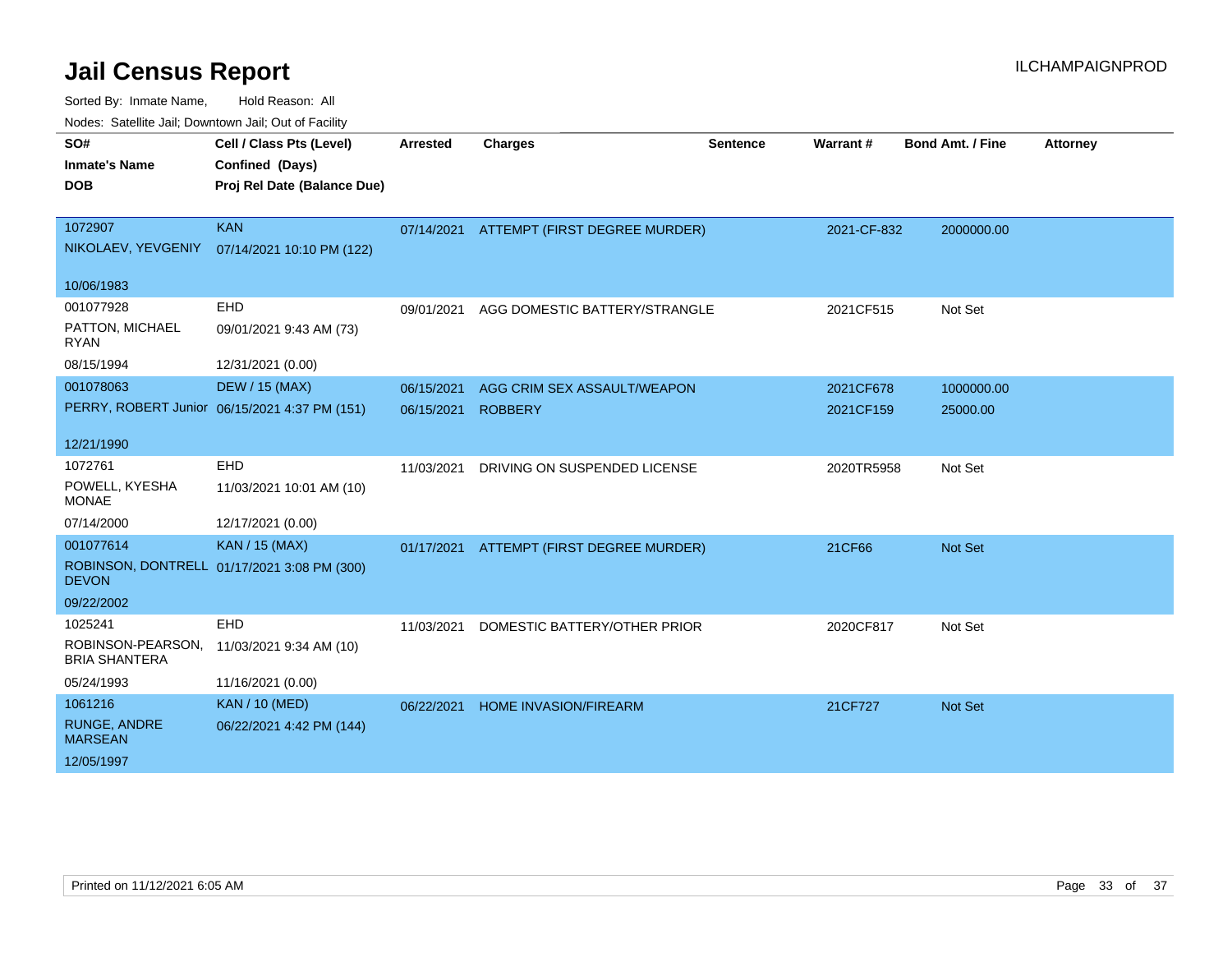| SO#<br><b>Inmate's Name</b>             | Cell / Class Pts (Level)<br>Confined (Days)  | <b>Arrested</b> | <b>Charges</b>                      | <b>Sentence</b> | Warrant#    | <b>Bond Amt. / Fine</b> | <b>Attorney</b> |
|-----------------------------------------|----------------------------------------------|-----------------|-------------------------------------|-----------------|-------------|-------------------------|-----------------|
| <b>DOB</b>                              |                                              |                 |                                     |                 |             |                         |                 |
|                                         | Proj Rel Date (Balance Due)                  |                 |                                     |                 |             |                         |                 |
| 650295                                  | <b>PIA / 50 (MAX)</b>                        | 04/22/2020      | <b>CRIMINAL SEXUAL ASSAULT</b>      |                 | 2020-CF407  | 750000.00               |                 |
| SANDAGE, JERALD                         | 04/22/2020 6:30 AM (570)                     | 04/22/2020      | <b>CRIMINAL SEXUAL ASSAULT</b>      |                 | 2020-CF408  | 750000.00               |                 |
| <b>EUGENE</b>                           |                                              | 04/22/2020      | <b>CRIMINAL SEXUAL ABUSE</b>        |                 | 2020-CF409  | 750000.00               |                 |
| 06/07/1971                              |                                              | 04/22/2020      | <b>CRIMINAL SEXUAL ASSAULT</b>      |                 | 2020-CF410  | 750000.00               |                 |
|                                         |                                              | 04/22/2020      | <b>OFFICIAL MISCONDUCT</b>          |                 | 2019-CF1811 | 25000.00                |                 |
| 1062194                                 | DEW / 15 (MAX)                               | 02/27/2020      | MURDER/OTHER FORCIBLE FELONY        |                 | 20CF-247    | 1000000.00              |                 |
| SIMMONS, MICHAEL                        | 02/27/2020 1:11 PM (625)                     |                 |                                     |                 |             | Not Set                 |                 |
| <b>JAMAL</b>                            |                                              | 09/23/2020      | AGG BATTERY/DISCHARGE FIREARM       |                 | 20CF1061    |                         |                 |
| 11/03/1997                              |                                              |                 |                                     |                 |             |                         |                 |
| 55331                                   | <b>DEW / 15 (MAX)</b>                        | 07/31/2021      | <b>ARMED HABITUAL CRIMINAL</b>      |                 | 21CF900     | <b>Not Set</b>          |                 |
| <b>SMITH, TARRIO</b><br><b>TERRELLE</b> | 07/31/2021 2:22 AM (105)                     |                 |                                     |                 |             |                         |                 |
| 04/25/1982                              |                                              |                 |                                     |                 |             |                         |                 |
| 001077868                               | DEW / 15 (MAX)                               | 04/21/2021      | ARMED ROBBERY/ARMED W/FIREARM       |                 | 21CF445     | Not Set                 |                 |
| SPEARMENT,<br><b>KENTRELL</b>           | 04/21/2021 9:48 PM (206)                     | 08/19/2021      | FLEEING/ATTEMPT ELUDE OFFICER       |                 | 2021TR1053  | 1000.00                 |                 |
| 01/21/2002                              |                                              |                 |                                     |                 |             |                         |                 |
| 001077854                               | <b>EHD</b>                                   | 09/15/2021      | <b>DRIVING RVK/SUSP DUI/SSS 4-9</b> |                 | 2021CF306   | Not Set                 |                 |
| STUKINS, DANNY RAY                      | 09/15/2021 10:17 AM (59)                     |                 |                                     |                 |             |                         |                 |
|                                         |                                              |                 |                                     |                 |             |                         |                 |
| 07/05/1985                              | 3/13/2022 (0.00)                             |                 |                                     |                 |             |                         |                 |
| 1046632                                 | KAN / 15 (MAX)                               | 09/14/2021      | ARMED VIOLENCE/CATEGORY II          |                 | 21CF912     | 750000.00               |                 |
|                                         | TATE, JAVON MARQUIS 09/14/2021 12:10 PM (60) |                 |                                     |                 |             |                         |                 |
| 08/10/1996                              |                                              |                 |                                     |                 |             |                         |                 |
| 949990                                  | <b>DEW / 15 (MAX)</b>                        | 07/27/2021      | AGG DISCHARGE FIREARM/OCC VEH       |                 | 2021CF829   | 750000.00               |                 |
| <b>THATCH, CALVIN</b><br><b>ANTHONY</b> | 07/27/2021 5:12 PM (109)                     | 07/27/2021      | <b>WARRANT OUT OF COUNTY</b>        |                 | 21TR49      | 1500.00                 |                 |
| 07/09/1986                              |                                              |                 |                                     |                 |             |                         |                 |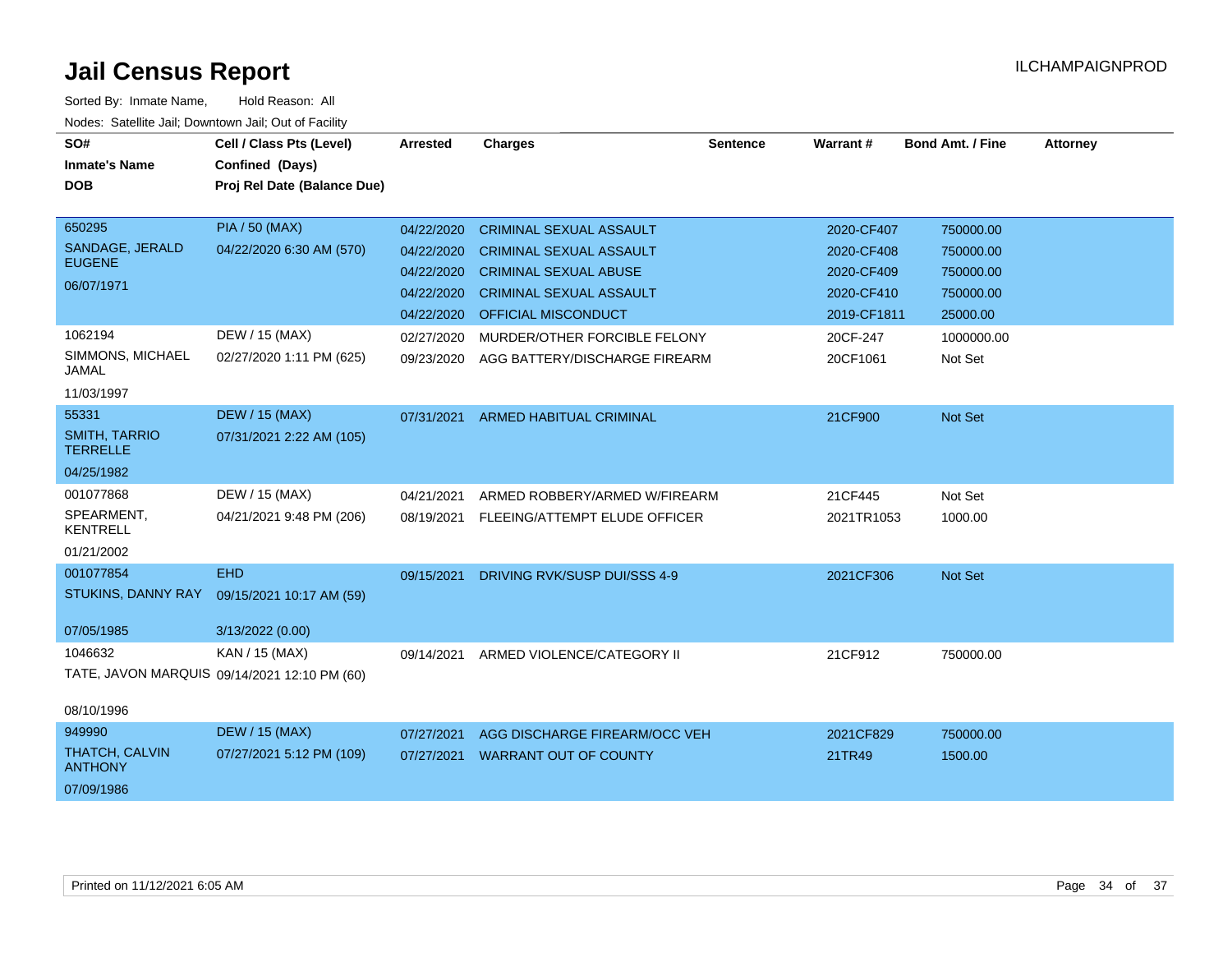| SO#                                     | Cell / Class Pts (Level)    | <b>Arrested</b> | <b>Charges</b>                | <b>Sentence</b> | Warrant#   | <b>Bond Amt. / Fine</b> | <b>Attorney</b> |
|-----------------------------------------|-----------------------------|-----------------|-------------------------------|-----------------|------------|-------------------------|-----------------|
| <b>Inmate's Name</b>                    | Confined (Days)             |                 |                               |                 |            |                         |                 |
| <b>DOB</b>                              | Proj Rel Date (Balance Due) |                 |                               |                 |            |                         |                 |
|                                         |                             |                 |                               |                 |            |                         |                 |
| 985100                                  | <b>EHD</b>                  | 11/10/2021      | DUI ALC/INTOX COMPOUND/DRUG   |                 | 2021DT161  | Not Set                 |                 |
| THROWER, DUANE                          | 11/10/2021 8:50 AM (3)      |                 |                               |                 |            |                         |                 |
| 04/23/1972                              | 11/13/2021 (0.00)           |                 |                               |                 |            |                         |                 |
| 001077662                               | DEW / 15 (MAX)              | 02/03/2021      | ARMED ROBBERY/ARMED W/FIREARM |                 | 21CF123    | 250000.00               |                 |
| TIPSORD, NOAH LEE                       | 02/03/2021 4:33 PM (283)    |                 |                               |                 |            |                         |                 |
| 08/14/1998                              |                             |                 |                               |                 |            |                         |                 |
| 1033031                                 | <b>KAN / 15 (MAX)</b>       | 08/19/2020      | *AGG BATTERY W/FIREARM/PERSON |                 | 2020-CF923 | 500000.00               |                 |
| TOMS, ANDREW<br><b>CHUCKY</b>           | 08/19/2020 5:59 PM (451)    |                 |                               |                 |            |                         |                 |
| 09/28/1978                              |                             |                 |                               |                 |            |                         |                 |
| 27007                                   | KAN / 15 (MAX)              | 09/19/2021      | DOMESTIC BATTERY/OTHER PRIOR  |                 | 21CF1133   | No Bond                 |                 |
| TUELL, ROBERT<br><b>STEPHEN</b>         | 09/19/2021 9:51 AM (55)     |                 |                               |                 |            |                         |                 |
| 09/25/1967                              |                             |                 |                               |                 |            |                         |                 |
| 001078263                               | <b>KAN / 10 (ADS)</b>       | 08/11/2021      | AGG BATTERY/PUBLIC PLACE      |                 | 2020CF420  | 7500.00                 |                 |
| <b>TURK, BRANDON</b><br><b>LARSHAWN</b> | 08/11/2021 6:23 PM (94)     | 08/11/2021      | RECEIVE/POSS/SELL STOLEN VEH  |                 | 2020CF928  | 200000.00               |                 |
| 10/18/1995                              |                             |                 |                               |                 |            |                         |                 |
| 64700                                   | KAN / 10 (MED)              | 09/07/2021      | UNLAWFUL USE OF A WEAPON      |                 | 21CF1074   | Not Set                 |                 |
| TURNER, ADAM<br><b>ANTONIO</b>          | 09/08/2021 12:49 AM (66)    |                 |                               |                 |            |                         |                 |
| 08/29/1985                              |                             |                 |                               |                 |            |                         |                 |
| 001078386                               | <b>KAN / 10 (MED)</b>       | 09/14/2021      | POSSESSION OF STOLEN FIREARM  |                 | 2021CF1099 | 250000.00               |                 |
| <b>TURNER, AMARIO</b>                   | 09/14/2021 11:42 PM (60)    |                 |                               |                 |            |                         |                 |
| 09/23/2002                              |                             |                 |                               |                 |            |                         |                 |
| 1050636                                 | KAN / 15 (MAX)              | 09/24/2021      | FELON POSS/USE WEAPON/FIREARM |                 | 21CF1154   | Not Set                 |                 |
| TURNER, TIMOTHY<br><b>SEANTEZ</b>       | 09/24/2021 9:18 PM (50)     |                 |                               |                 |            |                         |                 |
| 09/27/1994                              |                             |                 |                               |                 |            |                         |                 |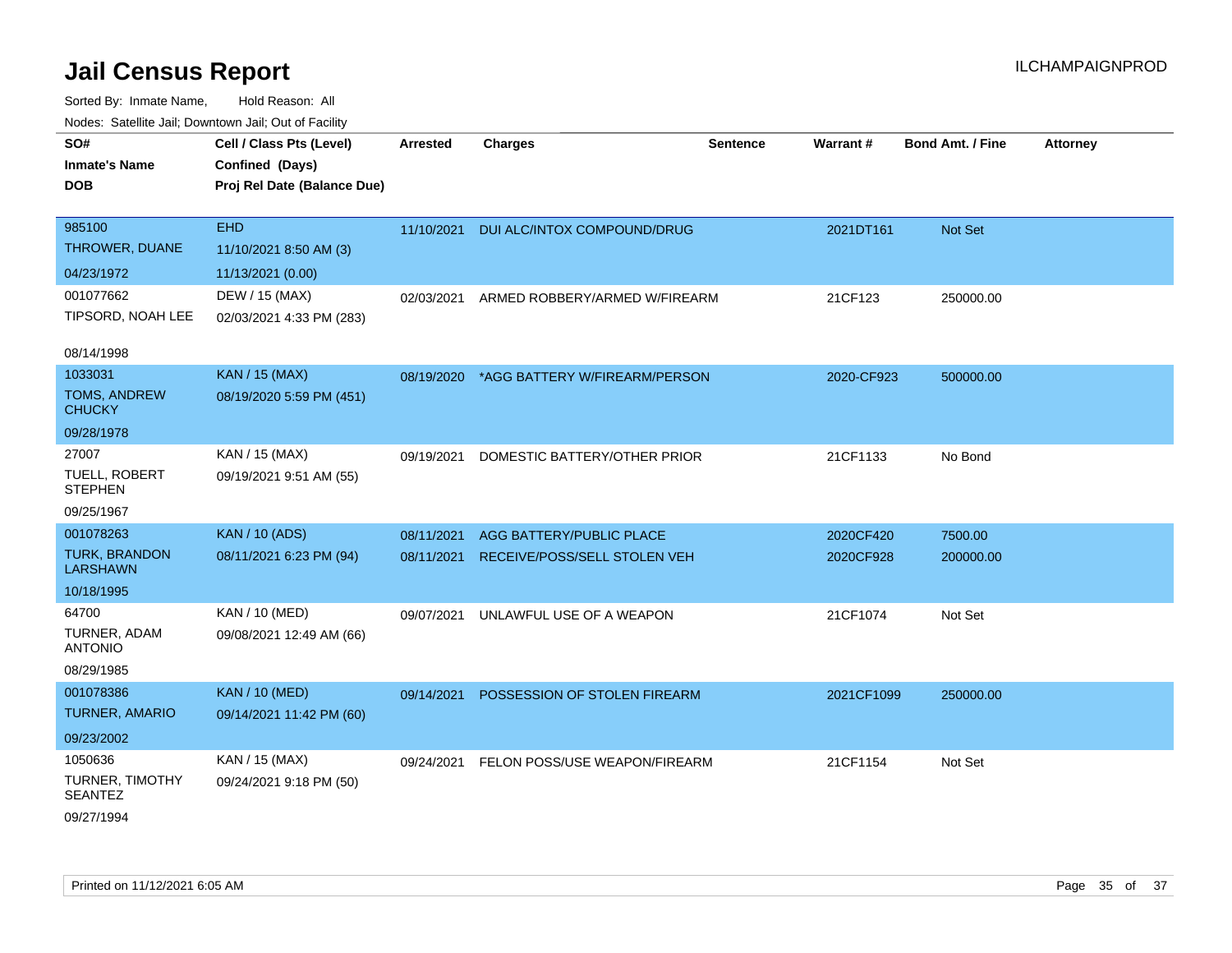Sorted By: Inmate Name, Hold Reason: All

| Nodes: Satellite Jail; Downtown Jail; Out of Facility |                             |                 |                                |                 |               |                         |                 |
|-------------------------------------------------------|-----------------------------|-----------------|--------------------------------|-----------------|---------------|-------------------------|-----------------|
| SO#                                                   | Cell / Class Pts (Level)    | <b>Arrested</b> | <b>Charges</b>                 | <b>Sentence</b> | Warrant#      | <b>Bond Amt. / Fine</b> | <b>Attorney</b> |
| <b>Inmate's Name</b>                                  | Confined (Days)             |                 |                                |                 |               |                         |                 |
| <b>DOB</b>                                            | Proj Rel Date (Balance Due) |                 |                                |                 |               |                         |                 |
|                                                       |                             |                 |                                |                 |               |                         |                 |
| 1040925                                               | <b>KAN / 10 (MED)</b>       | 10/05/2021      | AGG BATTERY/DISCHARGE FIREARM  |                 | 2021CF1105    | 1000000.00              |                 |
| <b>WEATHERALL,</b><br><b>JOHNNY EARL JAMES</b>        | 10/05/2021 4:17 PM (39)     |                 |                                |                 |               |                         |                 |
| 04/29/1994                                            |                             |                 |                                |                 |               |                         |                 |
| 1062558                                               | DEW / 10 (MED)              | 10/02/2021      | FELON POSS/USE WEAPON/FIREARM  |                 | 21CF1185      | Not Set                 |                 |
| <b>WELLS, JIAMANTE</b><br><b>AMORE</b>                | 10/02/2021 8:29 PM (42)     |                 |                                |                 |               |                         |                 |
| 09/02/1995                                            |                             |                 |                                |                 |               |                         |                 |
| 1002033                                               | <b>KAN / 15 (MAX)</b>       | 09/08/2021      | DRIVING ON SUSPENDED LICENSE   |                 | 2019-TR-11944 | 5000.00                 |                 |
| <b>WEST, ANTONIO</b>                                  | 09/08/2021 11:01 PM (66)    | 09/08/2021      | ARMED ROBBERY/ARMED W/FIREARM  |                 | 2020-CF-1406  | 500000.00               |                 |
| <b>DEONTA</b>                                         |                             | 09/08/2021      | AGG UNLAWFUL USE OF WEAPON/VEH |                 | 2021-CF-AWOW  | <b>Not Set</b>          |                 |
| 04/15/1992                                            |                             | 09/08/2021      | OBSTRCT JUSTICE/LEAVE STATE    |                 | 2021-CF-AWOW  | <b>Not Set</b>          |                 |
|                                                       |                             | 09/08/2021      | ARMED VIOLENCE/CATEGORY I      |                 | 2021-CF-AWOW  | <b>Not Set</b>          |                 |
| 1022068                                               | DEW / 15 (ADS)              | 10/10/2021      | FELON POSS/USE WEAPON/FIREARM  |                 | 21CF1212      | Not Set                 |                 |
| <b>WILKINS, MICHAEL</b><br>CARL                       | 10/10/2021 5:07 AM (34)     |                 |                                |                 |               |                         |                 |
| 07/10/1992                                            |                             |                 |                                |                 |               |                         |                 |
| 001077508                                             | <b>DEW / 15 (ADS)</b>       | 12/10/2020      | MURDER/STRONG PROB KILL/INJURE |                 | 2020CF1293    | No Bond                 |                 |
| <b>WILLIAMS, CALVIN</b><br><b>TIMOTHY</b>             | 12/10/2020 8:55 PM (338)    |                 |                                |                 |               |                         |                 |
| 10/23/2002                                            |                             |                 |                                |                 |               |                         |                 |
| 539662                                                | KAN / 10 (MED)              | 08/14/2021      | <b>AGGRAVATED BATTERY</b>      |                 | 21CF979       | No Bond                 |                 |
| WILLIAMS, JAVONTAE                                    | 08/14/2021 1:28 AM (91)     | 08/14/2021      | AGGRAVATED DOMESTIC BATTERY    |                 | 2020CF1098    | 25000.00                |                 |
| <b>DEMAR</b>                                          |                             | 08/14/2021      | DOM BTRY/CONTACT/1-2 PRECONV   |                 | 2021CF770     | 250000.00               |                 |
| 07/28/1991                                            |                             | 08/14/2021      | <b>CITY OV ARREST</b>          |                 | 2017OV893     | 1000.00                 |                 |
| 1019420                                               | <b>KAN / 10 (MED)</b>       | 02/19/2021      | METH DELIVERY/15<100 GRAMS     |                 | 21CF205       | <b>Not Set</b>          |                 |
| WILLIAMS.<br><b>MARSHAWN ANTONIO</b>                  | 02/19/2021 6:15 PM (267)    |                 |                                |                 |               |                         |                 |
| 06/02/1994                                            |                             |                 |                                |                 |               |                         |                 |